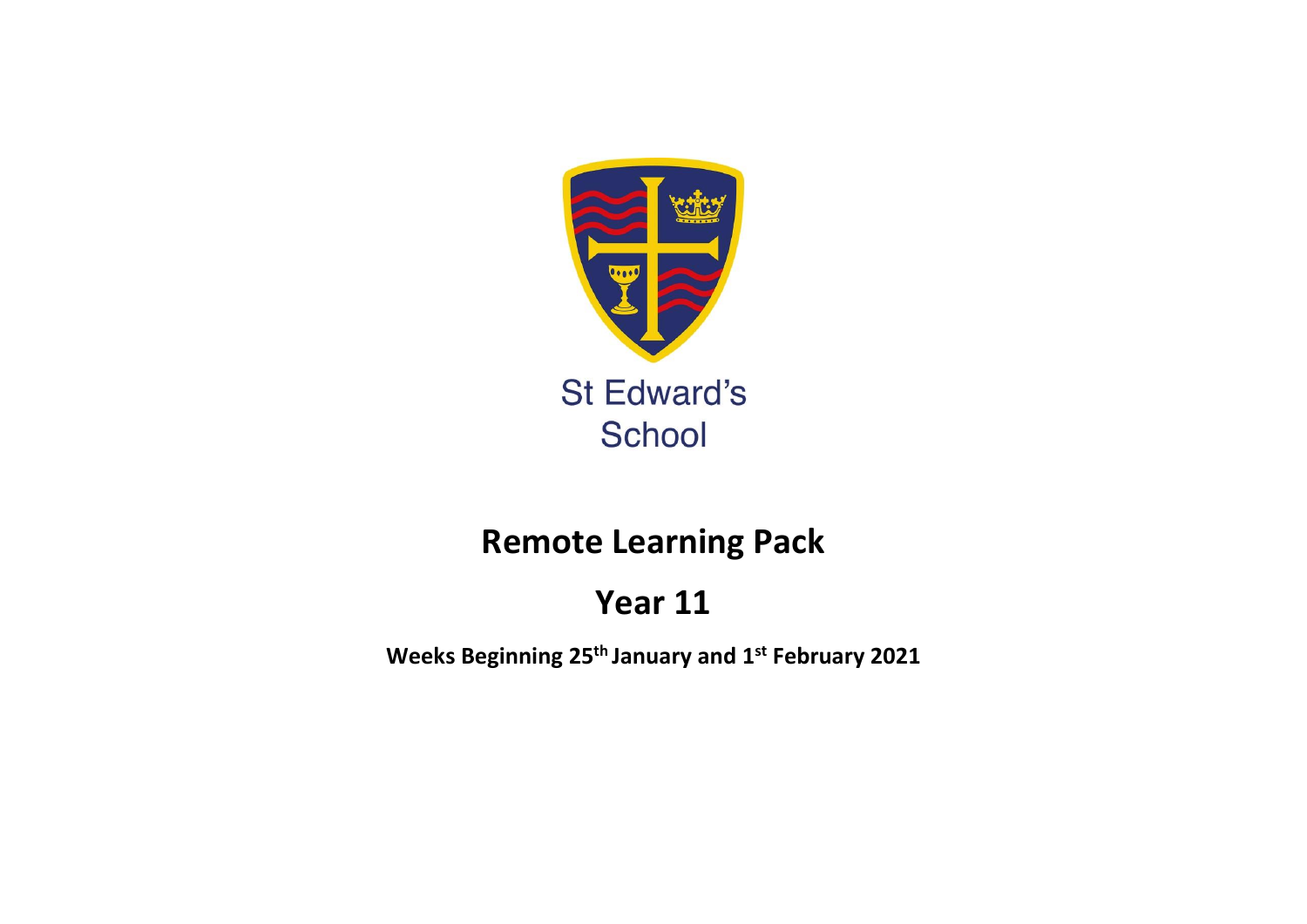| <b>SUBJECT</b> |             | <b>English</b><br><b>A Christmas Carol</b>                             | <b>YEAR GROUP</b> |          | 11                            | <b>WEEKS</b>                      | 25th Jan 2021 Week B<br>$1st$ Feb 2021 Week A                                                                                             |
|----------------|-------------|------------------------------------------------------------------------|-------------------|----------|-------------------------------|-----------------------------------|-------------------------------------------------------------------------------------------------------------------------------------------|
|                |             | <b>Revision</b>                                                        |                   |          |                               |                                   |                                                                                                                                           |
|                |             |                                                                        |                   |          |                               |                                   | IMPORTANT: Your teachers will give further guidance on what your class is doing. The plan may change according to the needs of the class. |
|                |             |                                                                        |                   |          |                               |                                   | Make sure that you check emails and Teams in the morning at 9am for messages and to see if a LIVE lesson has been scheduled. The links    |
|                |             | take you to SharePoint where you will find the PP for each lesson.     |                   |          |                               |                                   |                                                                                                                                           |
| Lesson         |             | <b>Title and Outline</b>                                               |                   |          | <b>Type of Lesson</b>         |                                   | <b>Location of lesson resources</b>                                                                                                       |
| $\mathbf{1}$   |             | Use this lesson to make sure you know the                              |                   |          | LIVE to begin with to explain |                                   | Please use these links when you need the                                                                                                  |
|                |             | events in Stave 1 to 4.                                                |                   | the task |                               | following:                        |                                                                                                                                           |
|                |             | Answer the questions in the Stave by Stave<br>questions sheet.         |                   |          |                               | Whole novel:                      |                                                                                                                                           |
|                |             |                                                                        |                   |          |                               |                                   | <b>Extracts from A Christmas Carol:</b>                                                                                                   |
|                |             | If you need to catch up, make sure that you                            |                   |          |                               | <b>Revision guide:</b>            |                                                                                                                                           |
|                |             | listen to the other Staves using the BBC Teach                         |                   |          |                               | <b>Audio book:</b>                |                                                                                                                                           |
|                | audio book. |                                                                        |                   |          |                               | Stave by stave questions:         |                                                                                                                                           |
|                |             |                                                                        |                   |          |                               |                                   |                                                                                                                                           |
| $\overline{2}$ |             | Listen again to or read Stave 4 using the full<br>novel or audio book. |                   | Flipped  |                               | <b>Clozed activity on Stave 4</b> |                                                                                                                                           |
|                |             | Complete the clozed activity on Stave 4                                |                   |          |                               |                                   |                                                                                                                                           |
|                |             | Now, make notes on the key quotations from                             |                   |          |                               |                                   |                                                                                                                                           |
|                |             | Stave 4 from the revision guide from p.30 (on                          |                   |          |                               |                                   |                                                                                                                                           |
|                |             | the PDF NOT the search pages at the top) (See                          |                   |          |                               |                                   |                                                                                                                                           |
|                |             | above for links to this revision guide)                                |                   |          |                               |                                   |                                                                                                                                           |
| 3              |             | Watch the clip about Stave 4.                                          |                   | Flipped  |                               | Clip on Stave 4                   | https://www.youtube.com/watch?v=07eB795q5qs                                                                                               |
|                |             |                                                                        |                   |          |                               |                                   |                                                                                                                                           |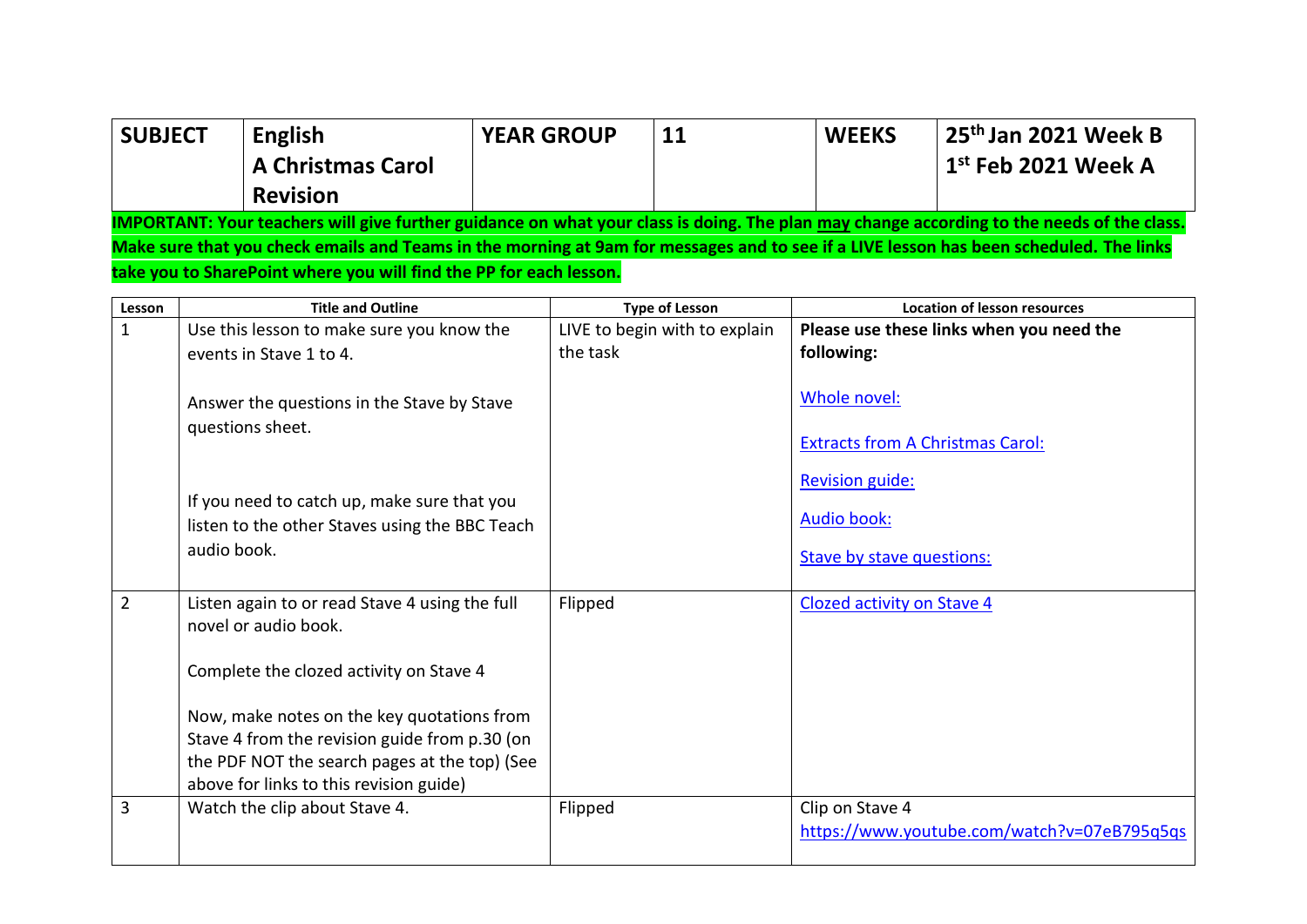| 4 | Read and make notes on an extract from Stave<br>4. Use the extract booklet p.16 (see first<br>lesson for link to this)<br>Discuss your ideas with your teacher about the<br>extract from Stave 4. Use the extract booklet<br>p.16 (see first lesson for link to this) | <b>LIVE</b>                                                                                            | See above for all links                                                                  |
|---|-----------------------------------------------------------------------------------------------------------------------------------------------------------------------------------------------------------------------------------------------------------------------|--------------------------------------------------------------------------------------------------------|------------------------------------------------------------------------------------------|
|   | Make notes together on the Cratchit family.                                                                                                                                                                                                                           |                                                                                                        |                                                                                          |
| 5 | <b>ASSESSMENT: Write your answer to the</b><br>question on the extract from Stave 4 and the<br><b>Cratchit family</b>                                                                                                                                                 | Independent<br>Upload your writing to<br>Teams assignments to<br>receive feedback from your<br>teacher | See above for all links                                                                  |
| 6 | Read Stave 5 or listen to the audio book.<br>Complete the closed summary for Stave 5<br>Make notes on the key quotations from Stave<br>5 in the revision booklet from p.34 on the PDF<br>(see link above)                                                             | Flipped                                                                                                | See above for links to the novel and the audio<br>book<br>Link to Stave 5 cloze summary: |
| 7 | Has everyone handed in their assessment on<br>Stave 4?                                                                                                                                                                                                                | <b>LIVE</b>                                                                                            | See above for the link to the revision booklet                                           |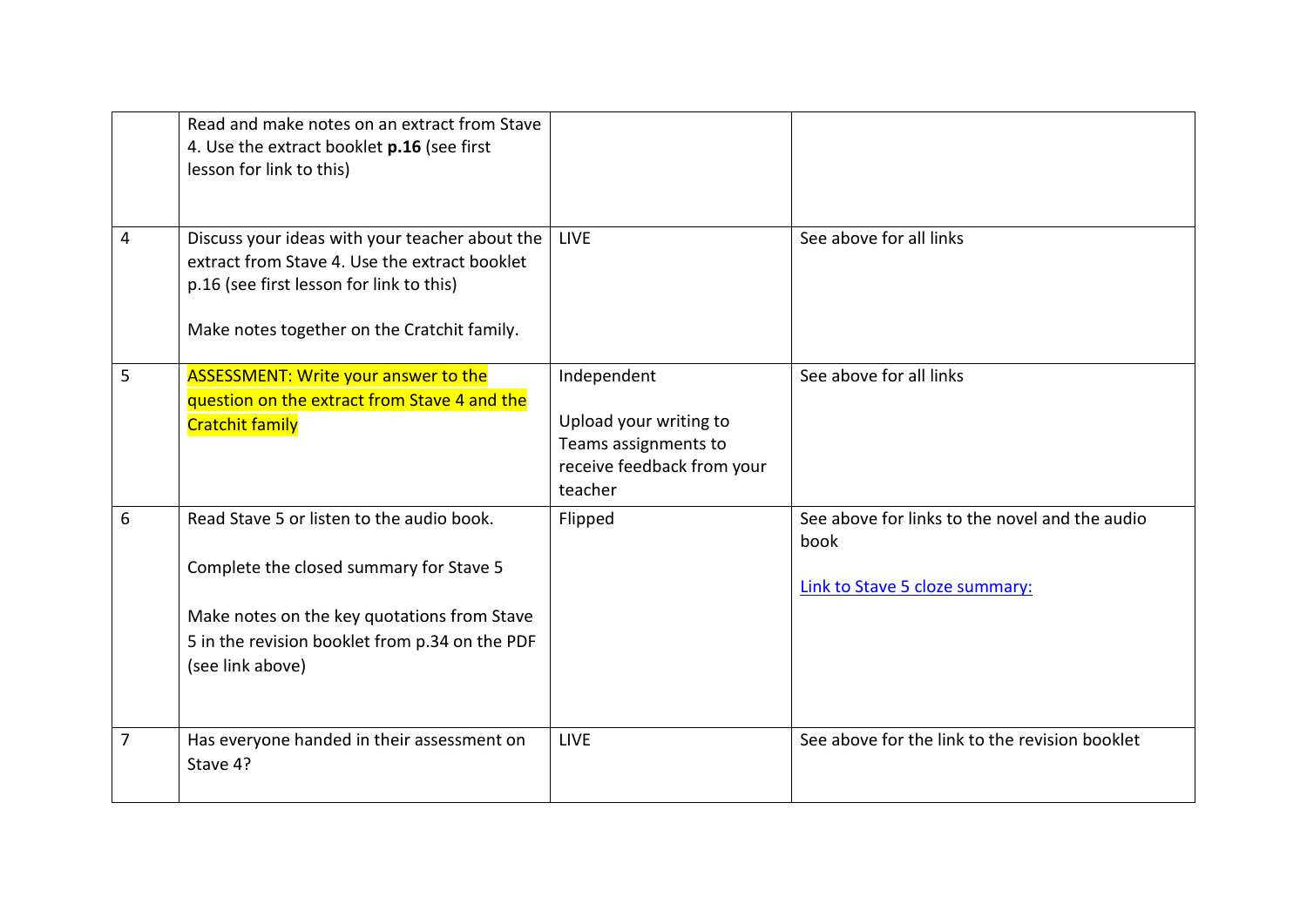|    | Go through the quotations from Stave 4 and 5<br>from the independent lessons. From p.30 in<br>the revision booklet (see above for the link)<br>Go through the closed summaries for Stave 4<br>and 5                                                                       |             |                                                                  |
|----|---------------------------------------------------------------------------------------------------------------------------------------------------------------------------------------------------------------------------------------------------------------------------|-------------|------------------------------------------------------------------|
| 8  | Read and make notes on an extract from Stave<br>5. Use the extract booklet p.18 (see first<br>lesson for link to this)                                                                                                                                                    | Flipped     | See above for links to the extract booklet                       |
| 9  | GRAFT your work from the assessment that<br>you gave in lesson 5. This was your answer to<br>the question about the extract from Stave 4<br>and the Crachit family. Look at the assignment<br>that your teacher has handed back to you in<br>order to complete the GRAFT. | Independent | See Teams for your assignment with feedback<br>from your teacher |
| 10 | Has everyone GRAFTed their work on the<br>extract from Stave 4?<br>How has Scrooge changed? Discuss how he<br>changes before completing the worksheet<br>independently. Upload to Teams assignments.                                                                      | Live        | <b>Worksheet to complete on Scrooge</b>                          |

| <b>SUBJECT</b> | <b>English</b>  | <b>YEAR GROUP</b> | <b>WEEKS</b> | 25 <sup>th</sup> Jan 2021 Week B      |
|----------------|-----------------|-------------------|--------------|---------------------------------------|
|                | Jekyll and Hyde |                   |              | $\vert$ 1 $^{\rm st}$ Feb 2021 Week A |
|                | <b>Revision</b> |                   |              |                                       |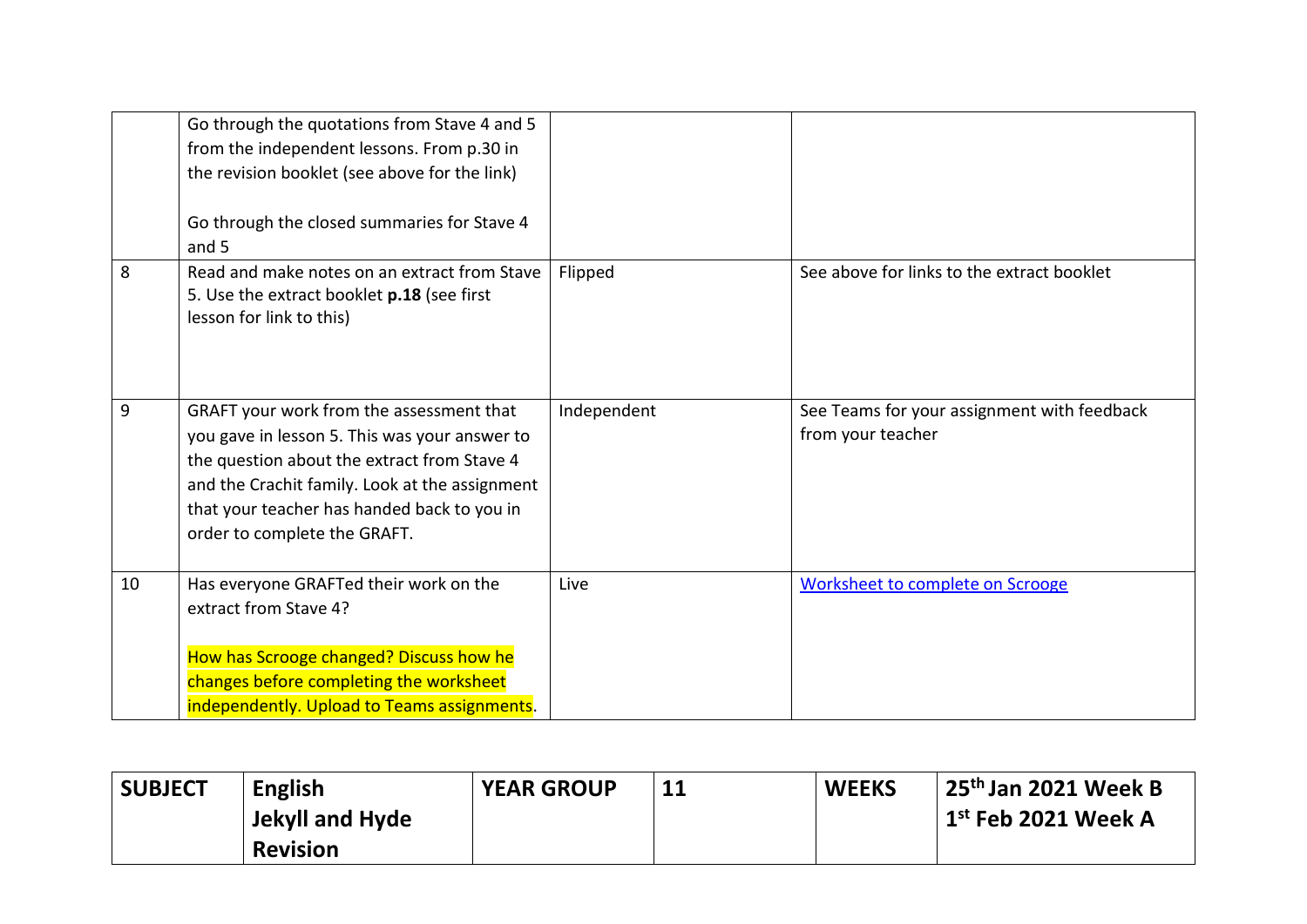**IMPORTANT: Your teacher will give further guidance on what your class is doing. The plan may change according to the needs of the class. Make sure that you check emails and Teams in the morning at 9am for messages and to see if a LIVE lesson has been scheduled. The links take you to SharePoint where you will find the PP for each lesson.**

| Lesson         | <b>Title and Outline</b>                        | <b>Type of Lesson</b> | <b>Location of lesson resources</b>            |
|----------------|-------------------------------------------------|-----------------------|------------------------------------------------|
| $\mathbf{1}$   | Revise or read Chapter 8: The Last Night as a   | <b>LIVE</b>           | Links for the resources are in the PowerPoints |
|                | class                                           |                       | linked here.                                   |
|                |                                                 |                       |                                                |
|                |                                                 |                       | <b>PowerPoint for Lesson 1</b>                 |
|                |                                                 |                       |                                                |
| $\overline{2}$ | Read Chapter 9 independently                    | Flipped               |                                                |
|                |                                                 |                       | PP for Lesson 2                                |
|                | Answer the chapter-by-chapter questions         |                       |                                                |
| 3              | Finish reading chapter 9 independently. If you  | Flipped               |                                                |
|                | listened to the audio last lesson, now read the |                       | PP for Lesson 3                                |
|                | chapter.                                        |                       |                                                |
|                |                                                 |                       |                                                |
|                | Finish the chapter-by-chapter questions         |                       |                                                |
|                |                                                 |                       |                                                |
|                | How is Dr Lanyon presented? Annotate your       |                       |                                                |
|                | copy of the novel with how Lanyon is            |                       |                                                |
|                | presented to you or make a list of ideas about  |                       |                                                |
|                | how Lanyon is presented. Focus on the           |                       |                                                |
|                | opening to the chapter (his letter).            |                       |                                                |
| 4              | Revise Chapters 8 and 9 as a class              | <b>LIVE</b>           |                                                |
|                |                                                 |                       | PP for Lesson 4                                |
|                | Go through the answers to the chapter by        |                       |                                                |
|                | chapter questions                               |                       |                                                |
|                |                                                 |                       |                                                |
|                | Focus on Dr Lanyon and write a short            |                       |                                                |
|                | comment                                         |                       |                                                |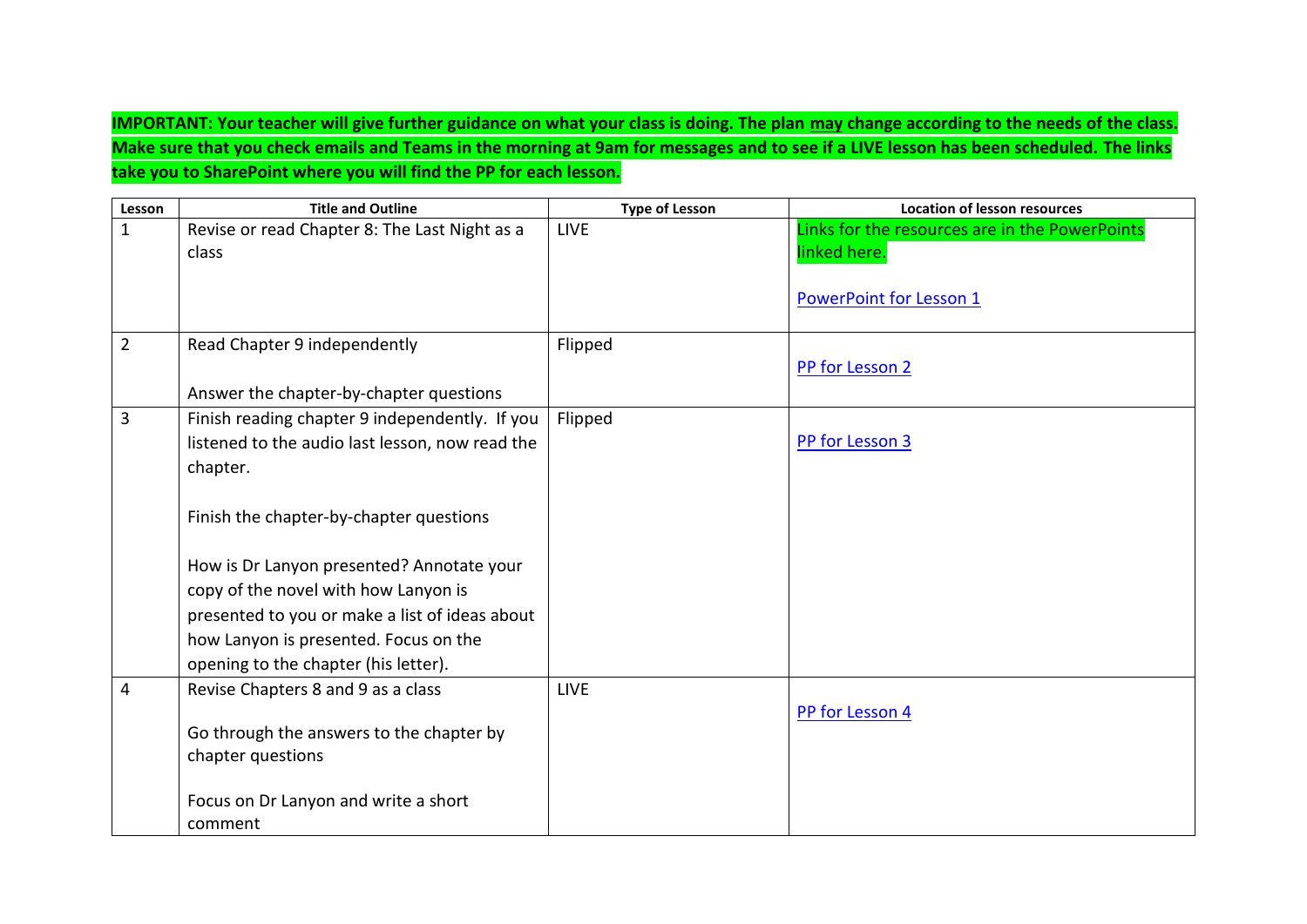| 5              | Read Extract F from the revision pack. This is<br>also printed on the PowerPoint for this lesson.<br>Annotate or write a list of ideas that you have<br>about the extract and links to the rest of the<br>novel. | Independent learning<br><b>Hand this in via Teams</b><br>assignments | PP for Lesson 5                                                                          |
|----------------|------------------------------------------------------------------------------------------------------------------------------------------------------------------------------------------------------------------|----------------------------------------------------------------------|------------------------------------------------------------------------------------------|
| 6              | Read Extract G from the revision pack. This is<br>also printed on the PowerPoint for this lesson.<br>Annotate or write a list of ideas that you have<br>about the extract and links to the rest of the<br>novel. | Independent learning<br><b>Hand this in via Teams</b><br>assignments | PP for Lesson 6                                                                          |
| $\overline{7}$ | In this lesson you will be sharing your ideas<br>about the Extracts F and G in a mixture of<br>break-out rooms and a shared doc in Google.                                                                       | Live                                                                 | PP for Lesson 7                                                                          |
| 8              | <b>ASSESSMENT: Write the full answer to one</b><br>task (F or G) and submit this to Teams at the<br>end of the lesson.                                                                                           | Independent                                                          | PP for Lesson 8                                                                          |
| 9              | Watch the clip from YouTube explaining<br>Chapter 10<br>Chapter 10<br>Answer the chapter-by-chapter questions for<br>Chapter 10                                                                                  | Flipped                                                              | Clip about Chapter 10:<br>https://www.youtube.com/watch?v=KNqx_mCVtIA<br>PP for Lesson 9 |
| 10             | Check we all finished Chapter 10 and finish if<br>not                                                                                                                                                            | Live                                                                 | PP for Lesson 10                                                                         |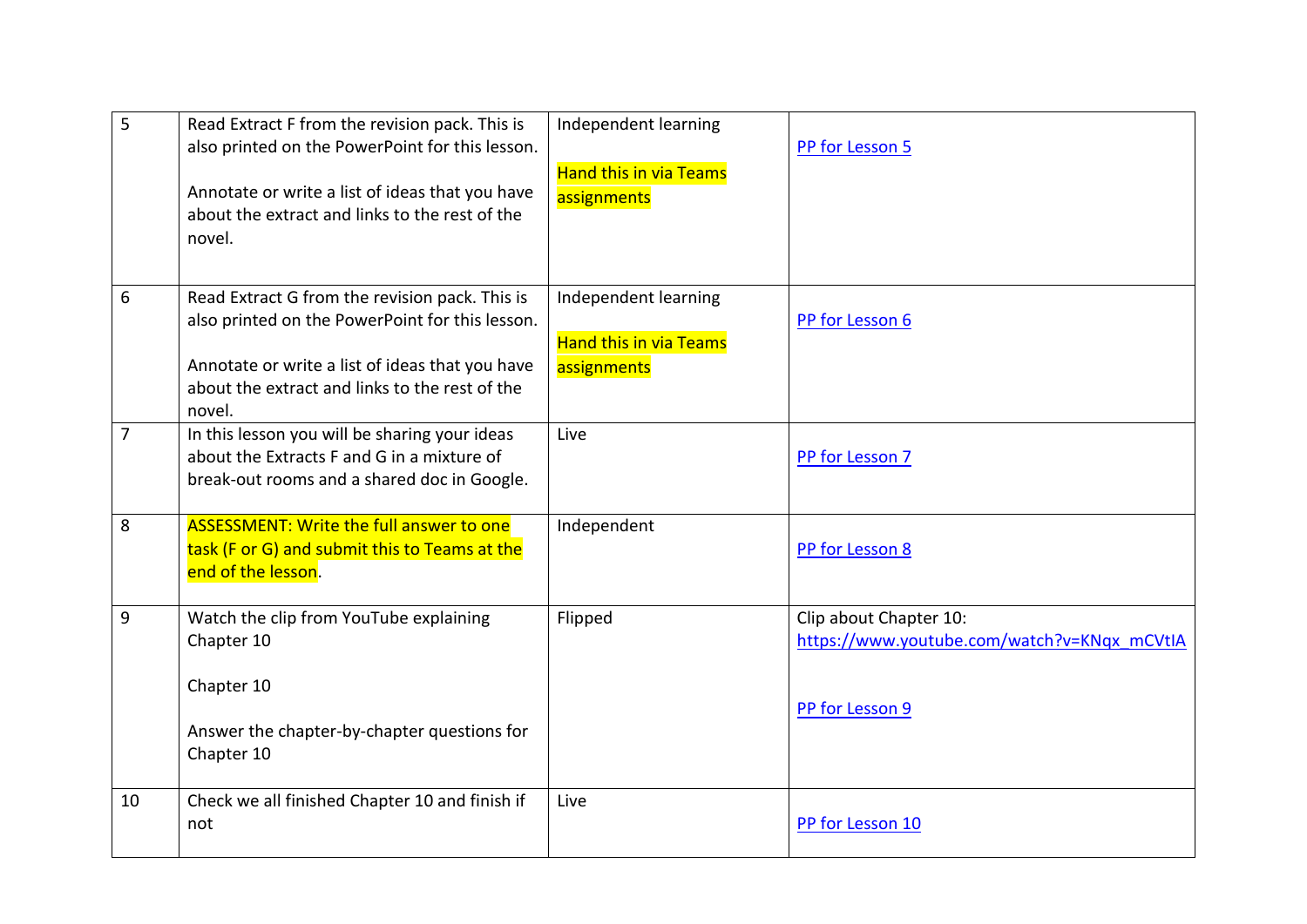|            | Answer the questions on Chapter 10 together                              |  |
|------------|--------------------------------------------------------------------------|--|
| completed. | Explain BUFFER WEEK and what needs to be                                 |  |
|            | Extension activities will also be made available<br>for BUFFER WEEK TBC. |  |

| <b>SUBJECT</b> | <b>Maths</b> | <b>YEAR GROUP</b> | <b>11A1</b> | <b>WEEKS</b> | 25 <sup>th</sup> Jan 2021 Week B     |
|----------------|--------------|-------------------|-------------|--------------|--------------------------------------|
|                |              |                   |             |              | $\mid$ 1 $^{\rm st}$ Feb 2021 Week A |

| Lesson         | <b>Title and Outline</b>                         | <b>Type of Lesson</b>               | <b>Location of lesson resources</b> |
|----------------|--------------------------------------------------|-------------------------------------|-------------------------------------|
| $\mathbf{1}$   | Vectors 2                                        | Live Lesson                         | Teams                               |
|                |                                                  | Monday (25 <sup>th</sup> ) Period 4 |                                     |
| $\overline{2}$ | Vectors 2                                        | Live Lesson                         | Teams                               |
|                |                                                  | Thursday Period 5                   |                                     |
| 3              | <b>Vectors Practice</b>                          | Live Lesson                         | Teams                               |
|                |                                                  | Friday Period 4                     |                                     |
| 4              | Revision 1 - Area under a Curve (From the end of | Remote Lesson                       | <b>Teams/Hegarty Maths</b>          |
|                | Year 10)                                         | Monday (1 <sup>st</sup> ) Period 4  |                                     |
| $5\phantom{.}$ | Revision 2 – Circle Theorems (From year 10)      | Live Lesson                         | Teams                               |
|                |                                                  | Tuesday Period 4                    |                                     |
| 6              | Revision $3$ – Indices (From year 10)            | Live Lesson                         | Teams                               |
|                |                                                  | <b>Wednesday Period 5</b>           |                                     |
| $\overline{7}$ | <b>Practice Paper</b>                            | Remote Lesson                       | Teams                               |
|                |                                                  | Thursday Period 5                   |                                     |
| 8              | <b>Practice Paper Review</b>                     | Live Lesson                         | Teams                               |
|                |                                                  | Friday Period 4                     |                                     |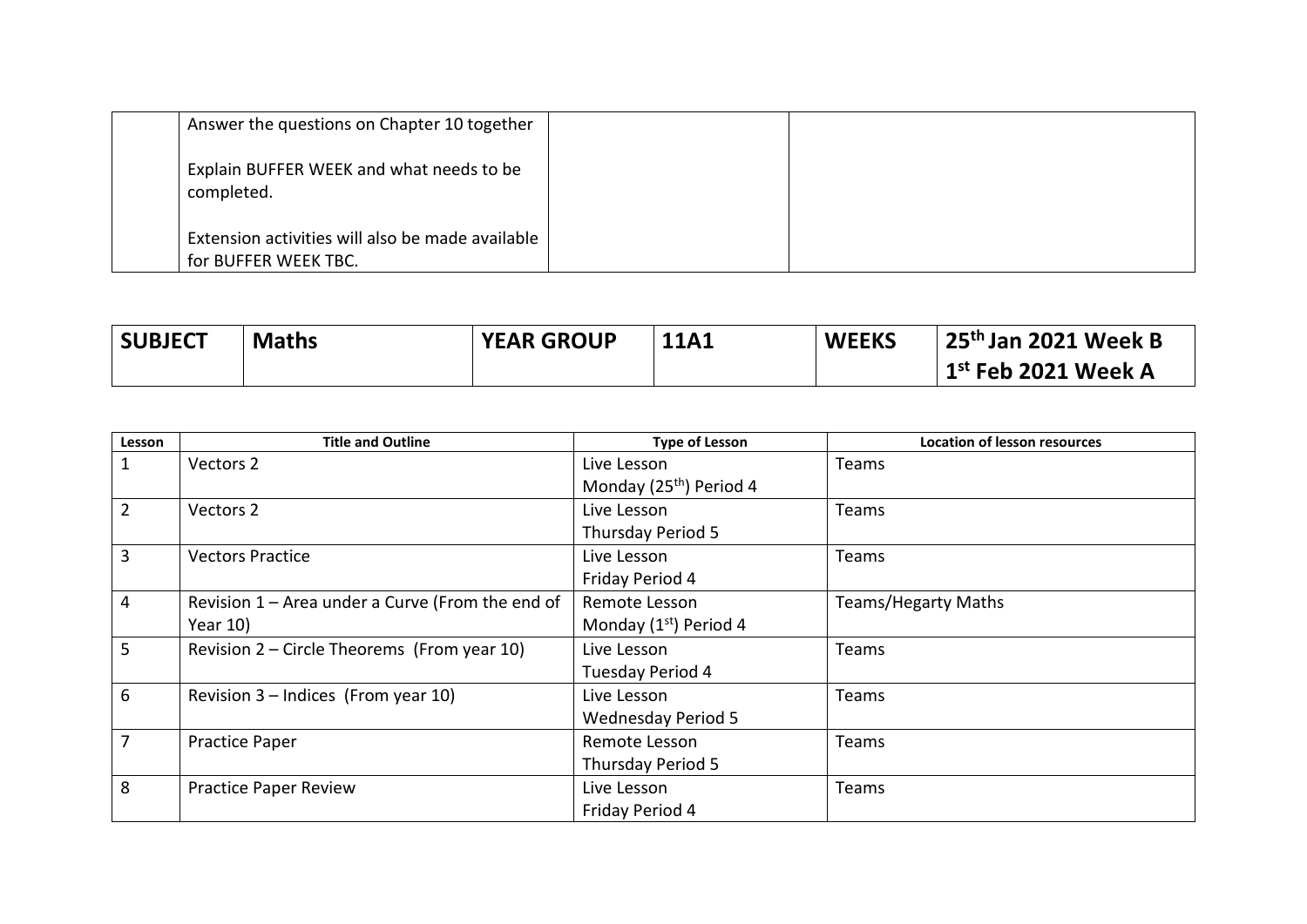| <b>SUBJECT</b> | <b>Maths</b> | <b>YEAR GROUP</b> | 11AMAT2 | <b>WEEKS</b> | 25 <sup>th</sup> Jan 2021 Week B         |
|----------------|--------------|-------------------|---------|--------------|------------------------------------------|
|                |              |                   |         |              | $\vert$ 01 <sup>st</sup> Feb 2021 Week A |

| Lesson         | <b>Title and Outline</b>                  | <b>Type of Lesson</b>            | <b>Location of lesson resources</b> |
|----------------|-------------------------------------------|----------------------------------|-------------------------------------|
| $\mathbf{1}$   | Quadratic graphs - Drawing                | Live Lesson<br>Monday Period 4   | <b>TEAMS</b>                        |
| $\overline{2}$ | Quadratic graphs - y intercept            | Live Lesson<br>Thursday Period 5 | <b>TEAMS</b>                        |
| $\overline{3}$ | Quadratic graphs - x intercept (roots)    | Live Lesson<br>Friday Period 4   | <b>TEAMS</b>                        |
| $\overline{4}$ | Quadratic graphs - consolidation          | Live lesson<br>Monday P4         | <b>TEAMS</b>                        |
| 5              | Angles in a semi-circle                   | Live Lesson<br>Tuesday P5        | <b>TEAMS</b>                        |
| 6              | Angles at centre and diameter of a circle | Live Lesson<br>Wednesday P5      | <b>TEAMS</b>                        |
| $\overline{7}$ | <b>Cyclic Quadrilaterals</b>              | Live Lesson<br>Thursday P5       | <b>TEAMS</b>                        |
| 8              | <b>Cyclic Quadrilaterals</b>              | Live Lesson<br>Friday P5         | <b>TEAMS</b>                        |

| <b>SUBJECT</b> | <b>Maths</b> | <b>YEAR GROUP</b> | $\mathsf{114}$ MAT3 | <b>WEEKS</b> | 125 <sup>th</sup> Jan 2021 Week B    |
|----------------|--------------|-------------------|---------------------|--------------|--------------------------------------|
|                |              |                   |                     |              | $\mid$ 1 $^{\rm st}$ Feb 2021 Week A |

| Lesson | <b>Title and Outline</b>  | <b>Type of Lesson</b> | Location of lesson resources                  |
|--------|---------------------------|-----------------------|-----------------------------------------------|
|        | Calculating with Decimals | Remote Learning       | Hegarty Maths Clip 51 (will vary for students |
|        |                           | Monday Period 4       | who have already achieved 100% on this task)  |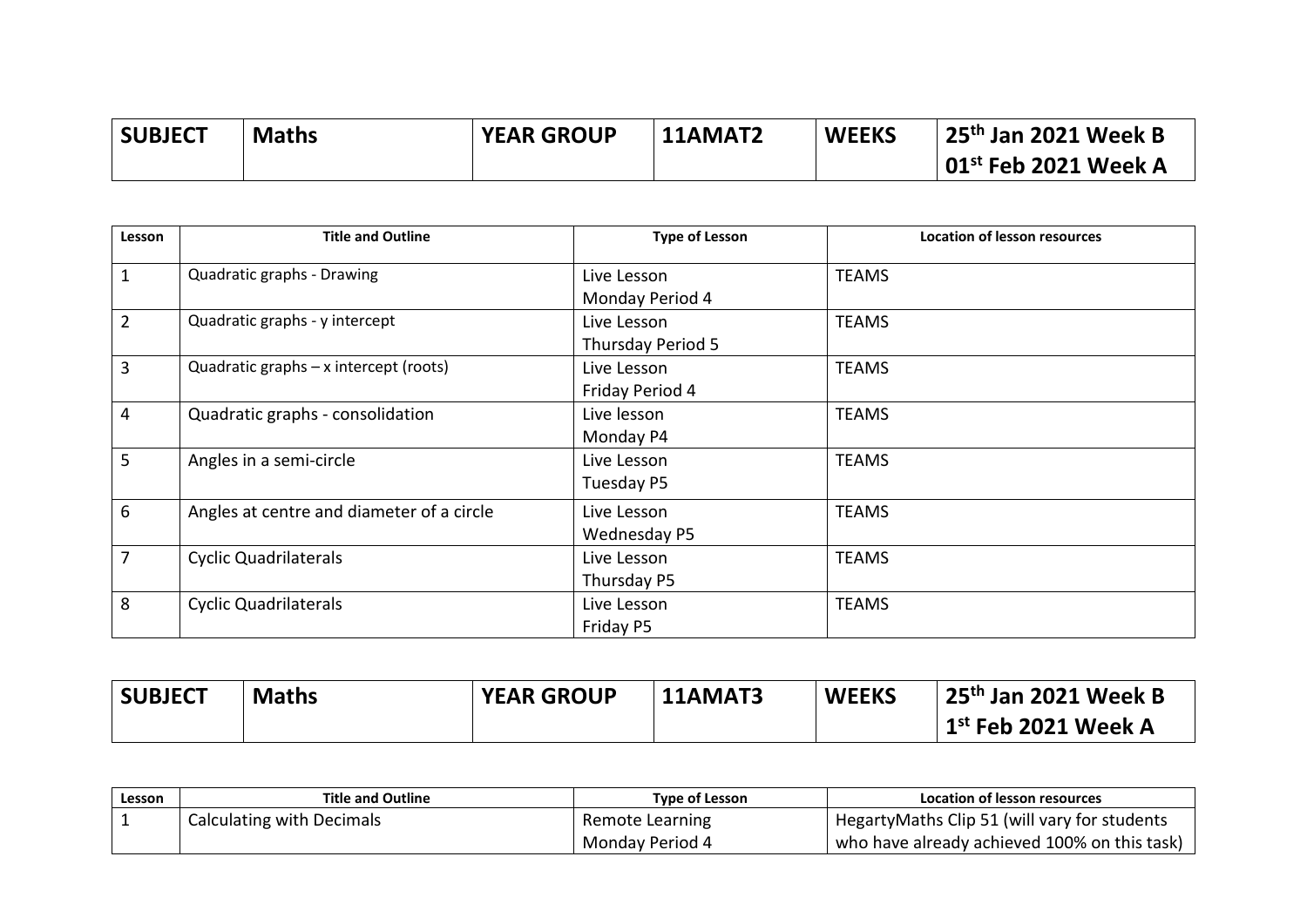| $\overline{2}$ | <b>Calculating with Decimals</b>   | <b>Remote Learning</b> | <b>TEAMS</b>                                  |
|----------------|------------------------------------|------------------------|-----------------------------------------------|
|                |                                    | Thursday P5            |                                               |
| 3              | <b>Converting FDP</b>              | Live Lesson            | <b>TEAMS</b>                                  |
|                |                                    | Friday P4              |                                               |
| $\overline{4}$ | Converting FDP continued           | Live Lesson            | <b>TEAMS</b>                                  |
|                |                                    | Monday P4              |                                               |
| 5              | Terminating decimals and Fractions | <b>Remote Learning</b> | HegartyMaths Clip 53 (will vary for students  |
|                |                                    | Tuesday P4             | who have already achieved 100% on this task)  |
| 6              | Recognising types of graph         | <b>Remote Learning</b> | HegartyMaths Clip 299 (will vary for students |
|                |                                    | Wednesday P5           | who have already achieved 100% on this task)  |
|                | Quadratic graphs                   | Live Lesson            | <b>TEAMS</b>                                  |
|                |                                    | Thursday P5            |                                               |
| 8              | Quadratic graphs                   | <b>Remote Learning</b> | <b>TEAMS</b>                                  |
|                |                                    | Friday P5              |                                               |

| <b>SUBJECT</b> | <b>Maths</b> | <b>YEAR GROUP</b> | <b>11AMAT4</b> | <b>WEEKS</b> | 25 <sup>th</sup> Jan 2021 Week B |
|----------------|--------------|-------------------|----------------|--------------|----------------------------------|
|                |              |                   |                |              | $1st$ Feb 2021 Week A            |

| Lesson         | <b>Title and Outline</b> | <b>Type of Lesson</b> | <b>Location of lesson resources</b> |
|----------------|--------------------------|-----------------------|-------------------------------------|
| $\mathbf{1}$   | Similar Shapes           | LIVE lesson           | <b>TEAMS</b>                        |
|                |                          | Monday Period 4       |                                     |
| $\overline{2}$ | Similar Shapes           | Remote Learning       | <b>TEAMS</b>                        |
|                |                          | Thursday P5           |                                     |
| $\overline{3}$ | Similar Shapes           | Remote learning       | HegartyMaths                        |
|                |                          | Friday P4             |                                     |
| $\overline{4}$ | Similar Shapes           | Live Lesson           | <b>TEAMS</b>                        |
|                |                          | Monday P4             |                                     |
| 5 <sup>5</sup> | Similar Shapes           | Remote Learning       | <b>TEAMS</b>                        |
|                |                          | Tuesday P4            |                                     |
| 6              | <b>Solving Equations</b> | Remote Learning       | <b>HegartyMaths</b>                 |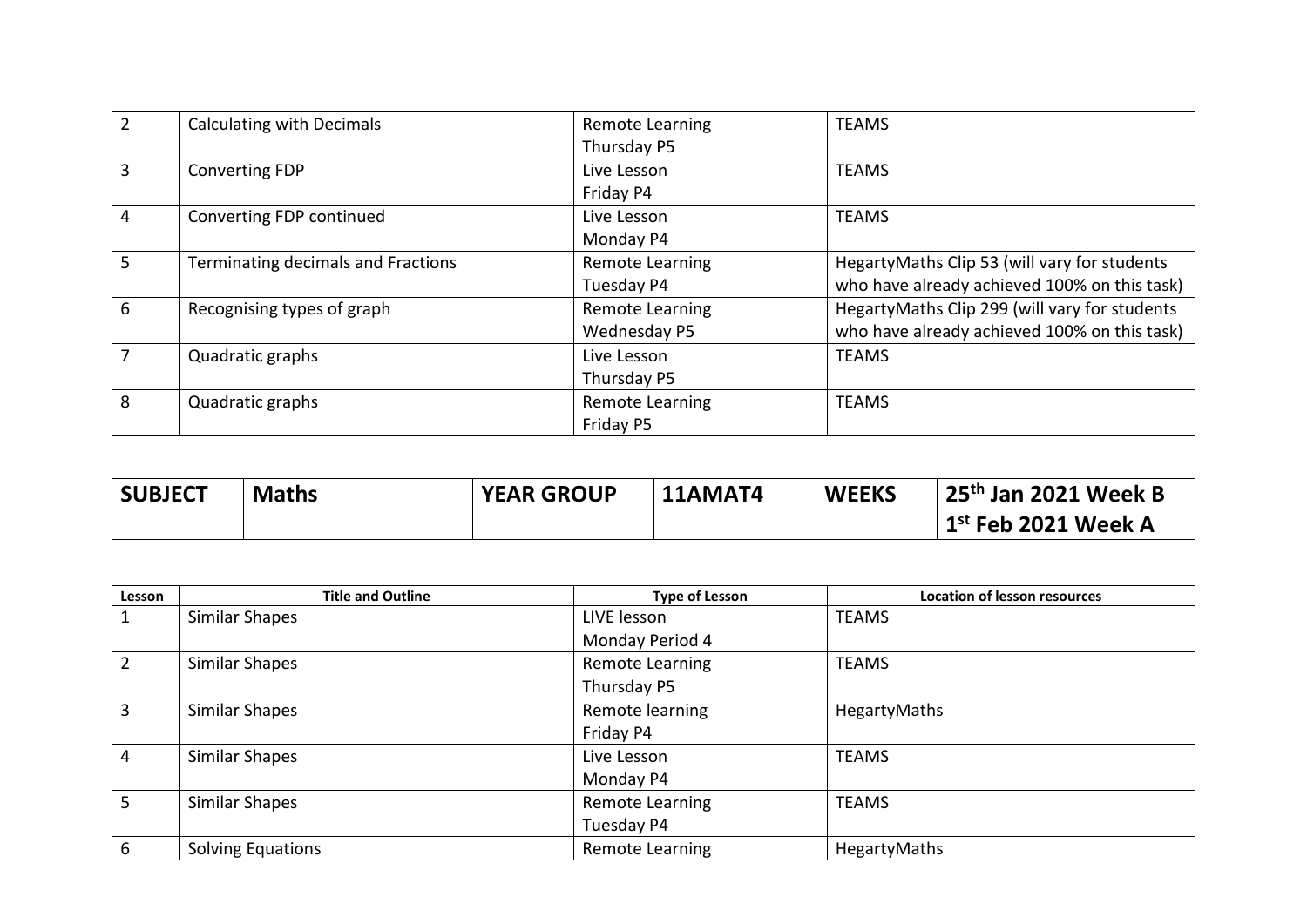|   |                          | Wednesday P5    |              |
|---|--------------------------|-----------------|--------------|
|   | <b>Solving Equations</b> | Live Lesson     | <b>TEAMS</b> |
|   |                          | Thursday P5     |              |
| 8 | <b>Solving Equations</b> | Remote Learning | <b>TEAMS</b> |
|   |                          | Friday P5       |              |

| <b>SUBJECT</b> | <b>Maths</b> | <b>YEAR GROUP</b> | <b>11L1</b> | <b>WEEKS</b> | $25th$ Jan 2021 (B)   |
|----------------|--------------|-------------------|-------------|--------------|-----------------------|
|                |              |                   |             |              | $1^{st}$ Jan 2021 (A) |

| $\mathbf{1}$<br>Hegarty maths task<br>Hegarty maths but instructions also on teams<br>Gradient on a curve<br>Monday period 1<br>$\overline{2}$<br>Live lesson<br>Gradient on a curve<br>Teams |  |
|-----------------------------------------------------------------------------------------------------------------------------------------------------------------------------------------------|--|
|                                                                                                                                                                                               |  |
|                                                                                                                                                                                               |  |
|                                                                                                                                                                                               |  |
|                                                                                                                                                                                               |  |
| Tuesday period 2                                                                                                                                                                              |  |
| $\overline{3}$<br>Consolidation worksheet<br>Gradient on a curve<br>Teams assignment                                                                                                          |  |
| Thursday period 5                                                                                                                                                                             |  |
|                                                                                                                                                                                               |  |
|                                                                                                                                                                                               |  |
| $\overline{4}$<br>Rates of change<br>Hegarty maths task<br>Hegarty maths but instructions also on teams                                                                                       |  |
| Friday period 3                                                                                                                                                                               |  |
|                                                                                                                                                                                               |  |
| 5<br>Rates of change<br>Live lesson<br>Teams                                                                                                                                                  |  |
| Monday period 1                                                                                                                                                                               |  |
| 6<br>Consolidation worksheet<br>Rates of change<br>Teams assignment                                                                                                                           |  |
| Wednesday period 5                                                                                                                                                                            |  |
| $\overline{7}$<br>Hegarty maths task<br>Hegarty maths but instructions also on teams<br>Vectors                                                                                               |  |
| Thursday period 5                                                                                                                                                                             |  |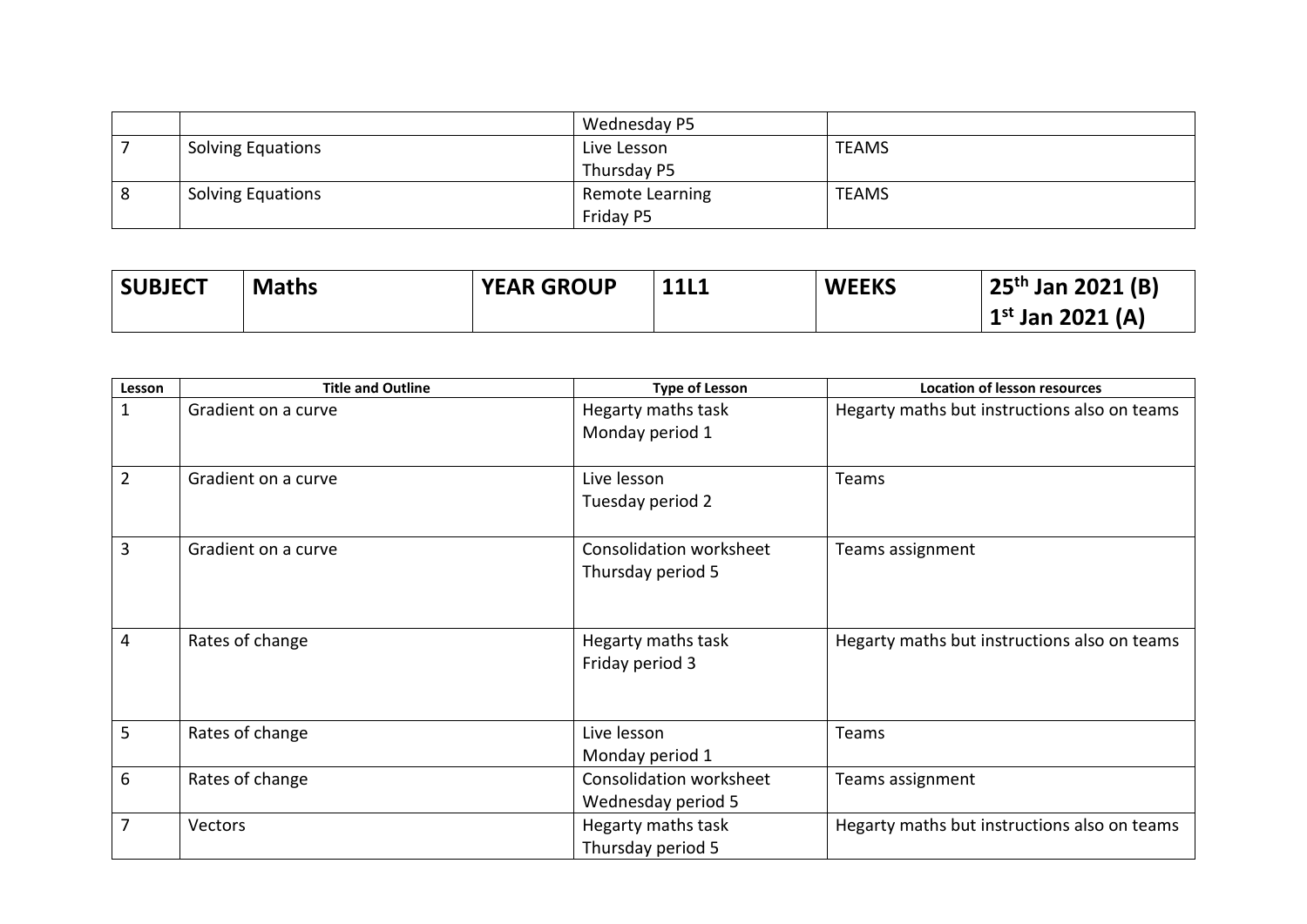| റ<br>ັ | $\cdot$ $\cdot$<br>Vectors<br>- - - - - | Live lesson<br>-----                        | Teams |
|--------|-----------------------------------------|---------------------------------------------|-------|
|        |                                         | $\sim$<br><b>Friday period <sub>+</sub></b> |       |

| <b>SUBJECT</b> | <b>Maths</b> | <b>YEAR GROUP</b> | <b>11L2</b> | <b>WEEKS</b> | 25 <sup>th</sup> Jan 2021 Week B         |
|----------------|--------------|-------------------|-------------|--------------|------------------------------------------|
|                |              |                   |             |              | $^{\rm l}$ 1 $^{\rm st}$ Feb 2021 Week A |

| Lesson         | <b>Title and Outline</b>     | <b>Type of Lesson</b>                 | <b>Location of lesson resources</b> |
|----------------|------------------------------|---------------------------------------|-------------------------------------|
| $\mathbf{1}$   | Circle Theorems              | Remote Learning                       | <b>TEAMS</b>                        |
|                |                              | Monday (25 <sup>th</sup> ) Period 1   |                                     |
| $2^{\circ}$    | Cylinders, cones and spheres | Live Lesson                           | <b>TEAMS</b>                        |
|                |                              | Tuesday (26 <sup>th</sup> ) period 2  |                                     |
| $\overline{3}$ | Cylinders, cones and spheres | <b>Remote Learning</b>                | <b>TEAMS</b>                        |
|                |                              | Thursday (28 <sup>th</sup> ) period 5 |                                     |
| 4              | Factorising quadratics       | Remote Learning                       | <b>Hegarty Maths Clip 223</b>       |
|                |                              | Friday (29 <sup>th</sup> ) period 3   |                                     |
| 5 <sup>1</sup> | Solving quadratics           | Live Lesson                           | <b>TEAMS</b>                        |
|                |                              | Monday $(1st)$ period 1               |                                     |
| 6              | Quadratic graphs             | Live Lesson                           | <b>TEAMS</b>                        |
|                |                              | Wednesday $(3rd)$ period 5            |                                     |
| $\overline{7}$ | Quadratics                   | Remote Learning                       | <b>TEAMS</b>                        |
|                |                              | Thursday $(4th)$ period 5             |                                     |
| 8              | Completing the square        | Remote Learning                       | <b>Hegarty Maths Clip 235</b>       |
|                |                              | Friday (5 <sup>th</sup> ) Period 1    |                                     |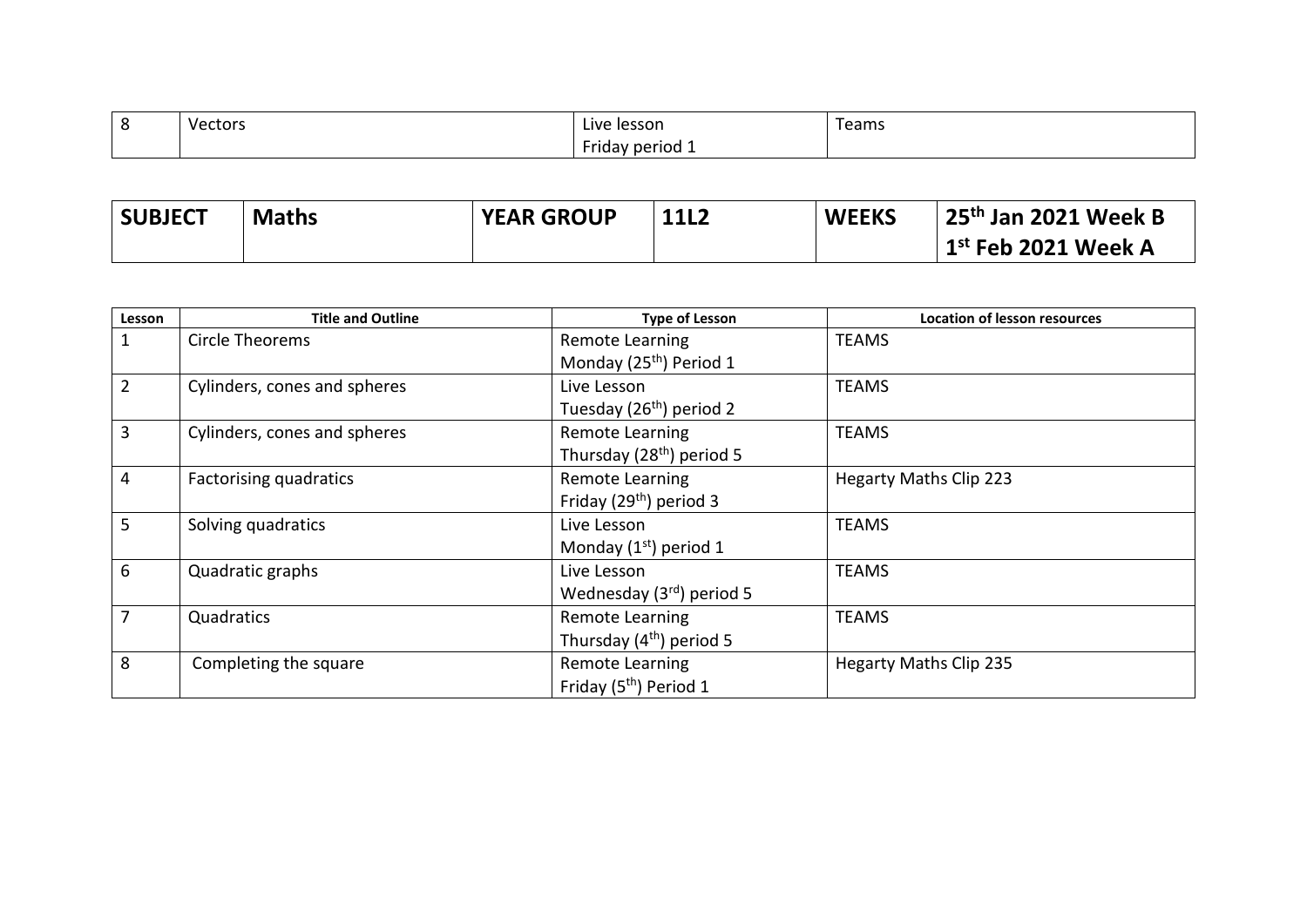| <b>SUBJECT</b> | <b>Maths</b> | <b>YEAR GROUP</b> | <b>11L3</b> | <b>WEEKS</b> | 25 <sup>th</sup> Jan 2021 Week B |
|----------------|--------------|-------------------|-------------|--------------|----------------------------------|
|                |              |                   |             |              | $1st$ Feb 2021 Week A            |

| Lesson | <b>Title and Outline</b>          | <b>Type of Lesson</b> | <b>Location of lesson resources</b> |
|--------|-----------------------------------|-----------------------|-------------------------------------|
| 1      | Median from frequency tables      | LIVE LESSON           | <b>TEAMS</b>                        |
|        |                                   | Mon 25th period 1     |                                     |
| 2      | Mode/ mode from frequency tables  | Remote learning       | HegartyMaths                        |
|        |                                   | Tue 26th period 2     |                                     |
| 3      | Range/range from frequency tables | Remote learning       | HegartyMaths                        |
|        |                                   | Thur 28th period 5    |                                     |
| 4      | Averages problem solving          | Remote learning       | HegartyMaths                        |
|        |                                   | Friday 29th period 3  |                                     |
| 5      | Scatter diagrams                  | Remote learning       | HegartyMaths                        |
|        |                                   | Mon 1st period 1      |                                     |
| 6      | Scatter diagrams/outliers         | <b>LIVE LESSON</b>    | <b>TEAMS</b>                        |
|        |                                   | Wed 3rd period 5      |                                     |
|        | Scatter diagrams/line of best fit | Remote learning       | HegartyMaths                        |
|        |                                   | Thur 4th period 5     |                                     |
| 8      | Time series graph                 | Remote learning       | HegartyMaths                        |
|        |                                   | Friday 5th period 1   |                                     |

| <b>SUBJECT</b> | <b>Maths</b> | <b>YEAR GROUP</b> | <b>11L4</b> | <b>WEEKS</b> | 25 <sup>th</sup> Jan 2021 Week B      |
|----------------|--------------|-------------------|-------------|--------------|---------------------------------------|
|                |              |                   |             |              | $\,$ l 01 $^{\rm st}$ Feb 2021 Week A |

| Lesson | <b>Title and Outline</b>               | Type of Lesson  | Location of lesson resources           |
|--------|----------------------------------------|-----------------|----------------------------------------|
|        | Solving linear equations               | Live Lesson     | <b>TEAMS</b>                           |
|        |                                        | Mon Period 1    |                                        |
|        | Solving linear equations with brackets | Remote Learning | Hegarty Maths Clips 178, 179, 181, 182 |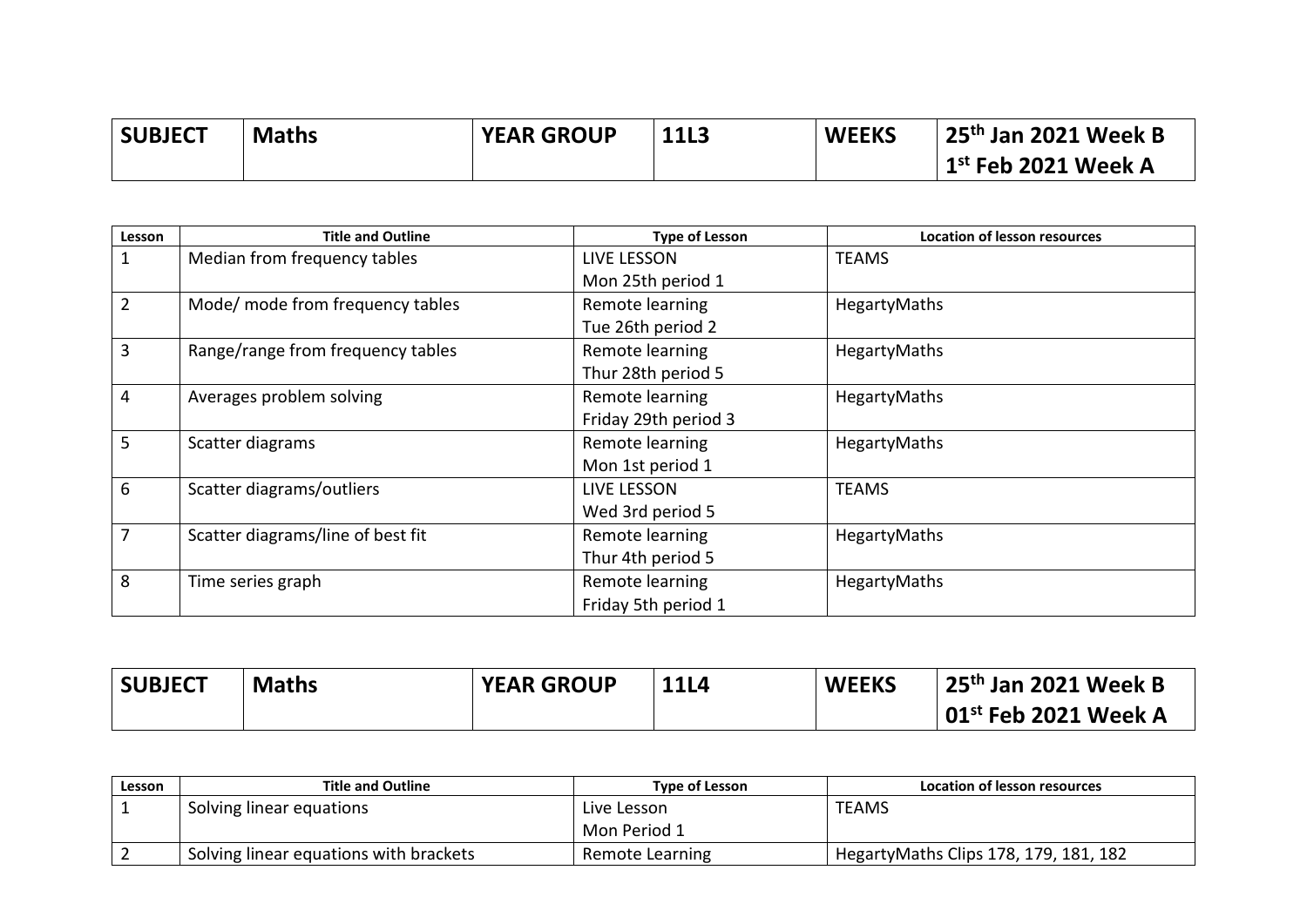|   |                                             | Tues Period 2             | Mr Hegarty                       |
|---|---------------------------------------------|---------------------------|----------------------------------|
| 3 | Equations with unknowns on both sides       | Live Lesson               | <b>TEAMS</b>                     |
|   |                                             | Thursday Period 5         |                                  |
| 4 | More complex equations                      | Remote Learning           | HegartyMaths Clip 184, 185       |
|   |                                             | Friday Period 3           |                                  |
| 5 | Expanding 2 brackets                        | Live Lesson               | <b>TEAMS</b>                     |
|   |                                             | Monday Period 1           |                                  |
| 6 | <b>Consolidating Brackets</b>               | Remote Learning           | HegartyMaths Clips 160, 161, 162 |
|   |                                             | <b>Wednesday Period 5</b> |                                  |
|   | Putting simple situations into algebraic    | Live Lesson               | <b>Teams</b>                     |
|   | expressions                                 | Thursday Period 5         | Mr Prince                        |
| 8 | <b>Consolidating Equations and Brackets</b> | Remote Learning           | HegartyMaths Clips 176, 177      |
|   |                                             | Friday Period 1           |                                  |

| <b>SUBJECT</b> | <b>Maths</b> | <b>YEAR GROUP</b> | 11NUM | <b>WEEKS</b> | 25 <sup>th</sup> Jan 2021 Week B      |
|----------------|--------------|-------------------|-------|--------------|---------------------------------------|
|                |              |                   |       |              | $\,$ l 01 $^{\rm st}$ Feb 2021 Week A |

| Lesson         | <b>Title and Outline</b>              | <b>Type of Lesson</b> | <b>Location of lesson resources</b> |
|----------------|---------------------------------------|-----------------------|-------------------------------------|
|                | Numeracy in Retail - time (LNe)       | Independent learning  | <b>TEAMS</b>                        |
|                |                                       | Monday P3             |                                     |
| 2              | Numeracy in Retail – Cashing up (LNe) | Live Lesson           | <b>TEAMS</b>                        |
|                |                                       | Tuesday P3            |                                     |
| 3              | Percentages of an amount (LNe)        | Remote Lesson         | <b>Hegarty Maths Clip 86</b>        |
|                |                                       | Friday P2             |                                     |
| $\overline{4}$ | Numeracy in retail - Discounts (LNe)  | Live Lesson           | <b>TEAMS</b>                        |
|                |                                       | Monday P2             |                                     |
| 5              | Percentage change (MHe)               | Remote Learning       | HegartyMaths Clip 97                |
|                |                                       | Friday P2             |                                     |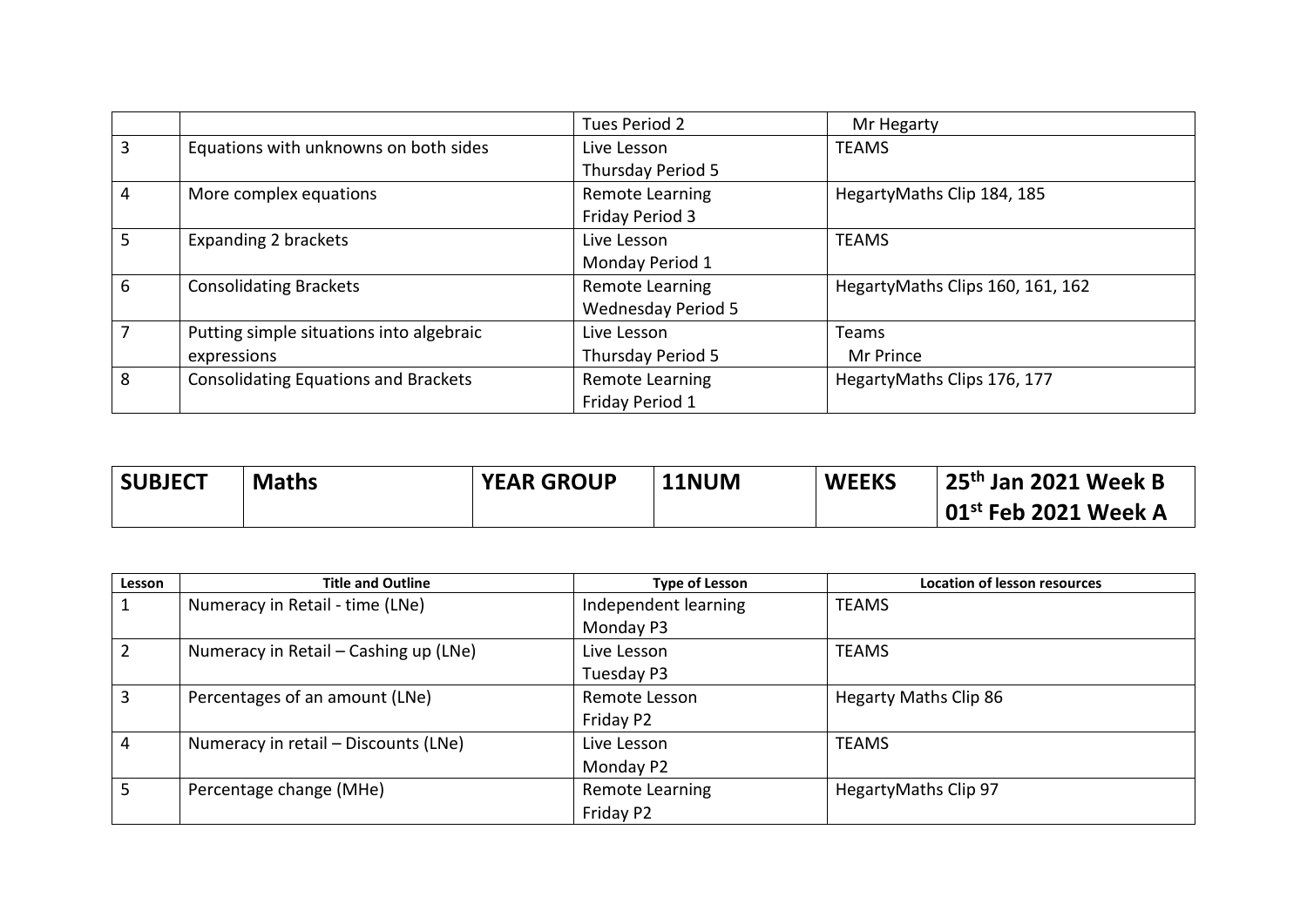| <b>SUBJECT</b> | <b>Science</b> | <b>YEAR GROUP</b> | <b>WEEKS</b> | 25 <sup>th</sup> Jan 2021 Week B |
|----------------|----------------|-------------------|--------------|----------------------------------|
|                |                |                   |              | $\vert$ 1st Feb 2021 Week A      |

## **11aSc1 – AQA Biology – Triple Science – Mr Dell (SD)**

| Lesson         | <b>Title and Outline</b>                     | <b>Type of Lesson</b> | <b>Location of lesson resources</b> |
|----------------|----------------------------------------------|-----------------------|-------------------------------------|
| $\mathbf 1$    | Topic: B6 Inheritance: Cloning               | Independent learning  | <b>Microsoft Teams</b>              |
| <b>SD</b>      | On: Monday 25 <sup>th</sup> January P1       |                       | 11ABio                              |
|                | Students will learn the different methods of |                       | <b>B6 Channel</b>                   |
|                | cloning animals and plants.                  |                       |                                     |
| $\overline{2}$ | Topic: B6 Inheritance: Revision              | Independent learning  | <b>Microsoft Teams</b>              |
| <b>SD</b>      | On: Monday 25 <sup>th</sup> January P5       |                       | 11ABio                              |
|                | Students will diagnose their strengths and   |                       | <b>B6 Channel</b>                   |
|                | weaknesses from the B7 topic                 |                       |                                     |
| 3              | Topic: B6 Inheritance: Review                | Live Lesson           | <b>Microsoft Teams</b>              |
| <b>SD</b>      | On: Tuesday 26 <sup>th</sup> January P4      |                       | 11ABio                              |
|                | Feedback and development from the revision   |                       | <b>B6 Channel</b>                   |
|                | completed in previous lesson                 |                       |                                     |
| 4              | Topic: B6 Inheritance: B6 test (as revision) | Independent learning  | <b>Microsoft Teams</b>              |
| <b>SD</b>      | On: Wednesday 27th January P5                |                       | 11ABio                              |
|                | Students will practice exam technique of the |                       | <b>B6 Channel</b>                   |
|                | content covered in this topic                |                       |                                     |
|                |                                              |                       |                                     |
| 5              | Topic: B6 Inheritance: B6 test metacognitive | Independent learning  | <b>Microsoft Teams</b>              |
| <b>SD</b>      | review                                       |                       | 11ABio                              |
|                | On: Wednesday 3rd February P4                |                       | <b>B6 Channel</b>                   |
|                |                                              |                       |                                     |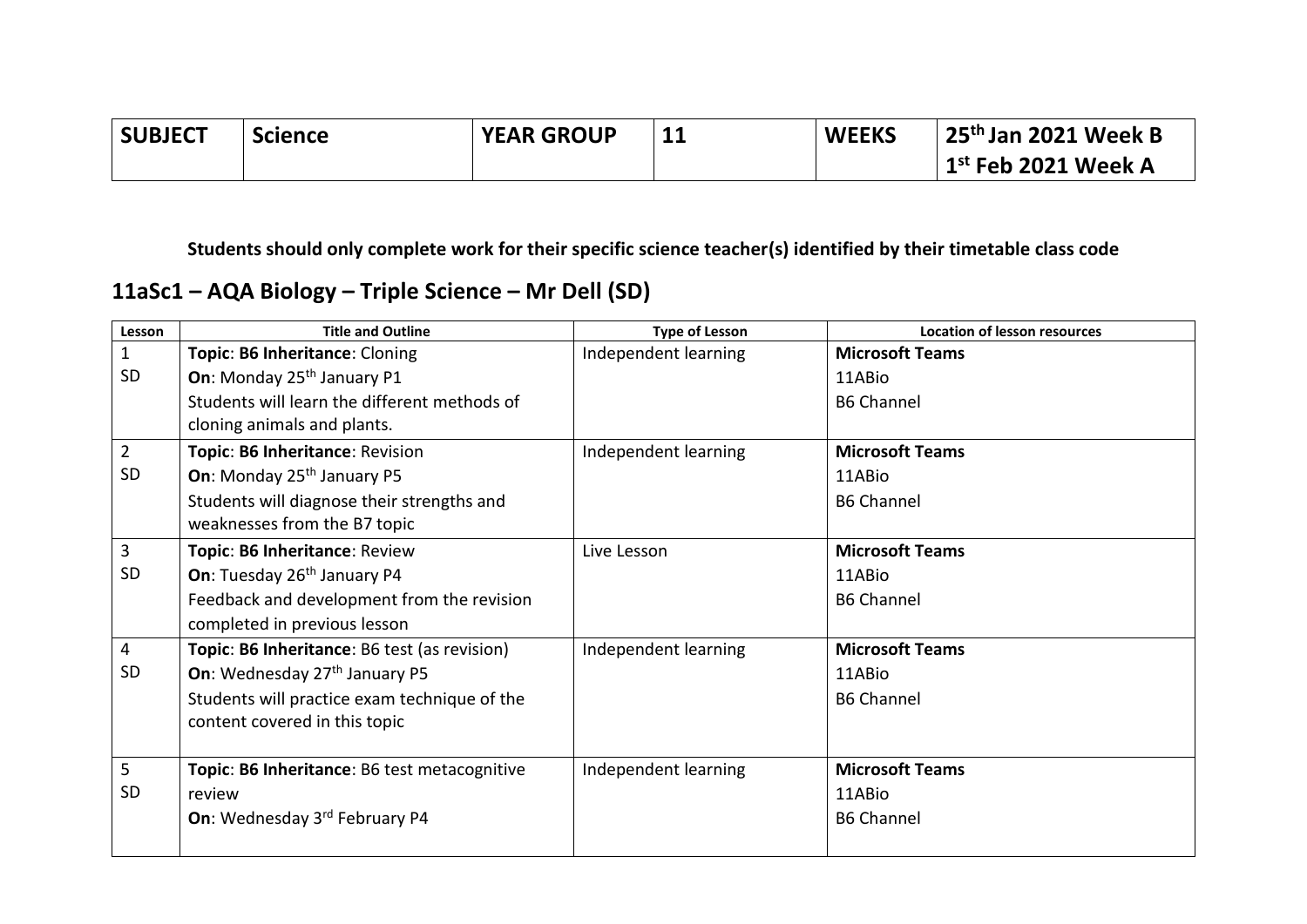| Students will self-assess their work from the    |  |
|--------------------------------------------------|--|
| previous lesson and feedback to the teacher the  |  |
| most problematic areas for further teacher input |  |
| in the following lesson.                         |  |
|                                                  |  |

**11aSc1 – AQA Chemistry – Triple Science – Mr Payne (RP)**

| Lesson         | <b>Title and Outline</b>                    | <b>Type of Lesson</b>           | <b>Location of lesson resources</b> |
|----------------|---------------------------------------------|---------------------------------|-------------------------------------|
| $\mathbf{1}$   | C10 Using resources                         | Online worksheet provided -     | Teams - Class notebook              |
| <b>RP</b>      | Title: Phytomining and bioleaching          | Mixture of video clips, fill in |                                     |
|                | Tuesday 26 <sup>th</sup> January Lesson 1   | the blanks and other question   |                                     |
|                |                                             | types. Marked by teacher.       |                                     |
| $\overline{2}$ | C10 Using resources                         | Live lesson                     | Teams - Class notebook              |
| <b>RP</b>      | Title: Life cycle assessment                |                                 |                                     |
|                | Wednesday 27 <sup>th</sup> January Lesson 1 |                                 |                                     |
| 3              | C10 Using resources                         | Online worksheet provided -     | Teams - Class notebook              |
| <b>RP</b>      | Title: Recycling                            | Mixture of video clips, fill in |                                     |
|                | Wednesday 27 <sup>th</sup> January Lesson 2 | the blanks and other question   |                                     |
|                |                                             | types. Marked by teacher.       |                                     |
| 4              | C10 Using resources                         | Online worksheet provided -     | Teams - Class notebook              |
| <b>RP</b>      | Title: Corrosion and protection             | Mixture of video clips, fill in |                                     |
|                | Thursday 28 <sup>th</sup> January Lesson 2  | the blanks and other question   |                                     |
|                |                                             | types. Marked by teacher.       |                                     |
| 5              | C10 Using resources                         | Live lesson                     | Teams - Class notebook              |
| <b>RP</b>      | Title: Alloys                               |                                 |                                     |
|                | Tuesday 2 <sup>nd</sup> February Lesson 3   |                                 |                                     |
|                |                                             |                                 |                                     |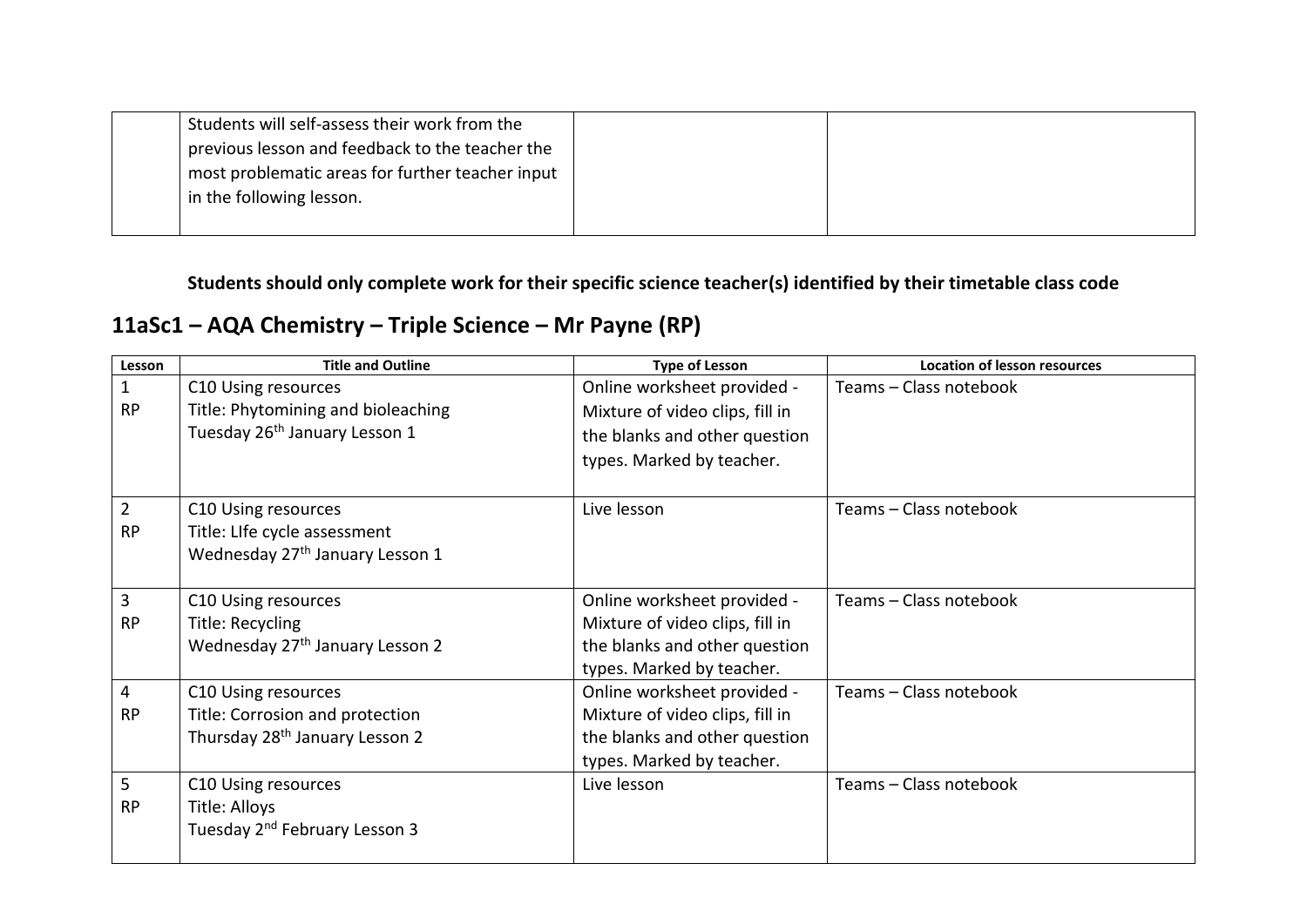## **11aSc1 – AQA Physics – Triple Science – Mrs Horman (HHo)**

| Lesson         | <b>Title and Outline</b>                         | <b>Type of Lesson</b>         | <b>Location of lesson resources</b> |
|----------------|--------------------------------------------------|-------------------------------|-------------------------------------|
| 1              | <b>Topic: P7 Magnetism</b>                       | Independent learning -        | <b>Microsoft Teams</b>              |
| HHo            | Lesson: Revision                                 | students use lesson resources | 11A1 Physics Team                   |
|                | On: Tuesday 26 <sup>th</sup> Jan P2              | to complete tasks             | P7 Channel                          |
|                |                                                  |                               | <b>Lesson Resources</b>             |
| $\overline{2}$ | <b>Topic: P7 Magnetism</b>                       | Independent learning -        | <b>Microsoft Teams</b>              |
| HHo            | Lesson: End of Topic Test                        | students complete assessment  | 11A1 Physics Team                   |
|                | On: Monday 1st Feb P3                            | in their books under exam     | P7 Channel                          |
|                |                                                  | conditions                    | <b>Lesson Resources</b>             |
| 3              | <b>Topic: P7 Magnetism</b>                       | Independent learning -        | <b>Microsoft Teams</b>              |
| HHo            | <b>Lesson: Test Review</b>                       | students mark test and submit | 11A1 Physics Team                   |
|                | On: Wednesday 3rd Feb P2                         | review sheet assignment on    | P7 Channel                          |
|                |                                                  | Teams                         | <b>Lesson Resources</b>             |
| 4              | <b>Topic: P8 Space Physics</b>                   | Independent learning -        | <b>Microsoft Teams</b>              |
| HHo            | <b>Lesson:</b> Lesson $1 -$ The Solar System     | students use lesson resources | 11A1 Physics Team                   |
|                | On: Thursday 4 <sup>th</sup> Feb P3              | to complete tasks             | P8 Channel                          |
|                |                                                  |                               | <b>Lesson Resources</b>             |
| 5              | <b>Topic: P8 Space Physics</b>                   | Live Lesson 12.40pm           | <b>Microsoft Teams</b>              |
| HHo            | <b>Lesson:</b> Lesson $2 -$ Life Cycle of a Star | Followed by independent       | 11A1 Physics Team                   |
|                | On: Thursday 4 <sup>th</sup> Feb P4              | learning with support via     | P8 Channel                          |
|                |                                                  | Teams chat                    | Lesson Resources                    |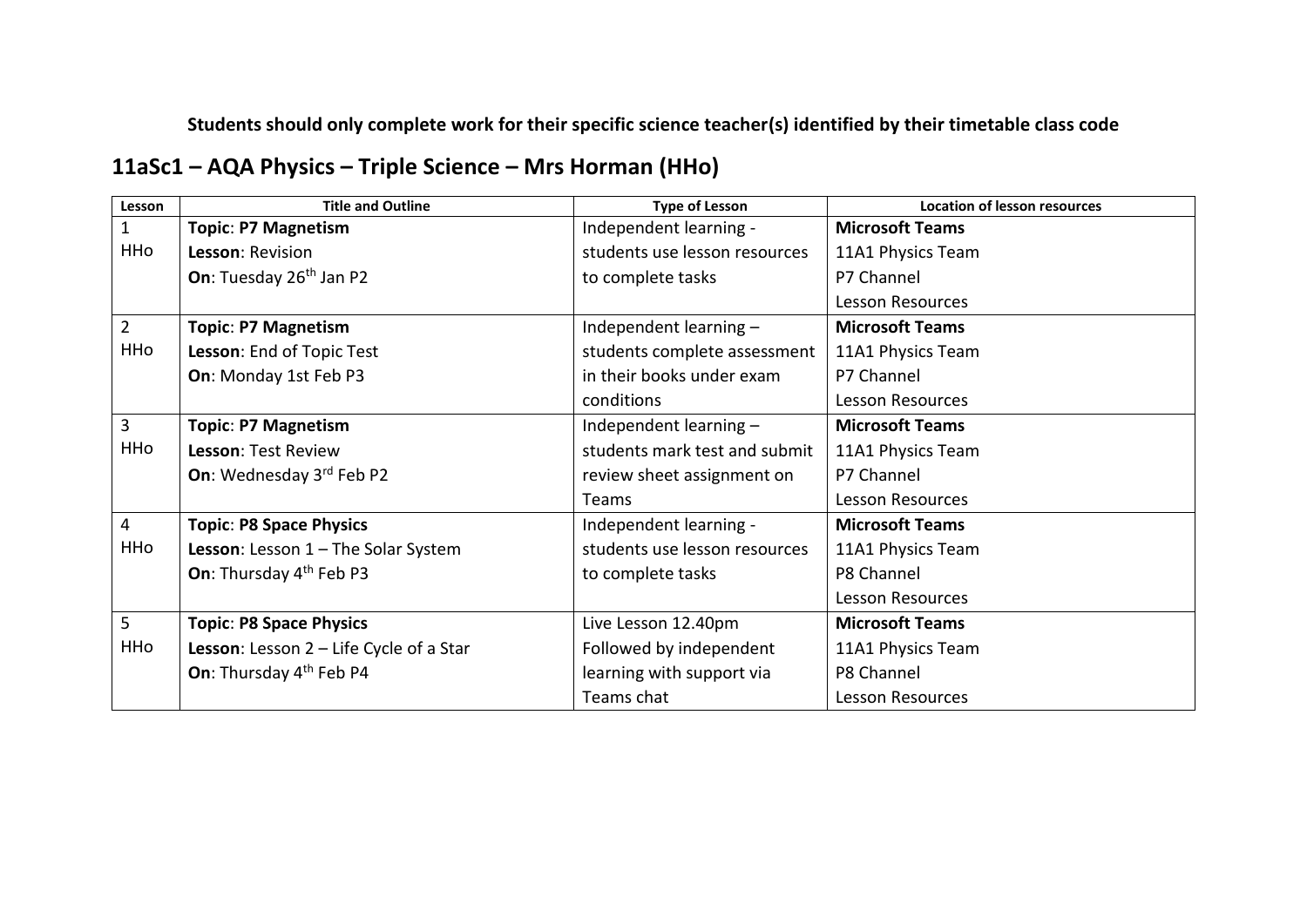# **11aSc2 – AQA Combined Science – Mr Payne (RP) and Mrs Dell (RDe)**

| Lesson         | <b>Title and Outline</b>                  | <b>Type of Lesson</b>           | <b>Location of lesson resources</b> |
|----------------|-------------------------------------------|---------------------------------|-------------------------------------|
| $\mathbf 1$    | C7 Organic chemistry                      | Online worksheet provided -     | Teams - Class notebook              |
| <b>RP</b>      | Title: Propeties and uses of hydrocarbons | Mixture of video clips, fill in |                                     |
|                | Monday 25 <sup>th</sup> January Lesson 1  | the blanks and other question   |                                     |
|                |                                           | types. Marked by teacher.       |                                     |
|                |                                           |                                 |                                     |
| $\overline{2}$ | C7 Organic chemistry                      | Online worksheet provided -     | Teams - Class notebook              |
| <b>RP</b>      | <b>Title: Combustion</b>                  | Mixture of video clips, fill in |                                     |
|                | Monday 25 <sup>th</sup> January Lesson 5  | the blanks and other question   |                                     |
|                |                                           | types. Marked by teacher.       |                                     |
|                |                                           |                                 |                                     |
| 3              | C7 Organic chemistry                      | Live Lesson                     | Teams - Class notebook              |
| <b>RP</b>      | <b>Title: Cracking</b>                    |                                 |                                     |
|                | Tuesday 26 <sup>th</sup> January Lesson 2 |                                 |                                     |
|                |                                           |                                 |                                     |
|                |                                           |                                 |                                     |
| 4              | C7 Organic chemistry                      | Live Lesson                     | Teams - Class notebook              |
| <b>RP</b>      | Title: Revision                           |                                 |                                     |
|                | Wednesday 3rd February Lesson 4           |                                 |                                     |
|                |                                           |                                 |                                     |
|                |                                           |                                 |                                     |
| 5              | C7 Organic chemistry                      | Online test                     | Teams - Class notebook              |
| <b>RP</b>      | Title: Test                               |                                 |                                     |
|                | Thursday 4th February Lesson 4            |                                 |                                     |
|                |                                           |                                 |                                     |
|                |                                           |                                 |                                     |
|                |                                           |                                 |                                     |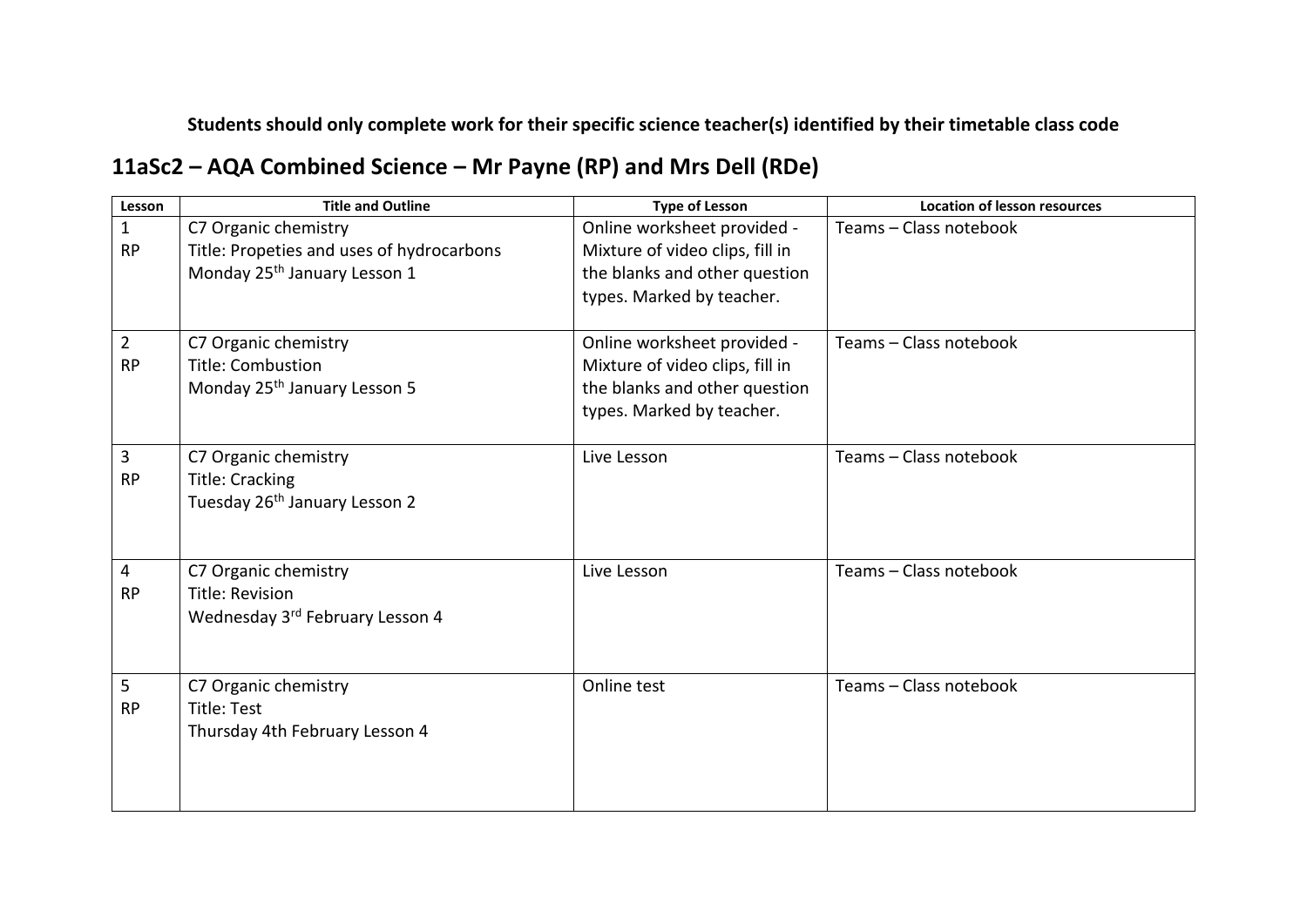| 6              | Tuesday $26th$ January (12:40-1:40)                | Live Lesson                    | Invitation in TEAMS channel                  |
|----------------|----------------------------------------------------|--------------------------------|----------------------------------------------|
| RDe            | Title: Consolidation of Learning on Classification |                                |                                              |
|                | Learning Objectives: Review and apply knowledge    |                                |                                              |
|                | of the classification system used in Biology       |                                |                                              |
| $\overline{7}$ | Wednesday 27 <sup>th</sup> January (2:10-3:10)     | Independent / Flipped learning | See class TEAMS page for details and files / |
| RDe            | Title: Revision of B6 Topic                        |                                | class materials, 'B6 Knowledge Quizzes'.     |
|                | Learning Objectives: Identify and address          |                                |                                              |
|                | knowledge gaps in material covered in B6           |                                |                                              |
| 8              | Thursday $28th$ January (9:10-10:10)               | Independent Learning           | See class TEAMS page for details and files / |
| RDe            | Title: B6 Assessment                               |                                | class materials, 'B6 Assessment'.            |
|                | Students to complete the test in their exercise    |                                |                                              |
|                | book (THIS DOES NOT CONTRIBUTE TO FINAL            |                                |                                              |
|                | <b>EXAM GRADES)</b>                                |                                |                                              |
| 9              | Monday $1^{st}$ February (11:40-12:40)             | Live Lesson                    | Invitation in TEAMS channel                  |
| RDe            | Title: Marking and Review of B6 Assessment         |                                |                                              |
|                |                                                    |                                |                                              |
|                |                                                    |                                |                                              |
| 10             | Thursday $4^{th}$ February (11:40-12:40)           | Independent / Flipped learning | See class TEAMS page for details and files / |
| RDe            | Topic Title: B7 Ecology                            |                                | class materials, 'Factors Affecting          |
|                | <b>Title: Factors Affecting Communities</b>        |                                | Communities'.                                |
|                | Learning Objectives: Define and apply a range of   |                                |                                              |
|                | ecological terms to different ecological           |                                |                                              |
|                | communities.                                       |                                |                                              |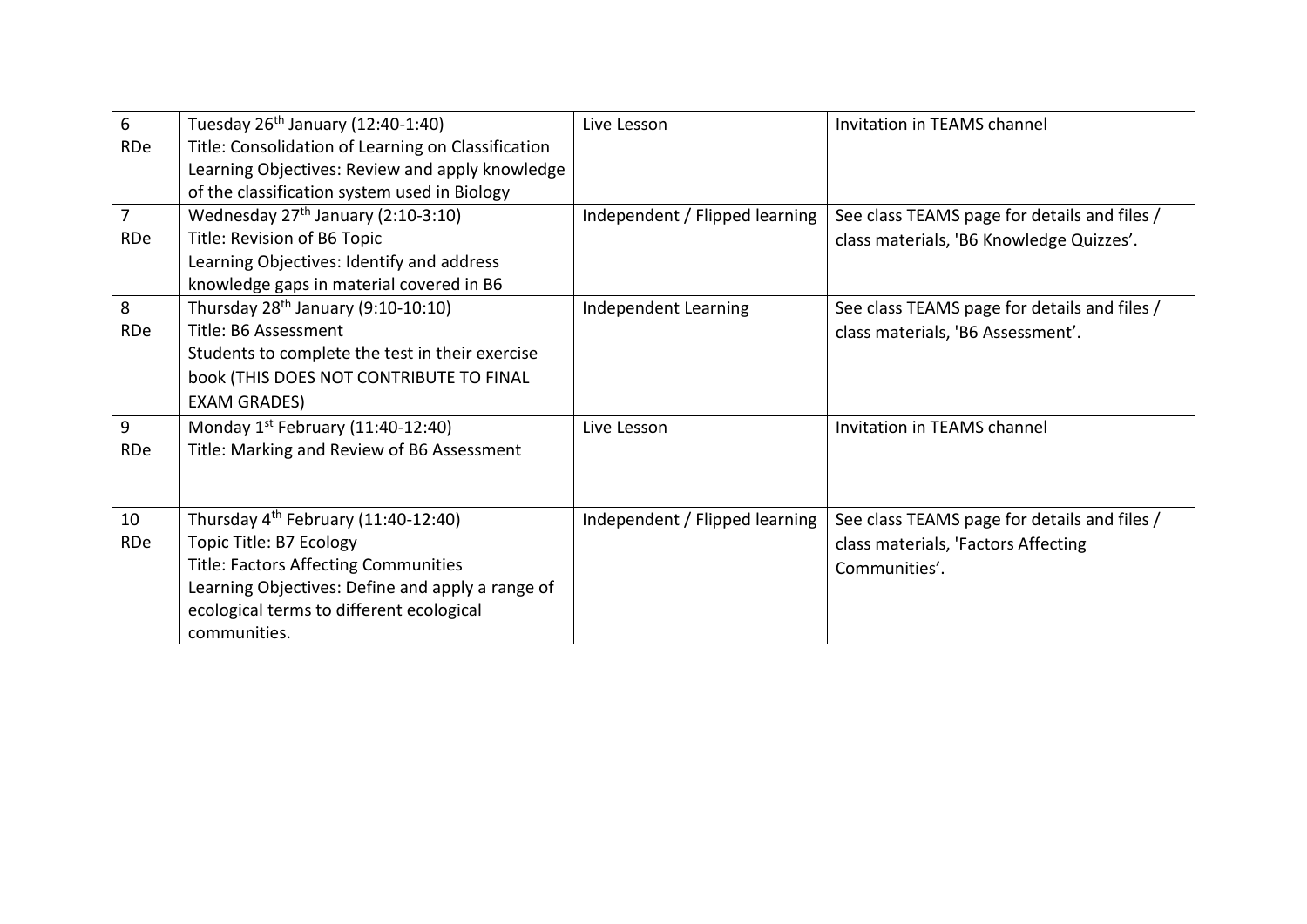## **11aSc3 – AQA Combined Science – Mr Harris (RHa) and Mr Hall (JHa)**

| Lesson         | <b>Title and Outline</b>                         | <b>Type of Lesson</b>          | <b>Location of lesson resources</b> |
|----------------|--------------------------------------------------|--------------------------------|-------------------------------------|
| $\mathbf{1}$   | $P6 - Test$                                      | Posted to the Team.            | Team: 11A3 Science 2020 - Mr Harris |
| RHa            | Students to complete the test (which will be     | Completed in their exercise    | Channel: 4. PC6 - Waves             |
|                | posted to the Team) in their exercise books.     | books                          |                                     |
|                |                                                  |                                |                                     |
| $\overline{2}$ | P6 - Test review                                 | Self-assessment                | Team: 11A3 Science 2020 - Mr Harris |
| RHa            | Mark the test using the mark scheme posted to    | Teams assignment               | Channel: 4. PC6 - Waves             |
|                | the Team and complete a test review sheet on     |                                |                                     |
|                | the assignment                                   |                                |                                     |
|                |                                                  |                                |                                     |
| 3              | PC07.01 - Properties of magnets                  | Find the instructions in the   | Team: 11A3 Science 2020 - Mr Harris |
| RHa            | Using an online lesson and the PowerPoint to     | PowerPoint with the same       | Channel: PC7 - Magnetism            |
|                | guide you through drawing magnets.               | lesson title as to the left.   |                                     |
|                |                                                  | Live lessons will be booked in |                                     |
|                |                                                  | as appropriate.                |                                     |
| 4              | PC07.02 - Magnetic field lines                   | Find the instructions in the   | Team: 11A3 Science 2020 - Mr Harris |
| RHa            | Using an online lesson and the PowerPoint to     | PowerPoint with the same       | Channel: PC7 - Magnetism            |
|                | guide you through drawing magnetic field lines.  | lesson title as to the left.   |                                     |
|                | Exam questions to sum up work.                   | Live lessons will be booked in |                                     |
|                |                                                  | as appropriate.                |                                     |
|                |                                                  |                                |                                     |
| 5              | PC07.03 - Electromagnetism                       | Find the instructions in the   | Team: 11A3 Science 2020 - Mr Harris |
| RHa            | Using an online lesson and the PowerPoint to     | PowerPoint with the same       | Channel: PC7 - Magnetism            |
|                | guide you through electromagnets, their uses and | lesson title as to the left.   |                                     |
|                | key terms.                                       | Live lessons will be booked in |                                     |
|                | Exam questions to sum up work.                   | as appropriate.                |                                     |
|                |                                                  |                                |                                     |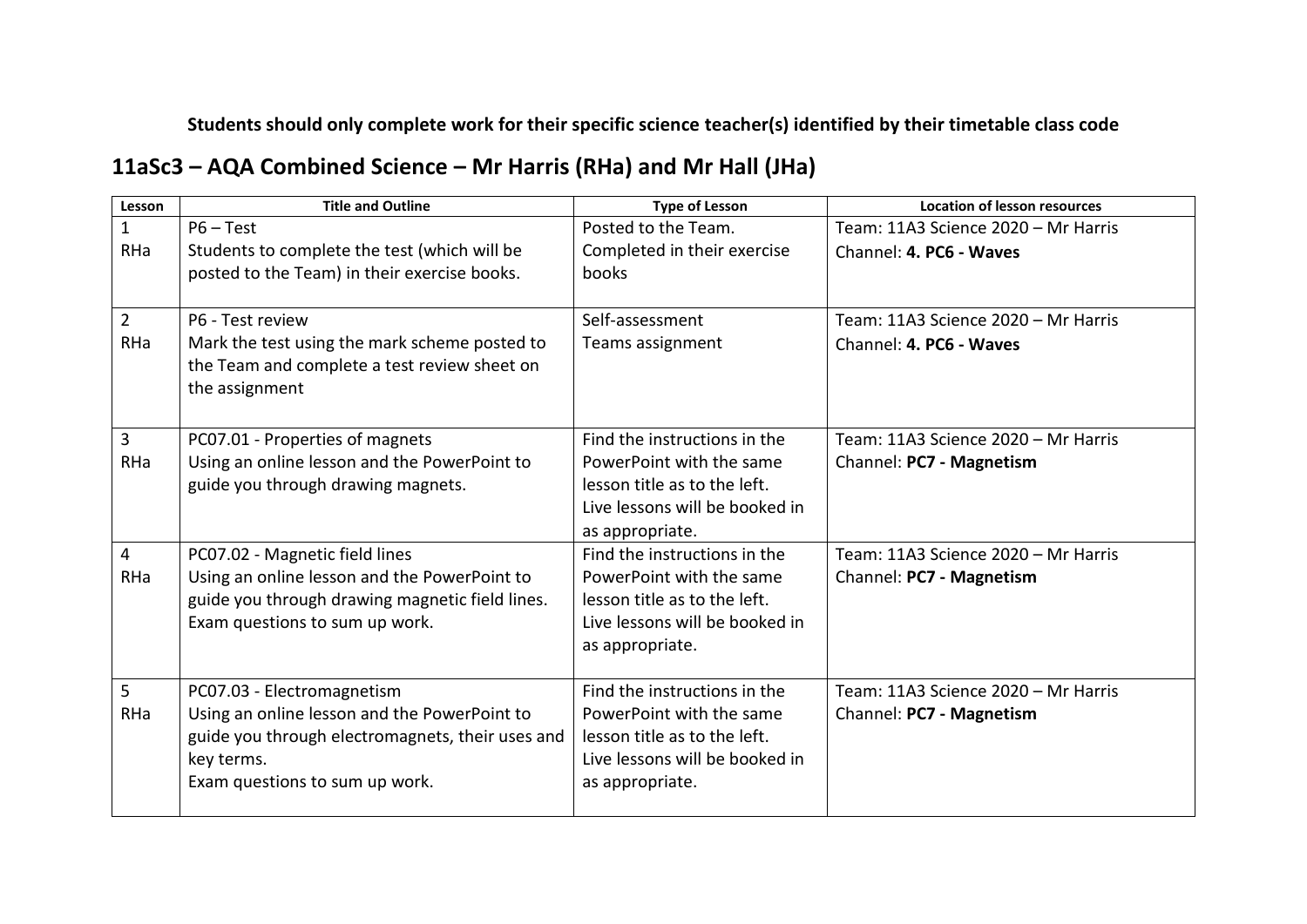| 6              | Pyramids of number and biomass consolidation | Live lesson intro – followed by   | TEAMS - "11A3 Science Mr Hall" - B7 Ecology |
|----------------|----------------------------------------------|-----------------------------------|---------------------------------------------|
| JHa            |                                              | independent study task            | channel - lesson resources                  |
| $\overline{7}$ | Sampling techniques – using a quadrat and    | Live lesson intro – followed by   | TEAMS - "11A3 Science Mr Hall" - B7 Ecology |
| JHa            | estimating populations                       | independent study task            | channel – lesson resources                  |
| 8              | Sampling techniques – using a transect to    | Live lesson intro – followed by   | TEAMS - "11A3 Science Mr Hall" - B7 Ecology |
| JHa            | measure distribution                         | independent study task            | channel - lesson resources                  |
| 9              | Carbon cycle/water cycle                     | Live lesson intro $-$ followed by | TEAMS - "11A3 Science Mr Hall" - B7 Ecology |
| JHa            |                                              | independent study task            | channel - lesson resources                  |
| 10             | <b>Exam question practice</b>                | Live lesson intro – followed by   | TEAMS - "11A3 Science Mr Hall" - B7 Ecology |
| JHa            |                                              | independent study task            | channel - lesson resources                  |

### **11lSc1 – AQA Combined Science – Mr Dell (SD) and Mr Harris (RHa)**

| Lesson    | <b>Title and Outline</b>                        | <b>Type of Lesson</b> | Location of lesson resources |
|-----------|-------------------------------------------------|-----------------------|------------------------------|
|           | Topic: B6 Inheritance:                          | Live Lesson           | <b>Microsoft Teams</b>       |
| <b>SD</b> | <b>On:</b> Monday $25th$ January P2             |                       | $11L1 - Mr$ Dell             |
|           | A review of previous learning on GM and cloning |                       | <b>B6 Channel</b>            |
|           |                                                 |                       |                              |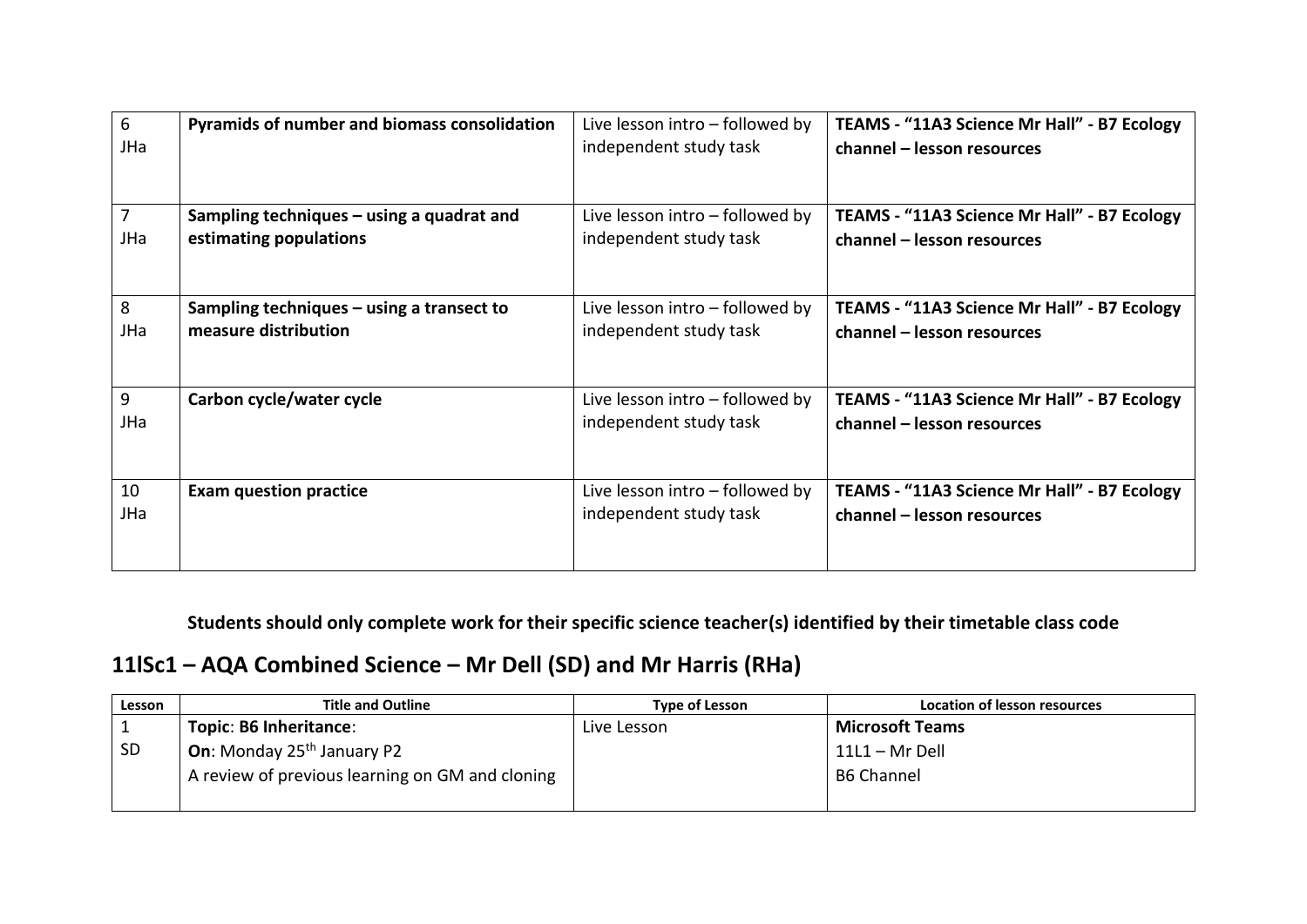| $\overline{2}$ | Topic: B6 Inheritance: Revision                                                                                                                                                                                                                                                         | Independent learning       | <b>Microsoft Teams</b>              |
|----------------|-----------------------------------------------------------------------------------------------------------------------------------------------------------------------------------------------------------------------------------------------------------------------------------------|----------------------------|-------------------------------------|
| SD             | On: Wednesday 27 <sup>th</sup> January P3                                                                                                                                                                                                                                               |                            | $11L1 - Mr$ Dell                    |
|                | Students will diagnose their strengths and                                                                                                                                                                                                                                              |                            | <b>B6 Channel</b>                   |
|                | weaknesses from the B7 topic                                                                                                                                                                                                                                                            |                            |                                     |
| $\overline{3}$ | Topic: B6 Inheritance: Review                                                                                                                                                                                                                                                           | Live Lesson                | <b>Microsoft Teams</b>              |
| SD             | <b>On:</b> Monday 1 <sup>st</sup> February P4                                                                                                                                                                                                                                           |                            | $11L1 - Mr$ Dell                    |
|                | Feedback and development from the revision                                                                                                                                                                                                                                              |                            | <b>B6 Channel</b>                   |
|                | completed in previous lesson                                                                                                                                                                                                                                                            |                            |                                     |
|                | Please note that I am on the vulnerable / key worker children<br>supervision rota this week and may have to alter the live lesson<br>content if I am not able to be in the lab at the time of our lesson.<br>Check the Teams channel that will confirm what is happening on<br>the day. |                            |                                     |
| $\overline{4}$ | Topic: B6 Inheritance: B6 test (as revision)                                                                                                                                                                                                                                            | Independent learning       | <b>Microsoft Teams</b>              |
| SD             | On: Thursday 4 <sup>th</sup> February P1                                                                                                                                                                                                                                                |                            | $11L1 - Mr$ Dell                    |
|                | Students will practice exam technique of the                                                                                                                                                                                                                                            |                            | <b>B6 Channel</b>                   |
|                | content covered in this topic                                                                                                                                                                                                                                                           |                            |                                     |
| 5              | Topic: B6 Inheritance: B6 test metacognitive                                                                                                                                                                                                                                            | Independent learning       | <b>Microsoft Teams</b>              |
| SD             | review                                                                                                                                                                                                                                                                                  |                            | $11L1 - Mr$ Dell                    |
|                | On: Thursday 4 <sup>th</sup> February P5                                                                                                                                                                                                                                                |                            | <b>B6 Channel</b>                   |
|                | Students will self-assess their work from the                                                                                                                                                                                                                                           |                            |                                     |
|                | previous lesson and feedback to the teacher the                                                                                                                                                                                                                                         |                            |                                     |
|                | most problematic areas for revision period in the                                                                                                                                                                                                                                       |                            |                                     |
|                | near future.                                                                                                                                                                                                                                                                            |                            |                                     |
| 6              | P6 Waves test                                                                                                                                                                                                                                                                           | Test will be posted to the | Team: 11L1 Science 2020 - Mr Harris |
| RHa            | Complete the test in your exercise books ready to<br>mark next time                                                                                                                                                                                                                     | Team                       | Channel: 4. PC6 - Waves             |
|                |                                                                                                                                                                                                                                                                                         |                            |                                     |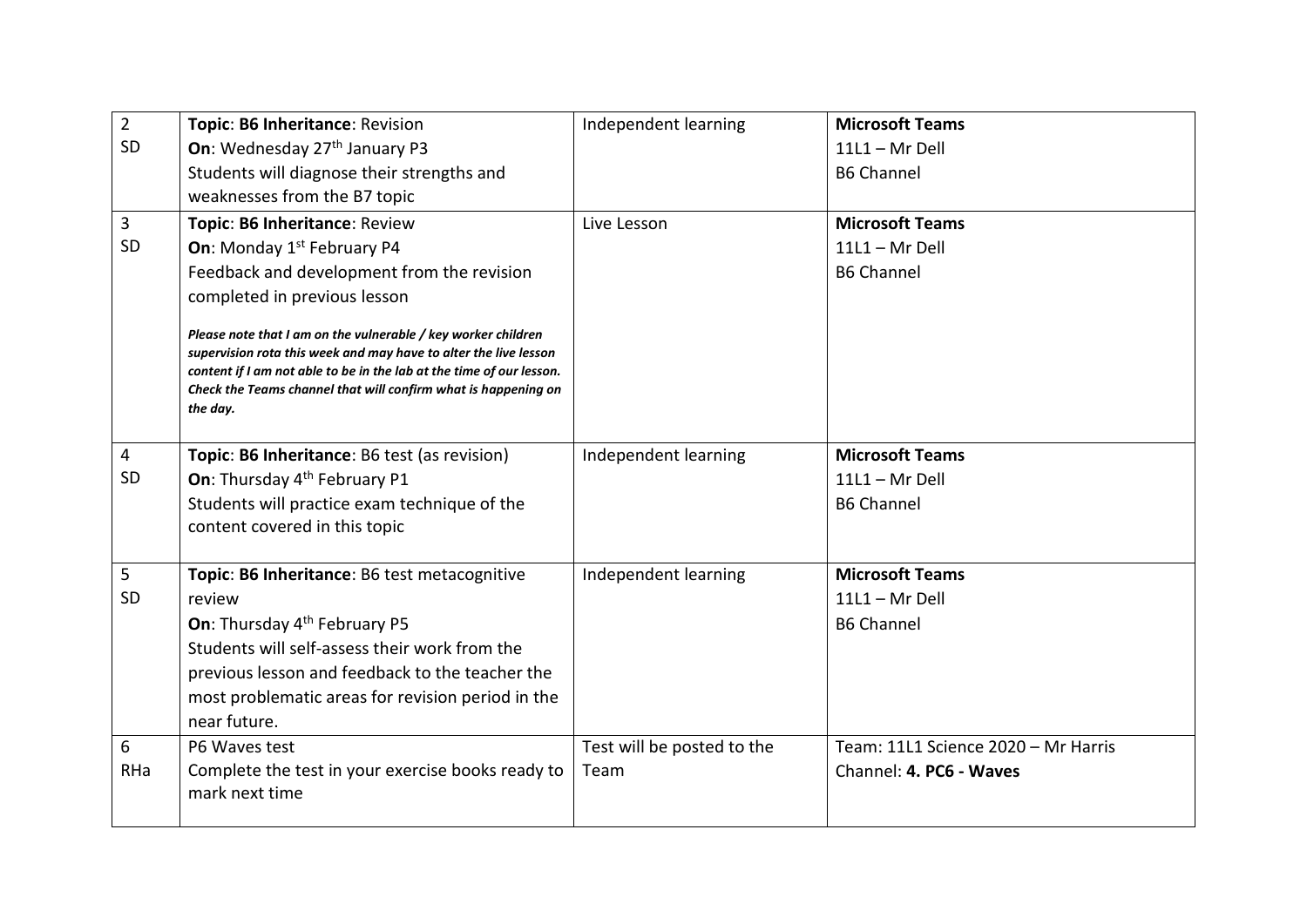| $\overline{7}$ | P6 - Test review                                 | Self-assessment                | Team: 11L1 Science 2020 - Mr Harris |
|----------------|--------------------------------------------------|--------------------------------|-------------------------------------|
| RHa            | Mark the test using the mark scheme posted to    | Teams assignment               | Channel: 4. PC6 - Waves             |
|                | the Team and complete a test review sheet on     |                                |                                     |
|                | the assignment                                   |                                |                                     |
| 8              | PC07.01 - Properties of magnets                  | Find the instructions in the   | Team: 11L1 Science 2020 - Mr Harris |
| RHa            | Using an online lesson and the PowerPoint to     | PowerPoint with the same       | Channel: PC7 - Magnetism            |
|                | guide you through drawing magnets.               | lesson title as to the left.   |                                     |
|                |                                                  | Live lessons will be booked in |                                     |
|                |                                                  | as appropriate.                |                                     |
| 9              | PC07.02 - Magnetic field lines                   | Find the instructions in the   | Team: 11L1 Science 2020 - Mr Harris |
| RHa            | Using an online lesson and the PowerPoint to     | PowerPoint with the same       | Channel: PC7 - Magnetism            |
|                | guide you through drawing magnetic field lines.  | lesson title as to the left.   |                                     |
|                | Exam questions to sum up work.                   | Live lessons will be booked in |                                     |
|                |                                                  | as appropriate.                |                                     |
| 10             | PC07.03 - Electromagnetism                       | Find the instructions in the   | Team: 11L1 Science 2020 - Mr Harris |
| RHa            | Using an online lesson and the PowerPoint to     | PowerPoint with the same       | Channel: PC7 - Magnetism            |
|                | guide you through electromagnets, their uses and | lesson title as to the left.   |                                     |
|                | key terms.                                       | Live lessons will be booked in |                                     |
|                | Exam questions to sum up work.                   | as appropriate.                |                                     |

## **11lSc2 – AQA Combined Science – Mr Hall (JHa) and Mr Payne (RP)**

| Lesson | <b>Title and Outline</b>                            | Type of Lesson                  | Location of lesson resources                |
|--------|-----------------------------------------------------|---------------------------------|---------------------------------------------|
|        | <b>Pyramids of number and biomass consolidation</b> | Live lesson intro - followed by | TEAMS - "11L2 Science Mr Hall" - B7 Ecology |
| JHa    |                                                     | independent study task          | channel – lesson resources                  |
|        |                                                     |                                 |                                             |
|        |                                                     |                                 |                                             |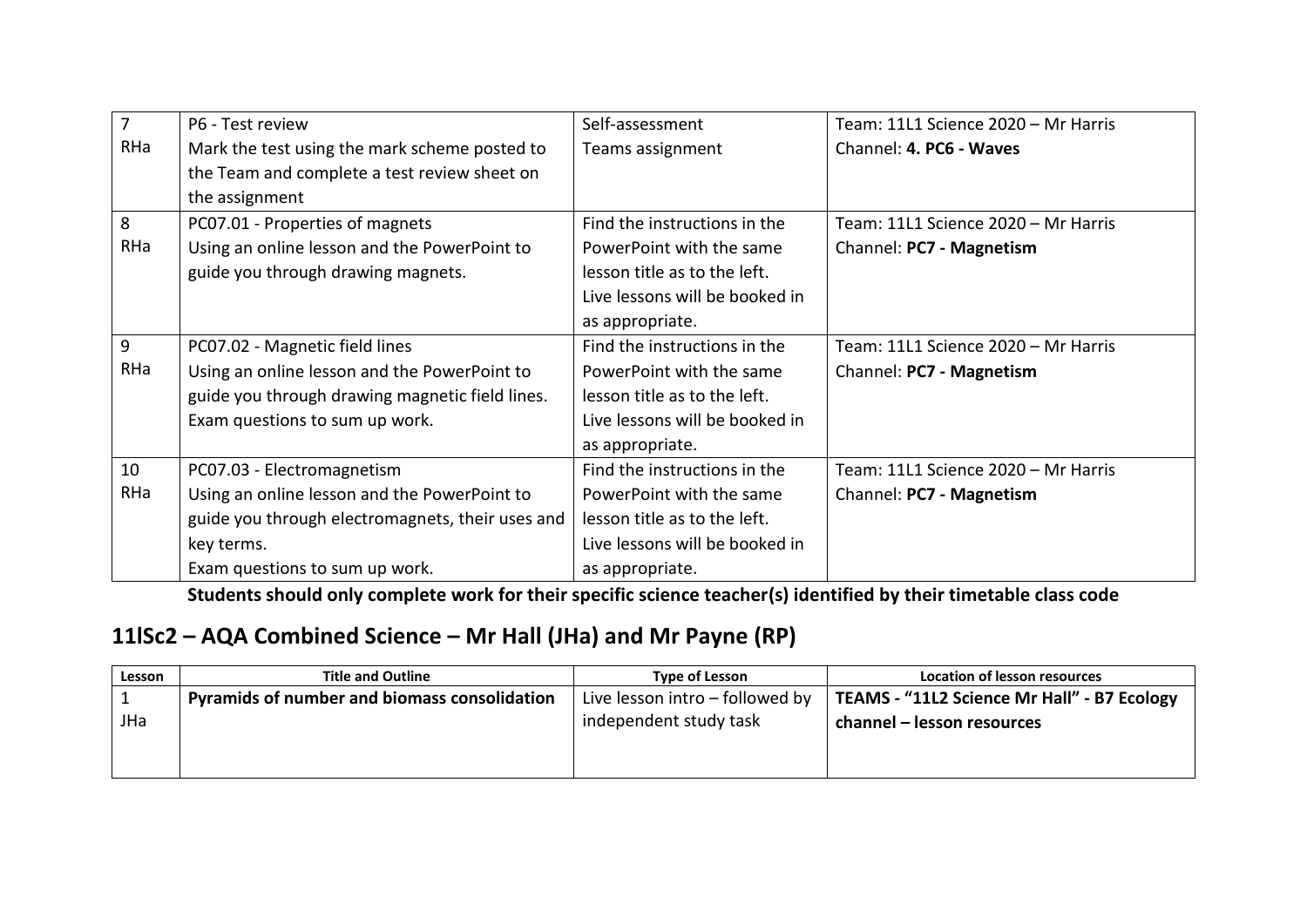| $\overline{2}$              | Sampling techniques - using a quadrat and                                                                     | Live lesson intro - followed by                                                                                              | TEAMS - "11L2 Science Mr Hall" - B7 Ecology |
|-----------------------------|---------------------------------------------------------------------------------------------------------------|------------------------------------------------------------------------------------------------------------------------------|---------------------------------------------|
| JHa                         | estimating populations                                                                                        | independent study task                                                                                                       | channel - lesson resources                  |
| $\overline{3}$              | Sampling techniques - using a transect to                                                                     | Live lesson intro - followed by                                                                                              | TEAMS - "11L2 Science Mr Hall" - B7 Ecology |
| JHa                         | measure distribution                                                                                          | independent study task                                                                                                       | channel - lesson resources                  |
| $\overline{4}$              | Carbon cycle/water cycle                                                                                      | Live lesson intro - followed by                                                                                              | TEAMS - "11L2 Science Mr Hall" - B7 Ecology |
| JHa                         |                                                                                                               | independent study task                                                                                                       | channel - lesson resources                  |
| 5                           | <b>Exam question practice</b>                                                                                 | Live lesson intro - followed by                                                                                              | TEAMS - "11L2 Science Mr Hall" - B7 Ecology |
| JHa                         |                                                                                                               | independent study task                                                                                                       | channel - lesson resources                  |
| 6<br><b>RP</b>              | C7 Organic chemistry<br>Title: Propeties and uses of hydrocarbons<br>Monday 25 <sup>th</sup> January Lesson 4 | Online worksheet provided -<br>Mixture of video clips, fill in<br>the blanks and other question<br>types. Marked by teacher. | Teams - Class notebook                      |
| $\overline{7}$<br><b>RP</b> | C7 Organic chemistry<br><b>Title: Combustion</b><br>Tuesday 26 <sup>th</sup> January Lesson 4                 | Online worksheet provided -<br>Mixture of video clips, fill in<br>the blanks and other question<br>types. Marked by teacher. | Teams - Class notebook                      |
| 8<br><b>RP</b>              | C7 Organic chemistry<br><b>Title: Cracking</b><br>Wednesday 27 <sup>th</sup> January Lesson 3                 | Live Lesson                                                                                                                  | Teams - Class notebook                      |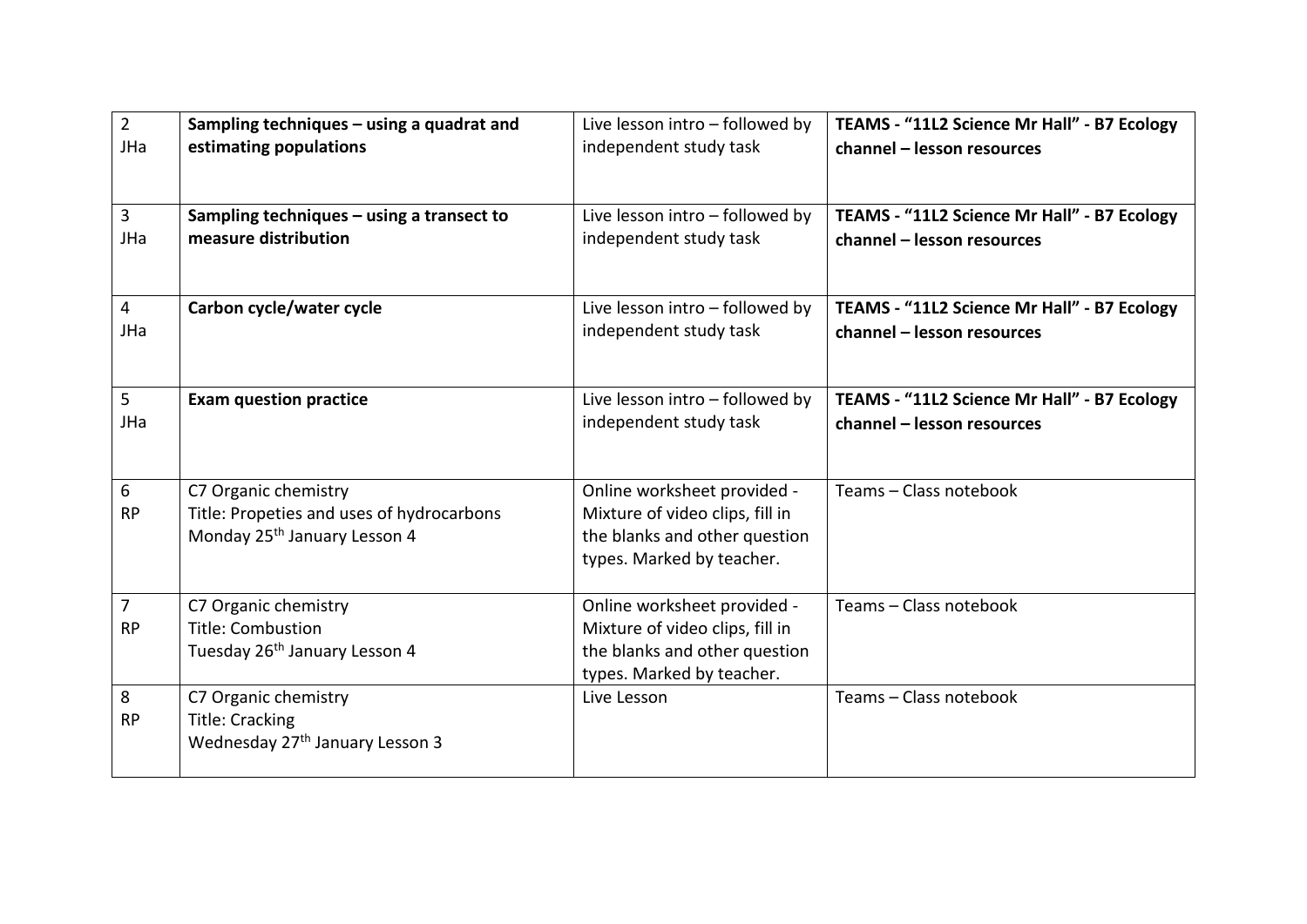| 9         | C7 Organic chemistry                     | Live Lesson | Teams - Class notebook |
|-----------|------------------------------------------|-------------|------------------------|
| <b>RP</b> | Title: Revision                          |             |                        |
|           | Friday 29 <sup>th</sup> January Lesson 1 |             |                        |
|           |                                          |             |                        |
| 10        | C7 Organic chemistry                     | Online test | Teams - Class notebook |
| <b>RP</b> | Title: Test                              |             |                        |
|           | Monday 1 <sup>st</sup> February Lesson 4 |             |                        |
|           |                                          |             |                        |
|           |                                          |             |                        |

**11lSc3 – AQA Combined Science – Mrs Power (APo) and Mr Keene (SK)**

| Lesson         | <b>Title and Outline</b>                         | <b>Type of Lesson</b>         | <b>Location of lesson resources</b>           |
|----------------|--------------------------------------------------|-------------------------------|-----------------------------------------------|
| 1              | Topic: B7 Ecology                                | Independent lesson - see      | 11L3 Science with Mrs Power Team - B7         |
| APo            | Lesson $-$ B7 test                               | word document for test        | Ecology Channel- lesson resources - Mrs       |
|                | Monday 25 Jan Period 4                           |                               | Power folder                                  |
|                | Students are completing the test in their books. |                               |                                               |
| $\overline{2}$ | Topic: B7 Ecology                                | Independent lesson - see      | 11L3 Science with Mrs Power Team - B7         |
| APo            | Lesson: Mark test and test review                | word document for mark        | Ecology Channel- lesson resources - Mrs       |
|                | Wednesday 27 Jan Period 4                        | scheme. The test review sheet | Power folder                                  |
|                | Students mark their own tests. Test review sheet | will be completed as a Teams  |                                               |
|                | will be completed as Teams assignment.           | Assignment                    |                                               |
| $\overline{3}$ | <b>Topic C8: Chemical Analysis</b>               | Independent lesson - see      | 11L3 Science with Mrs Power Team - C8         |
| APo            | Lesson: Chromatography                           | PowerPoint and                | Chemical Analysis Channel- lesson resources - |
|                | Monday 1 Feb Period 4                            | chromatography exam           | Mrs Power folder                              |
|                | How does chromatography work? Students also      | questions word document       |                                               |
|                | answer exam questions.                           |                               |                                               |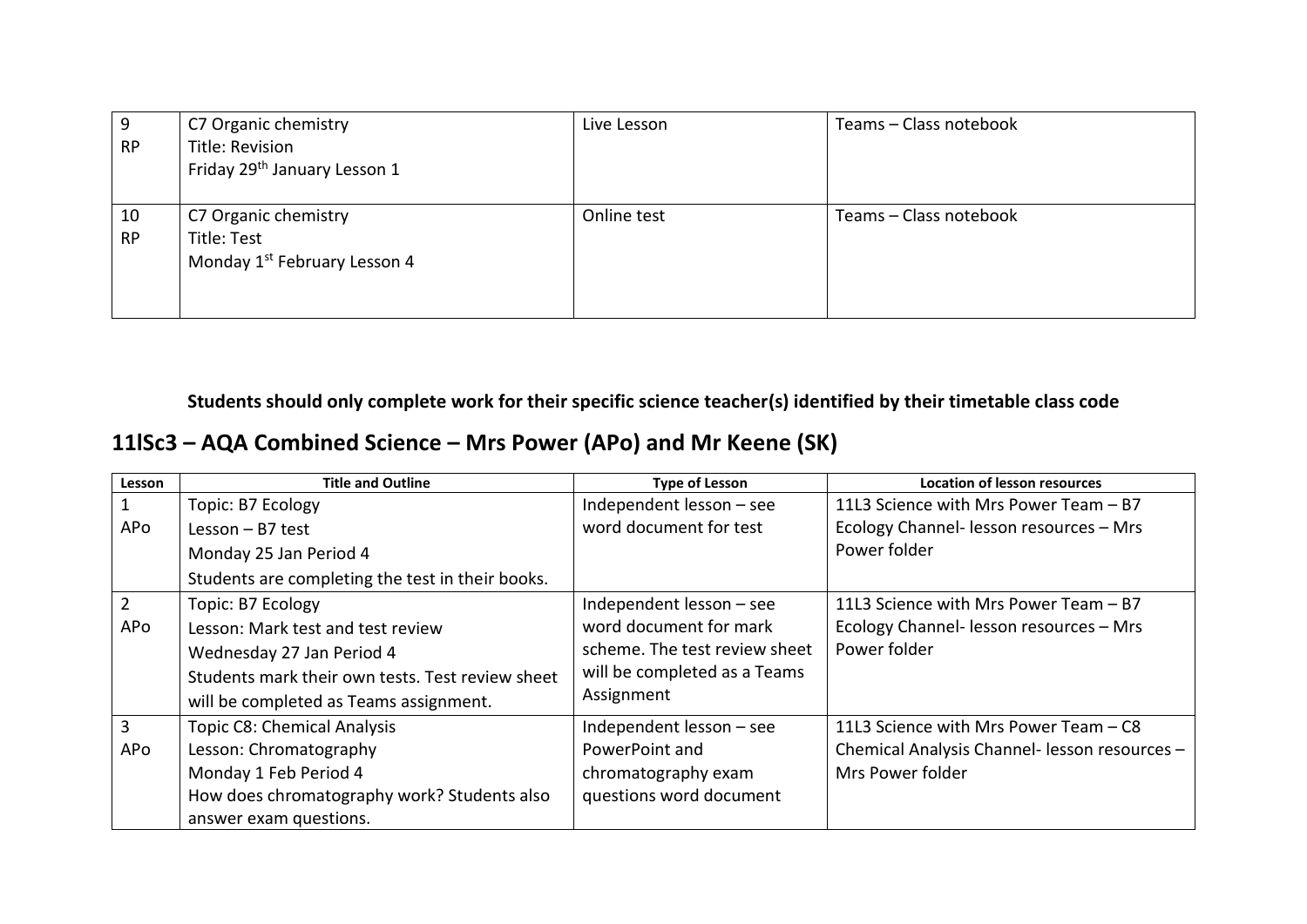| $\overline{\mathbf{4}}$ | Topic C8: Chemical Analysis                        | Live lesson                    | 11L3 Science with Mrs Power Team - C8         |
|-------------------------|----------------------------------------------------|--------------------------------|-----------------------------------------------|
| APo                     | Lesson: Purity and formulations                    | $12:40 - 1:20$                 | Chemical Analysis Channel- lesson resources - |
|                         | Tuesday 2 Feb Period 4                             |                                | Mrs Power folder                              |
|                         |                                                    |                                |                                               |
| 5                       | Topic C9: Chemistry of the Atmosphere              | Independent/Flipped lesson     | 11L3 Science with Mrs Power Team - C9         |
| APo                     | Lesson: Earth's Atmosphere - Past and Present      |                                | Chemistry of the Atmosphere Channel- lesson   |
|                         | Thursday 4 Feb Period 4                            |                                | resources - Mrs Power folder                  |
|                         | How does today's atmosphere compare to the         |                                |                                               |
|                         | past? Why did it change?                           |                                |                                               |
| 6                       | Topic: C7 Organic chemistry                        | Students use their marked      | Powerpoint/pdf with instructions on TEAMS     |
| SK                      | Title:C7 test review                               | work to identify strengths and | in the C7 channel.                            |
|                         | Monday25 <sup>th</sup> JanuaryPeriod 2             | areas for development.         |                                               |
|                         | Students complete a review of their test, identify |                                |                                               |
|                         | where they have made mistakes and why. Use         |                                |                                               |
|                         | the revision guide to correct misconceptions and   |                                |                                               |
|                         | incorrect application.                             |                                |                                               |
|                         |                                                    |                                |                                               |
| $\overline{7}$          | Topic: P6 Waves                                    | Independent lesson using       | Powerpoint/pdf with instructions on TEAMS     |
| <b>SK</b>               | Title: Transverse and longitudinal waves           | chemistry revision guide and   | in the P6 channel.                            |
|                         | Tuesday26 <sup>th</sup> JanuaryPeriod 4            | suitable GCSE resources        |                                               |
|                         | The two types of wave depend upon the              | online.                        |                                               |
|                         | movement that created them. These can be           |                                |                                               |
|                         | compared and contrasted and their applications     |                                |                                               |
|                         | depend according to their properties.              |                                |                                               |
|                         |                                                    |                                |                                               |
| 8                       | Topic: P6 Waves                                    | Live lesson on Teams           | Powerpoint/pdf with instructions on TEAMS     |
| <b>SK</b>               | Title: Wave calculations                           | 11:45 until 12:30              | in the P6 channel.                            |
|                         | Wednesday 27 <sup>th</sup> JanuaryPeriod 3         |                                |                                               |
|                         | Students find out how to measure and calculate     |                                |                                               |
|                         | the frequency, time period, wavelength and wave    |                                |                                               |
|                         | speed.                                             |                                |                                               |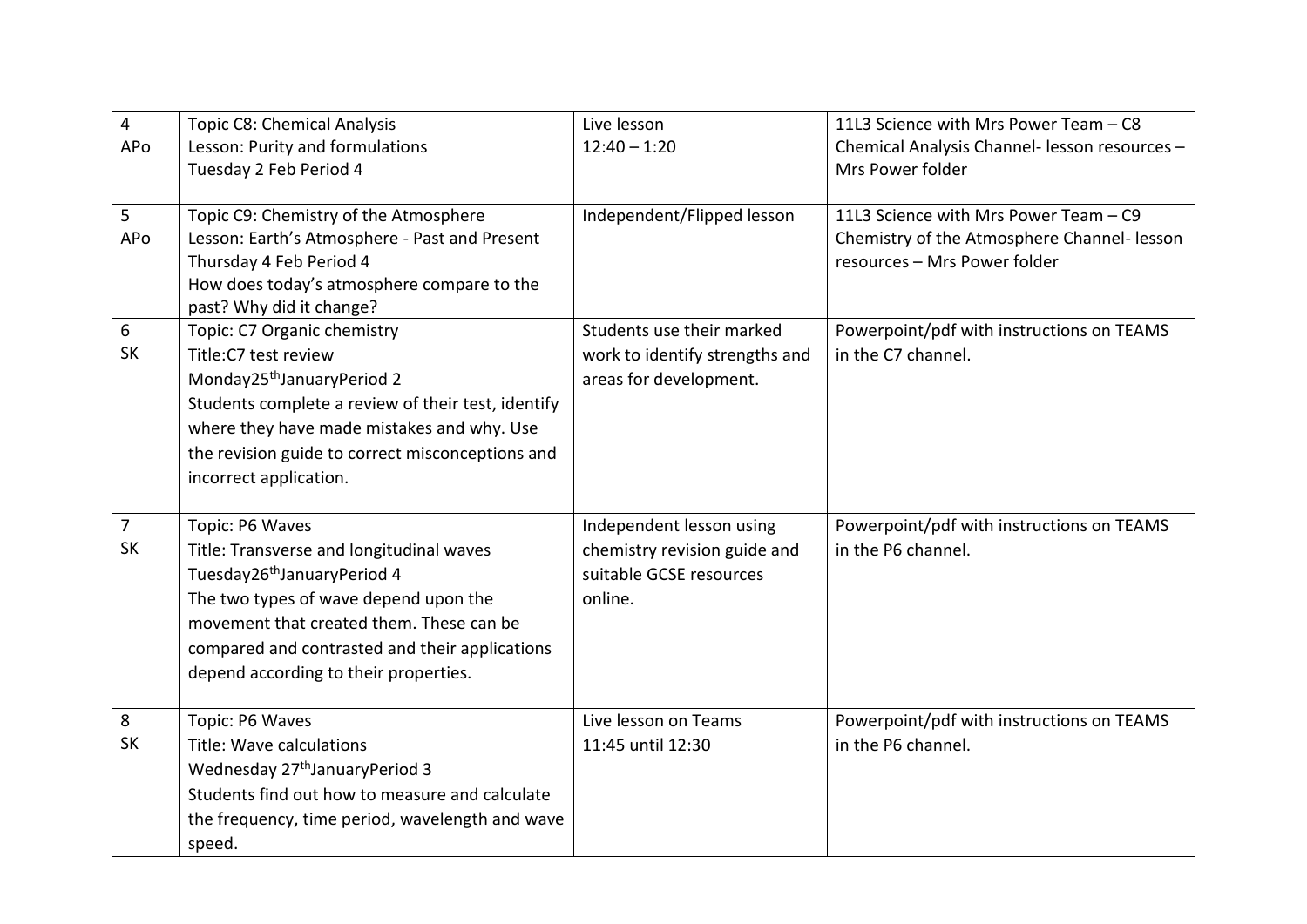| 9<br><b>SK</b>  | Topic: P6 Waves<br><b>Title: Measuring waves</b><br>Friday29 <sup>th</sup> JanuaryPeriod 1<br>Students research two methods (wave tank and<br>waves on a stretch sting) to measure the<br>wavelength, frequency and calculate the speed of<br>a wave. | Independent lesson using<br>chemistry revision guide and<br>suitable GCSE resources<br>online. | Powerpoint/pdf with instructions on TEAMS<br>in the P6 channel. |
|-----------------|-------------------------------------------------------------------------------------------------------------------------------------------------------------------------------------------------------------------------------------------------------|------------------------------------------------------------------------------------------------|-----------------------------------------------------------------|
| 10<br><b>SK</b> | Topic: P6 Waves<br>Title: Problem solving with waves<br>Thursday4 <sup>th</sup> FebruaryPeriod 1<br>Students use the wave equation to calculate<br>various properties relating to water waves,<br>thunder and other natural phenomena.                | Live lesson on Teams<br>09:15 until 10:00                                                      | Powerpoint/pdf with instructions on TEAMS<br>in the P6 channel. |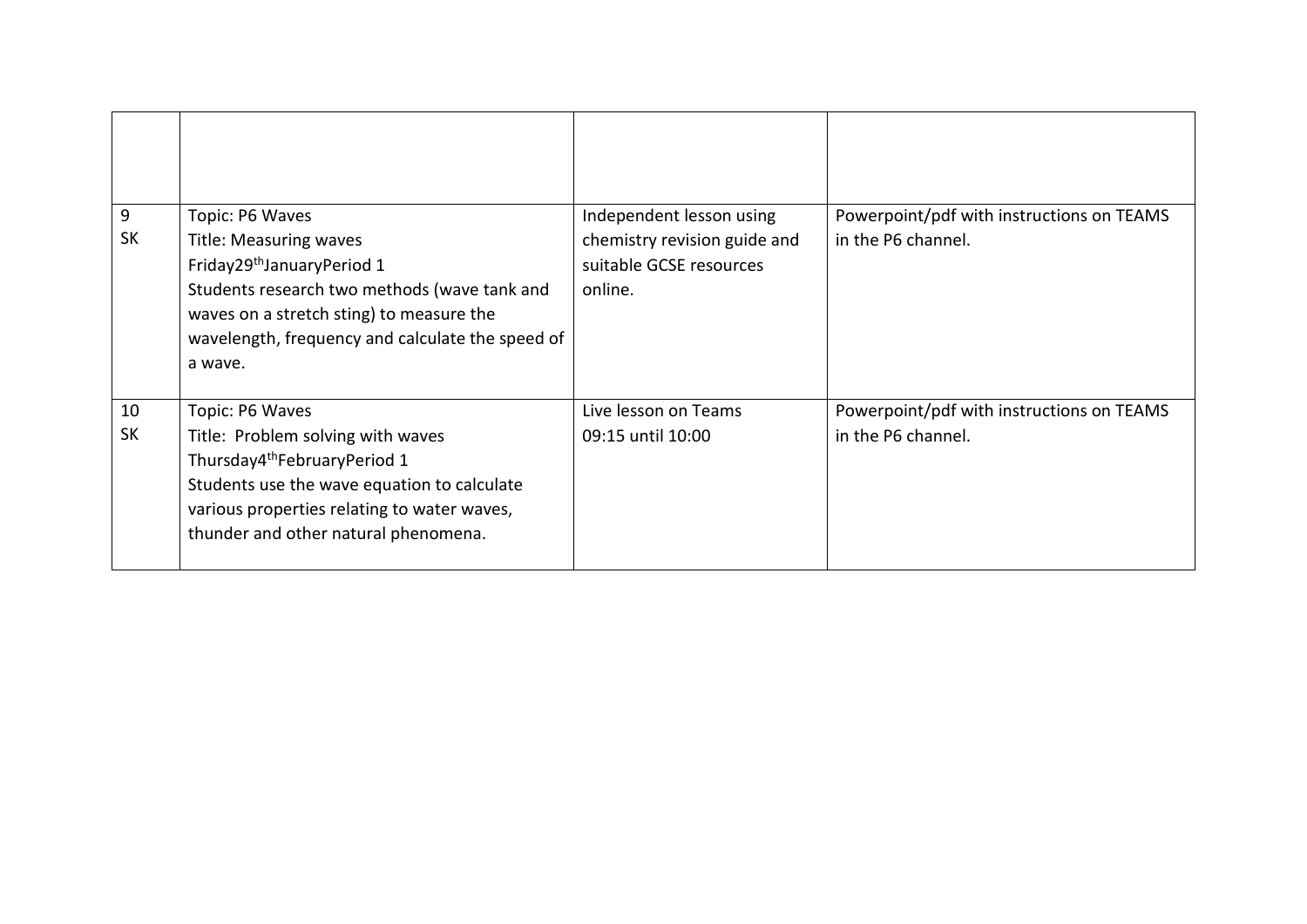| <b>SUBJECT</b> | Geography | <b>YEAR GROUP</b> | <b>WEEKS</b> | $\,$ 25 <sup>th</sup> Jan 2021 Week B            |
|----------------|-----------|-------------------|--------------|--------------------------------------------------|
|                |           |                   |              | $^\mathrm{ }$ 1 $\mathrm{^{st}}$ Feb 2021 Week A |

| Lesson        | <b>Title and Outline</b>                        | <b>Type of Lesson</b>         | <b>Location of lesson resources</b>             |
|---------------|-------------------------------------------------|-------------------------------|-------------------------------------------------|
| 1             | Physical landscapes of the UK: River landscapes | Flipped Learning lesson.      | Students to check Microsoft Teams. These will   |
|               |                                                 | Students will be pre-learning | be made available by their subject teacher via  |
|               | How physical & human factors affect flood risk: | knowledge in preparation for  | their class Microsoft Teams page                |
|               | Flood hydrographs                               | their live lesson             |                                                 |
| $\mathcal{P}$ | An interactive lesson with their class teacher, | Live lesson                   | Students to check Microsoft Teams. An           |
|               | checking understanding of the flipped learning  |                               | invitation will be sent to join this lesson by  |
|               | and modelling the skills needed to tackle       |                               | their subject teacher via their class Microsoft |
|               | questions effectively ready to do these for     |                               | Teams page                                      |
|               | themselves in the assessment lesson             |                               |                                                 |
| 3             | Physical landscapes of the UK: River landscapes | Flipped Learning lesson.      | Students to check Microsoft Teams. These will   |
|               |                                                 | Students will be pre-learning | be made available by their subject teacher via  |
|               | The costs & benefits of river management        | knowledge in preparation for  | their class Microsoft Teams page                |
|               | strategies: Hard & Soft engineering             | their live lesson             |                                                 |
| 4             | An interactive lesson with their class teacher, | Live lesson                   | Students to check Microsoft Teams. An           |
|               | checking understanding of the flipped learning  |                               | invitation will be sent to join this lesson by  |
|               | and modelling the skills needed to tackle       |                               | their subject teacher via their class Microsoft |
|               | questions effectively ready to do these for     |                               | Teams page                                      |
|               | themselves in the assessment lesson             |                               |                                                 |
| 5             | Answering exam style questions. These will be   | Assessment                    | Students to check Microsoft Teams. This will    |
|               | need to be submitted to their teacher via       |                               | be set via an assignment by their subject       |
|               | Microsoft Teams for assessment and feedback     |                               | teacher via their class Microsoft Teams page    |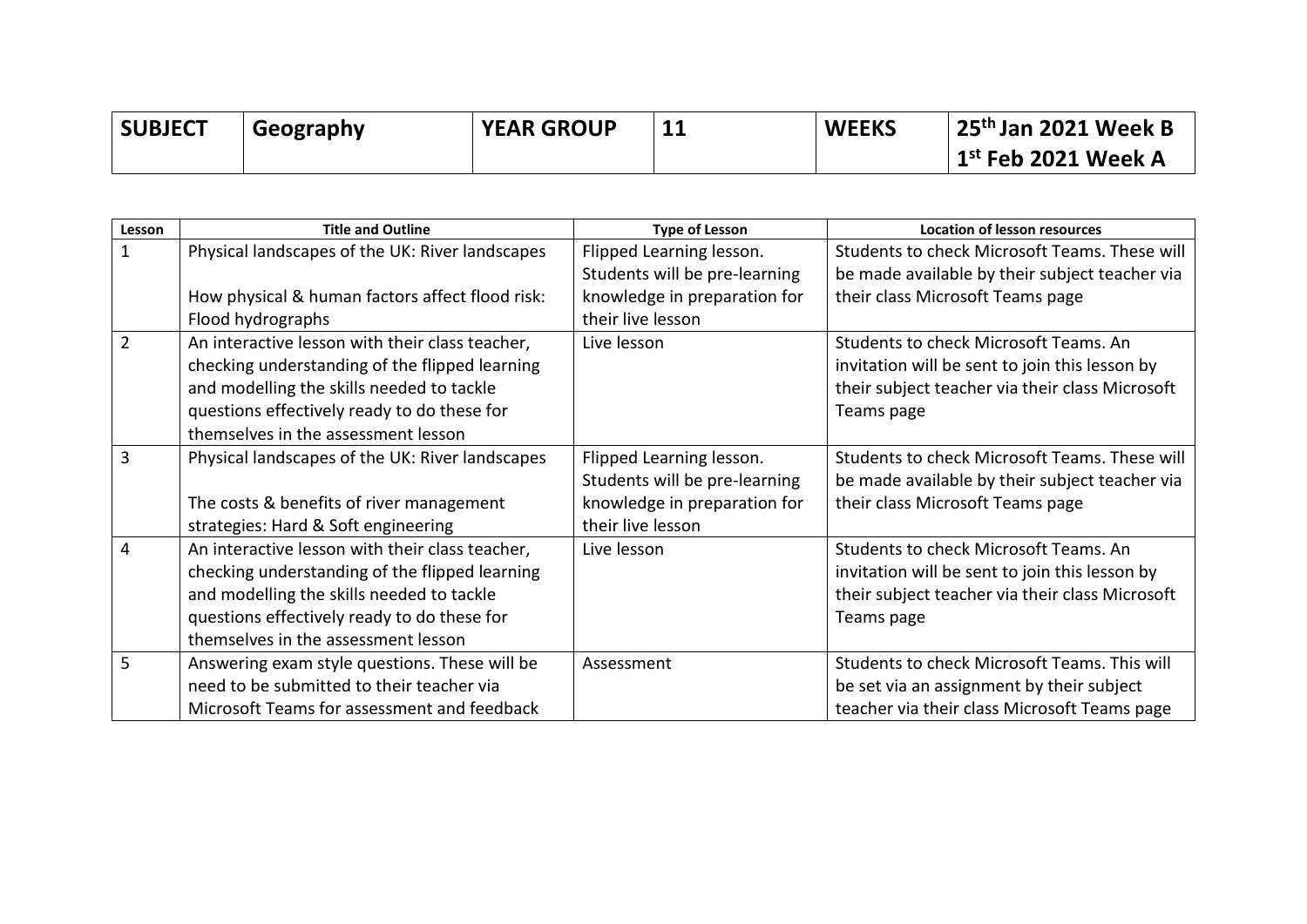| <b>SUBJECT</b> | <b>History</b> | <b>YEAR GROUP</b> | <b>WEEKS</b> | $\frac{1}{2}$ 25 <sup>th</sup> Jan 2021 Week B |
|----------------|----------------|-------------------|--------------|------------------------------------------------|
|                |                |                   |              | $\vert$ 1 $^{\rm st}$ Feb 2021 Week A          |

|                | Students are only expected to complete FIVE of the following lessons every two weeks, but due to the two-week<br>rotating timetable, students will be in different places. They need to follow the lesson as directed by their class |                                                                                         |                                                                                                                                                      |  |  |
|----------------|--------------------------------------------------------------------------------------------------------------------------------------------------------------------------------------------------------------------------------------|-----------------------------------------------------------------------------------------|------------------------------------------------------------------------------------------------------------------------------------------------------|--|--|
|                |                                                                                                                                                                                                                                      |                                                                                         | teacher on Teams. To assist them with following the lessons, we advise ticking them off when complete.                                               |  |  |
| Lesson         | <b>Title and Outline</b>                                                                                                                                                                                                             | Type of Lesson (subject to<br>change by class teacher via<br><b>Teams notification)</b> | <b>Location of lesson resources</b>                                                                                                                  |  |  |
| $\mathbf{1}$   | Paper 2: Germany, 1890-1945 Democracy<br>and Dictatorship                                                                                                                                                                            | Independent                                                                             | Microsoft TEAMS assignments for uploading any plans/exam questions for<br>feedback.                                                                  |  |  |
|                | Students using RAG sheet to self-identify<br>area for revision                                                                                                                                                                       |                                                                                         | <b>Student RAG sheet</b><br>https://sted365.sharepoint.com/sites/StEdwardsHistory2/SitePages/Germany,-<br>1890-1945--Democracy-and-dictatorship.aspx |  |  |
|                |                                                                                                                                                                                                                                      |                                                                                         | https://padlet.com/sara_sinaguglia/sjokd5iaihhy Padlet with past papers,<br>sample answers, revision resources                                       |  |  |
|                |                                                                                                                                                                                                                                      |                                                                                         | Seneca learn: History: AQA GCSE Germany, 1890-1945<br>https://app.senecalearning.com/classroom/course/423aecc0-2148-11e8-a674-<br>f7eebd705ce6       |  |  |
| $\overline{2}$ | Paper 2: Germany, 1890-1945 Democracy                                                                                                                                                                                                | Live                                                                                    | <b>Hodder Revision Guide</b><br>Teacher to invite via Channels on Teams.                                                                             |  |  |
|                | and Dictatorship<br>Knowledge quiz to review areas of<br>strength and areas for development.<br>Skills based practice.                                                                                                               |                                                                                         |                                                                                                                                                      |  |  |
| 3              | Paper 2: Germany, 1890-1945 Democracy<br>and Dictatorship                                                                                                                                                                            | Consolidation                                                                           | Microsoft TEAMS assignments for uploading any plans/exam questions for<br>feedback.                                                                  |  |  |
|                |                                                                                                                                                                                                                                      |                                                                                         | https://padlet.com/sara_sinaguglia/sjokd5iaihhy Padlet with past papers,<br>sample answers, revision resources                                       |  |  |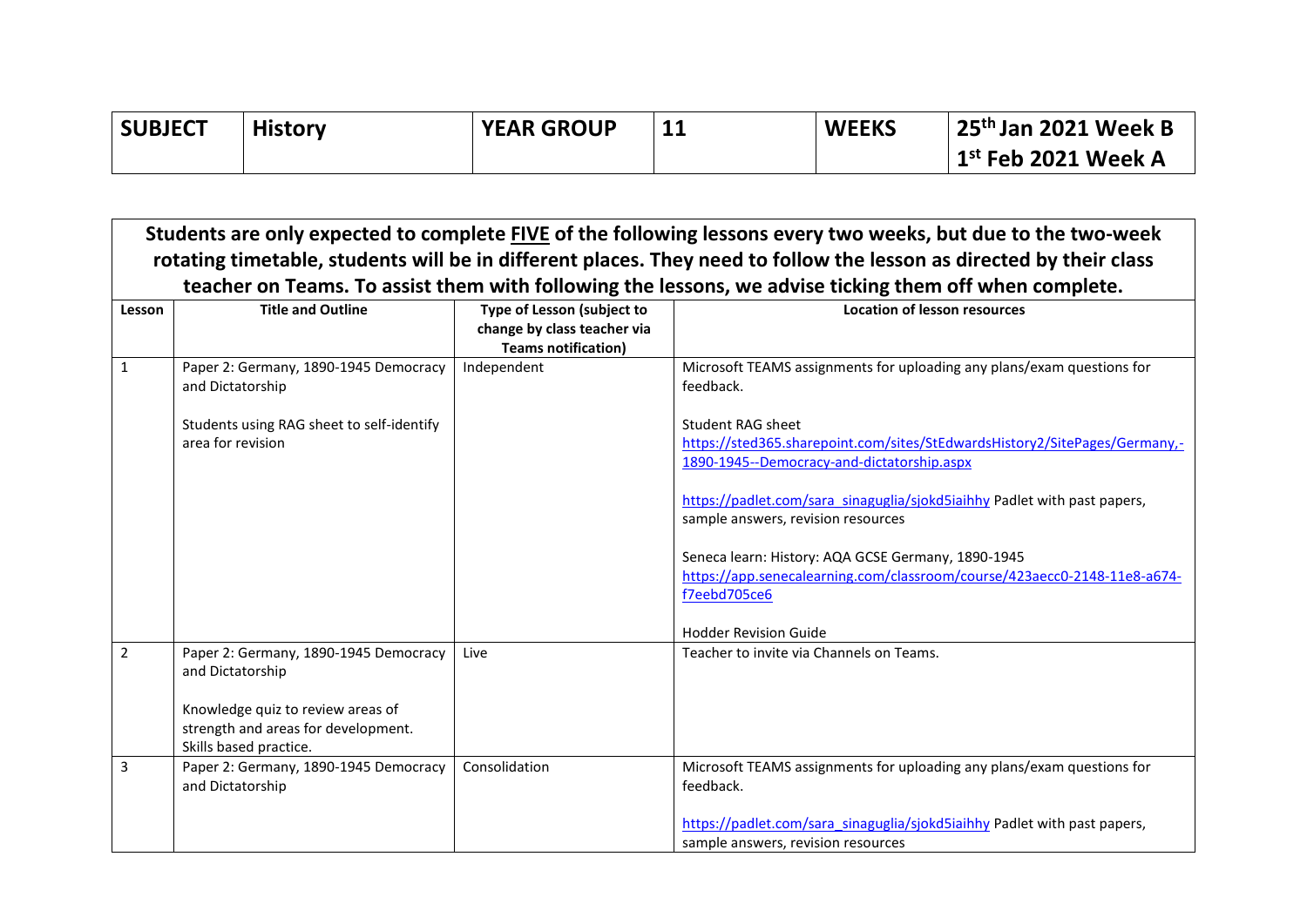|                | Students using feedback and reflection                                                                                                        |                                |                                                                                                                |
|----------------|-----------------------------------------------------------------------------------------------------------------------------------------------|--------------------------------|----------------------------------------------------------------------------------------------------------------|
|                | from previous lesson to apply skills-based                                                                                                    |                                | Seneca learn: History: AQA GCSE Germany, 1890-1945                                                             |
|                | practice to subsequent revision.                                                                                                              |                                | https://app.senecalearning.com/classroom/course/423aecc0-2148-11e8-a674-                                       |
|                |                                                                                                                                               |                                | f7eebd705ce6                                                                                                   |
|                |                                                                                                                                               |                                |                                                                                                                |
|                |                                                                                                                                               |                                | <b>Hodder Revision Guide</b>                                                                                   |
| $\overline{4}$ | Paper 2: Germany, 1890-1945 Democracy<br>and Dictatorship                                                                                     | Live                           | Teacher to invite via Channels on Teams.                                                                       |
|                | Students to apply knowledge of pre-<br>specified topic to complete timed<br>assessment in lesson. Live feedback and<br>discussion of process. |                                |                                                                                                                |
| $5-8$          | Repeat process above with a new self-<br>identified area of study.                                                                            | Live/independent/consolidation | Microsoft TEAMS assignments for uploading any plans/exam questions for<br>feedback.                            |
|                |                                                                                                                                               |                                | https://padlet.com/sara_sinaguglia/sjokd5iaihhy Padlet with past papers,<br>sample answers, revision resources |
|                |                                                                                                                                               |                                | Seneca learn: History: AQA GCSE Germany, 1890-1945                                                             |
|                |                                                                                                                                               |                                | https://app.senecalearning.com/classroom/course/423aecc0-2148-11e8-a674-                                       |
|                |                                                                                                                                               |                                | f7eebd705ce6                                                                                                   |
| 9              | Expand your knowledge and                                                                                                                     | Independent                    | The History Listen: The Bauhaus - a school, a movement, an idea                                                |
|                | understanding of Germany: Democracy &                                                                                                         |                                |                                                                                                                |
|                | Dictatorship                                                                                                                                  |                                | The Death of Democracy: how the liberal Weimar Republic became Nazi                                            |
|                |                                                                                                                                               |                                | Germany                                                                                                        |
|                | Select one of the podcasts, listen and<br>write a review in Assignments on your                                                               |                                | In Our Time: Hitler in History                                                                                 |
|                | Teams page                                                                                                                                    |                                |                                                                                                                |
|                |                                                                                                                                               |                                | Access your student account with the Historical Association, where you will find                               |
|                |                                                                                                                                               |                                | a folder in 'shared folders' titled Germany: Democracy & Dictatorship in which I                               |
|                |                                                                                                                                               |                                | have curated several podcasts for you to choose from: <b>history.org.uk</b>                                    |
|                |                                                                                                                                               |                                | Student Username: 54826                                                                                        |
|                |                                                                                                                                               |                                | Student Password: edwards1234                                                                                  |
| 10             | Discuss the podcasts with your class                                                                                                          | Live/independent               | Teacher to invite via Channels on Teams.                                                                       |
|                | mates and based on recommendation                                                                                                             |                                |                                                                                                                |
|                | select a further one to listen to.                                                                                                            |                                | See above for links to Podcasts.                                                                               |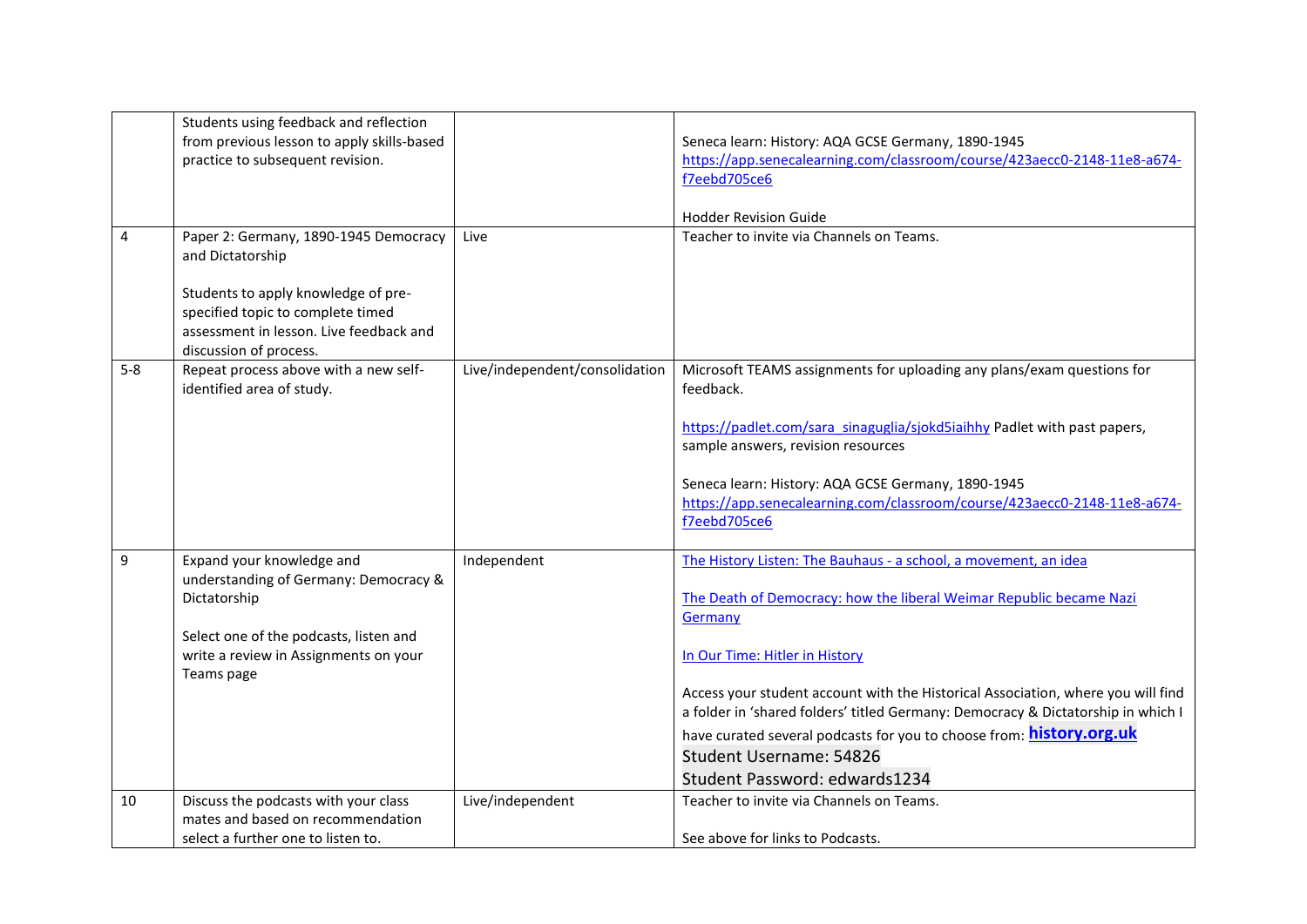| <b>SUBJECT</b> | French | <b>YEAR GROUP</b> | <b>WEEKS</b> | 25 <sup>th</sup> Jan 2021 Week B |
|----------------|--------|-------------------|--------------|----------------------------------|
|                |        |                   |              | $1st$ Feb 2021 Week A            |

| Lesson | <b>Title and Outline</b>                               | <b>Type of Lesson</b> | <b>Location of lesson resources</b>   |
|--------|--------------------------------------------------------|-----------------------|---------------------------------------|
| 1      | Mr El Yauti's group: Monday 25 <sup>th</sup> January   | Live lesson           | Invitation sent via Teams Page        |
|        | Mme Pawley's group: Thursday 28 <sup>th</sup> January  |                       |                                       |
|        |                                                        |                       |                                       |
|        | Title: Les vacances en Bretagne                        |                       |                                       |
|        | LO: I can understand people talking about a city       |                       |                                       |
|        | break using a variety of tenses                        |                       |                                       |
| 2      | Mr El Yauti's group: Tuesday 26 <sup>th</sup> January  | Independent lesson    | Class Teams Page, saved under 'Files' |
|        | Mme Pawley's group: Friday 27 <sup>th</sup> January    |                       |                                       |
|        |                                                        |                       |                                       |
|        | Title: Les vacances à Lyon                             |                       |                                       |
|        | LO: I can talk about city breaks using 3 sentences     |                       |                                       |
| 3      | Mr El Yauti's group: Friday 27 <sup>th</sup> January   | Independent lesson    | Class Teams Page, saved under 'Files' |
|        | Mme Pawley's group: Tuesday 2 <sup>nd</sup> February   |                       |                                       |
|        |                                                        |                       |                                       |
|        | <b>Title: Mes vacances</b>                             |                       |                                       |
|        | LO: I can use three sentences to write a longer        |                       |                                       |
|        | piece of work on holidays                              |                       |                                       |
| 4      | Mr El Yauti's group: Monday 1 <sup>st</sup> February   | Live lesson           | Invitation sent via Teams Page        |
|        | Mme Pawley's group: Wednesday 3 <sup>rd</sup> February |                       |                                       |
|        |                                                        |                       |                                       |
|        | Title: Les vacances révisions                          |                       |                                       |
|        | LO: To consolidate the vocabulary and tenses           |                       |                                       |
|        | learnt in the module on holidays                       |                       |                                       |
| 5      | Mr El Yauti's group: Friday 5 <sup>th</sup> February   | Independent lesson    | Class Teams Page, saved under 'Files' |
|        | Mme Pawley's group: Friday 5 <sup>th</sup> February    |                       |                                       |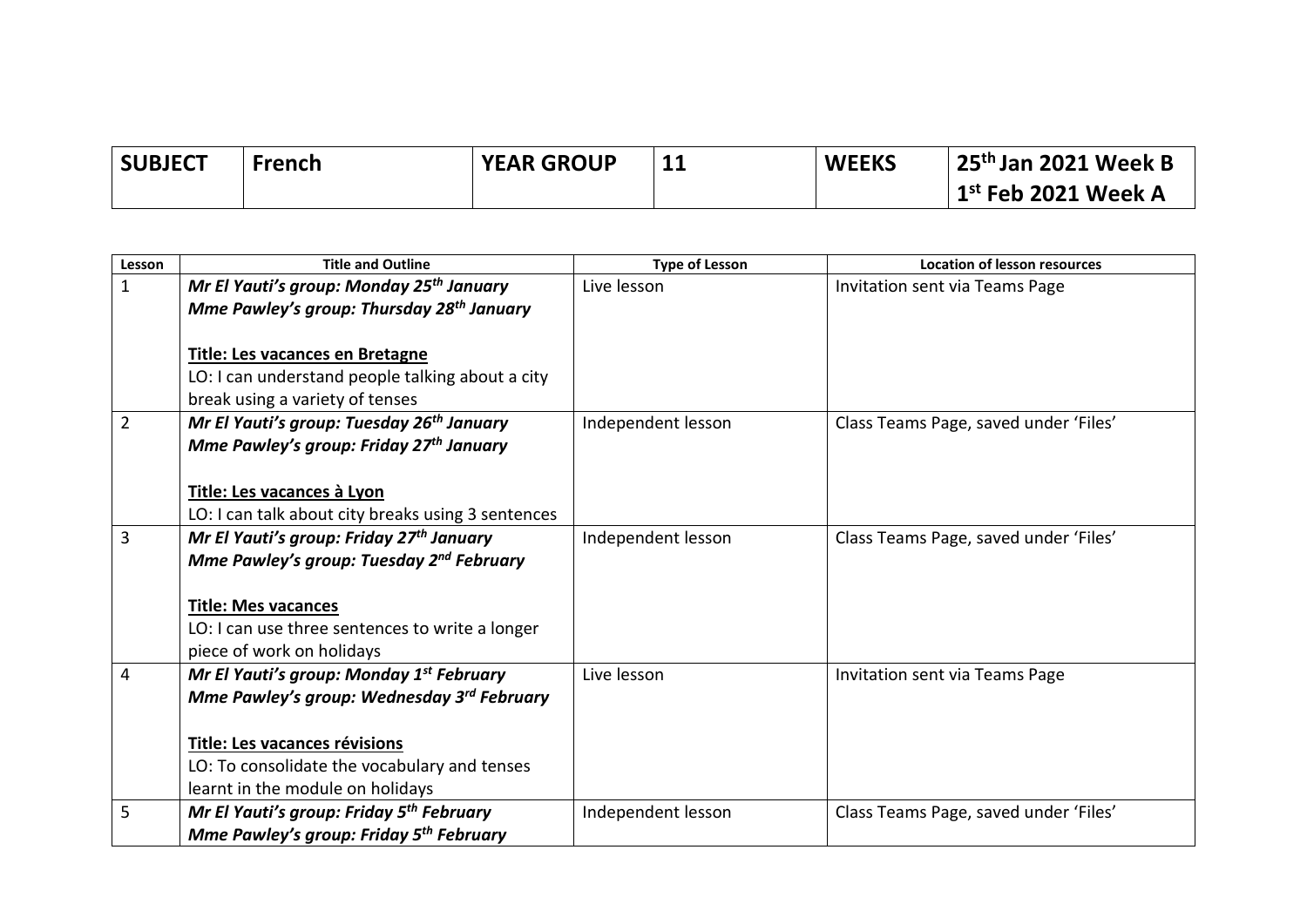| Title: Assessment on the topic of holiday  |  |
|--------------------------------------------|--|
| LO: to complete a one-hour assessment on a |  |
| variety of skills on the topic of holidays |  |

| <b>SUBJECT</b> | German | <b>YEAR GROUP</b> | <b>WEEKS</b> | $25th$ Jan 2021 Week B |
|----------------|--------|-------------------|--------------|------------------------|
|                |        |                   |              | $1st$ Feb 2021 Week A  |

| Lesson         | <b>Title and Outline</b>                                | <b>Type of Lesson</b>        | <b>Location of lesson resources</b> |
|----------------|---------------------------------------------------------|------------------------------|-------------------------------------|
| $\mathbf{1}$   | Mr Lenarduzzi's class: Monday 25 <sup>th</sup> January  | Live lesson                  | Posted to class Teams site          |
|                | Mrs Navarra's class: Thursday 28 <sup>th</sup> January  |                              |                                     |
|                |                                                         |                              |                                     |
|                | <b>Title: Eine Stadtbesichtigung</b>                    |                              |                                     |
|                | LO: I can learn about regions and cities in             |                              |                                     |
|                | Germany                                                 |                              |                                     |
| $\overline{2}$ | Mr Lenarduzzi's class: Tuesday 26 <sup>th</sup> January | Independent lesson - follow- | Invitation sent through Teams       |
|                | Mrs Navarra's class: Friday 29 <sup>th</sup> January    | up and practice activities   |                                     |
|                |                                                         |                              |                                     |
|                | <b>Title: Eine Stadtbesichtigung</b>                    |                              |                                     |
|                | LO: I can learn about regions and cities in             |                              |                                     |
|                | Germany                                                 |                              |                                     |
| 3              | Mr Lenarduzzi's class: Friday 29th January              | Independent lesson           | Posted to class Teams site          |
|                | Mrs Navarra's class: Tuesday 2 <sup>nd</sup> February   |                              |                                     |
|                |                                                         |                              |                                     |
|                | Title: Stadturlaub in Deutschland                       |                              |                                     |
|                | LO: I can use authentic German language                 |                              |                                     |
|                | resources to select holiday destinations                |                              |                                     |
| 4              | Mr Lenarduzzi's class: Monday 1st February              | Live lesson                  | Invitation sent through Teams       |
|                | Mrs Navarra's class: Wednesday 3rd February             |                              |                                     |
|                |                                                         |                              |                                     |
|                | <b>Title: Schöne Reiseziele</b>                         |                              |                                     |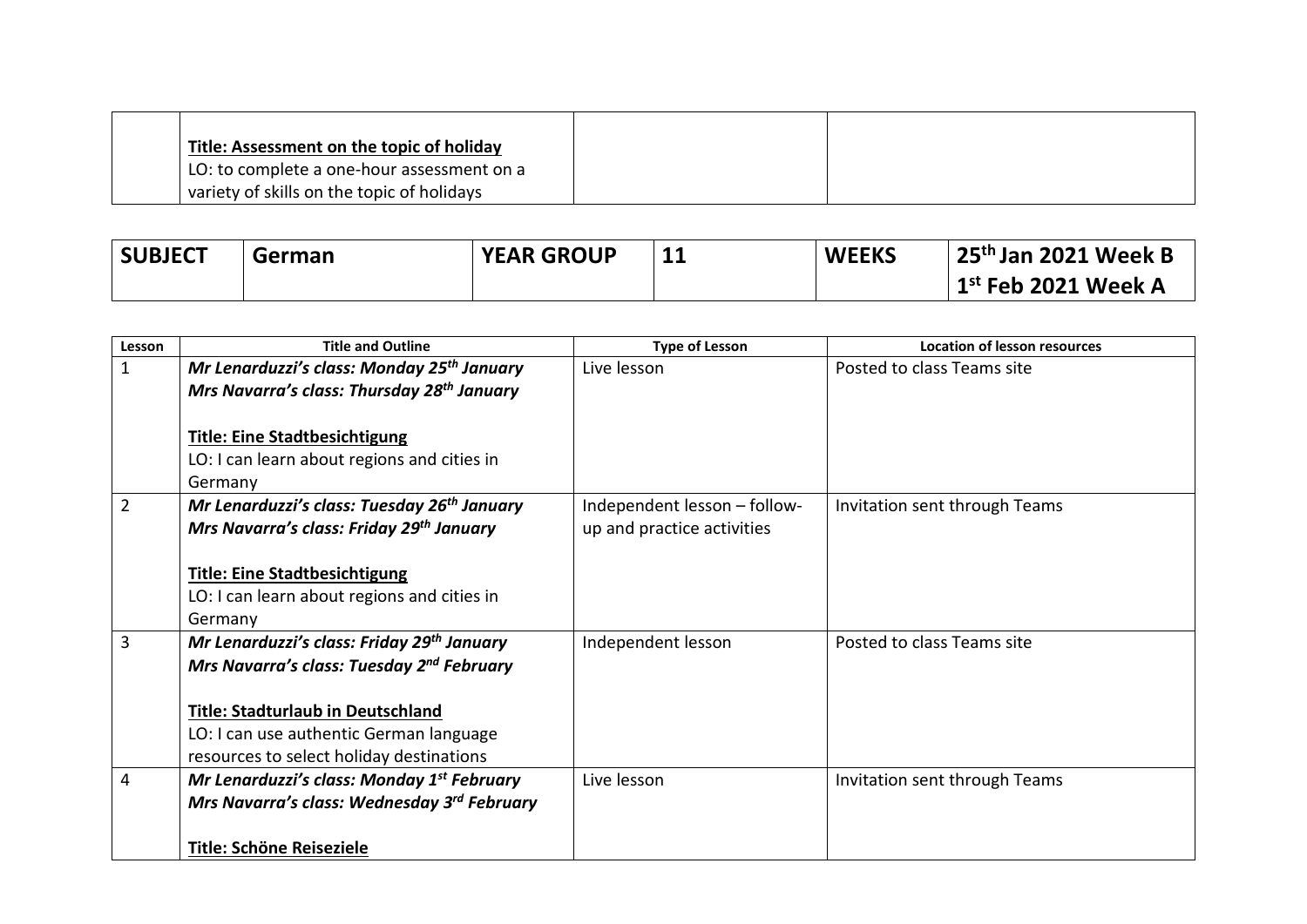| LO: I can understand complex texts discussing<br>holiday destinations                                          |                                        |                            |
|----------------------------------------------------------------------------------------------------------------|----------------------------------------|----------------------------|
| Mr Lenarduzzi's class: Friday 5 <sup>th</sup> February<br>Mrs Navarra's class: Friday 5 <sup>th</sup> February | Independent lesson/flipped<br>learning | Posted to class Teams site |
| Title: Ich fahre mit dem Zug<br>LO: I can discuss transport using prepositions<br>with the correct case        |                                        |                            |

| <b>SUBJECT</b> | <b>GCSE Food</b>  | <b>YEAR GROUP</b> | <b>11</b> | <b>WEEKS</b> 25th January & $1^{st}$ |
|----------------|-------------------|-------------------|-----------|--------------------------------------|
|                | <b>Technology</b> |                   |           | February 2021                        |

| Lesson | <b>Title and Outline</b>                                                                                   | <b>Type of Lesson</b> | <b>Location of lesson resources</b>                                                                                                                                                |
|--------|------------------------------------------------------------------------------------------------------------|-----------------------|------------------------------------------------------------------------------------------------------------------------------------------------------------------------------------|
|        | Plan Technical dish 2                                                                                      | Independent           | https://sted365.sharepoint.com/sites/Technology/SitePages/GCSE-<br>Food-Preparation-&-Nutrition-Year-<br>11.aspx?csf=1&web=1&e=U89wJM&cid=f2675b1e-4210-483c-<br>aaf7-6d4fb9a271a8 |
| 2&8.3  | Plan Technical dish 3<br>Ensure all tasks complete to this point<br>NEA on hold now until return to school | Live                  | https://sted365.sharepoint.com/sites/Technology/SitePages/GCSE-<br>Food-Preparation-&-Nutrition-Year-<br>11.aspx?csf=1&web=1&e=U89wJM&cid=f2675b1e-4210-483c-<br>aaf7-6d4fb9a271a8 |
| 4      | Theory Topic – Environmental Impact & the<br>sustainability of food (ppt 27)                               | Live                  | https://sted365.sharepoint.com/sites/Technology/SitePages/GCSE-<br>Food-Preparation-&-Nutrition-Year-<br>11.aspx?csf=1&web=1&e=U89wJM&cid=f2675b1e-4210-483c-<br>aaf7-6d4fb9a271a8 |
| 5      | Theory Topic - Environmental Impact & the<br>sustainability of food (ppt 27)                               | Independent           | https://sted365.sharepoint.com/sites/Technology/SitePages/GCSE-<br>Food-Preparation-&-Nutrition-Year-                                                                              |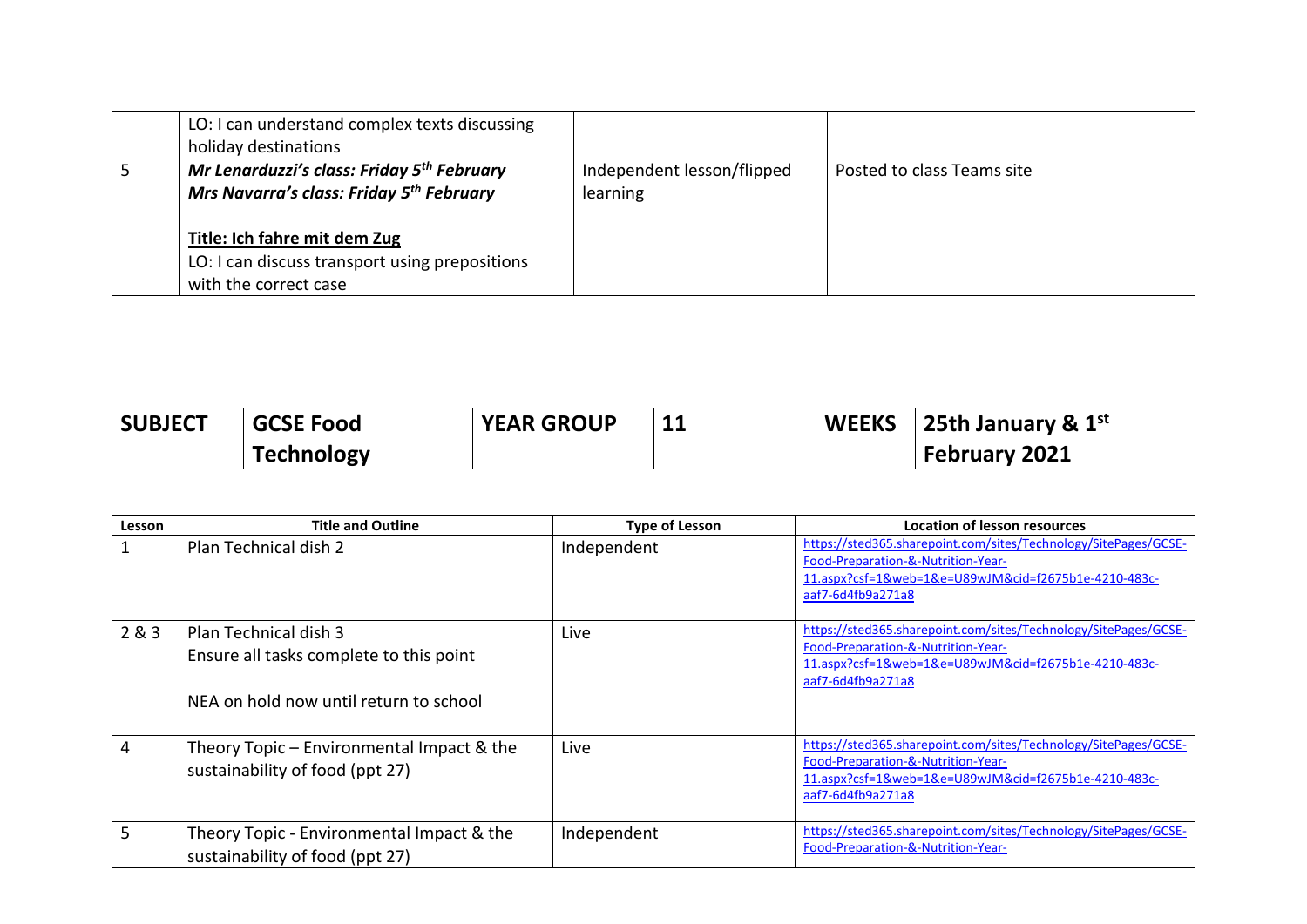|  |  |  | 11.aspx?csf=1&web=1&e=U89wJM&cid=f2675b1e-4210-483c-<br>aaf7-6d4fb9a271a8 |
|--|--|--|---------------------------------------------------------------------------|
|--|--|--|---------------------------------------------------------------------------|

| <b>SUBJECT</b> | Level 2 Food      | <b>YEAR GROUP</b> |  | $\vert$ WEEKS $\vert$ 25 <sup>th</sup> January & 1 <sup>st</sup> |
|----------------|-------------------|-------------------|--|------------------------------------------------------------------|
|                | <b>Technology</b> |                   |  | February 2021                                                    |

| Lesson         | <b>Title and Outline</b>           | <b>Type of Lesson</b> | <b>Location of lesson resources</b>                              |
|----------------|------------------------------------|-----------------------|------------------------------------------------------------------|
| $\mathbf{1}$   | <b>Big Bean Challenge</b>          | Live                  | https://sted365.sharepoint.com/sites/Technology/SitePages/Level- |
|                |                                    |                       | 2-Home-Cooking-                                                  |
|                |                                    |                       | Skills.aspx?csf=1&web=1&e=x7MeTG&cid=5afdc067-d0aa-4a5c-         |
|                |                                    |                       | a906-db5f480d4375                                                |
| $\overline{2}$ | Seasonal Fruit and vegetables.     | Independent           | https://sted365.sharepoint.com/sites/Technology/SitePages/Level- |
|                | <b>Fruit Recipe Cards</b>          |                       | 2-Home-Cooking-                                                  |
|                |                                    |                       | Skills.aspx?csf=1&web=1&e=x7MeTG&cid=5afdc067-d0aa-4a5c-         |
|                |                                    |                       | a906-db5f480d4375                                                |
| 3              | Lasagne method, film clip and      | Live                  | https://sted365.sharepoint.com/sites/Technology/SitePages/Level- |
|                | story board                        |                       | 2-Home-Cooking-                                                  |
|                |                                    |                       | Skills.aspx?csf=1&web=1&e=x7MeTG&cid=5afdc067-d0aa-4a5c-         |
|                |                                    |                       | a906-db5f480d4375                                                |
| 4              | Practical, Lasagne meat sauce,     | Independent           | https://sted365.sharepoint.com/sites/Technology/SitePages/Level- |
|                | (8 rules for healthy eating)       |                       | 2-Home-Cooking-                                                  |
|                |                                    |                       | Skills.aspx?csf=1&web=1&e=x7MeTG&cid=5afdc067-d0aa-4a5c-         |
|                |                                    |                       | a906-db5f480d4375                                                |
| 5              | Practical, Lasagne cheese sauce    | Independent           | https://sted365.sharepoint.com/sites/Technology/SitePages/Level- |
|                | and assembly                       |                       | 2-Home-Cooking-                                                  |
|                | (Alternative Lasagne investigation |                       | Skills.aspx?csf=1&web=1&e=x7MeTG&cid=5afdc067-d0aa-4a5c-         |
|                | & mood board)                      |                       | a906-db5f480d4375                                                |
|                |                                    |                       |                                                                  |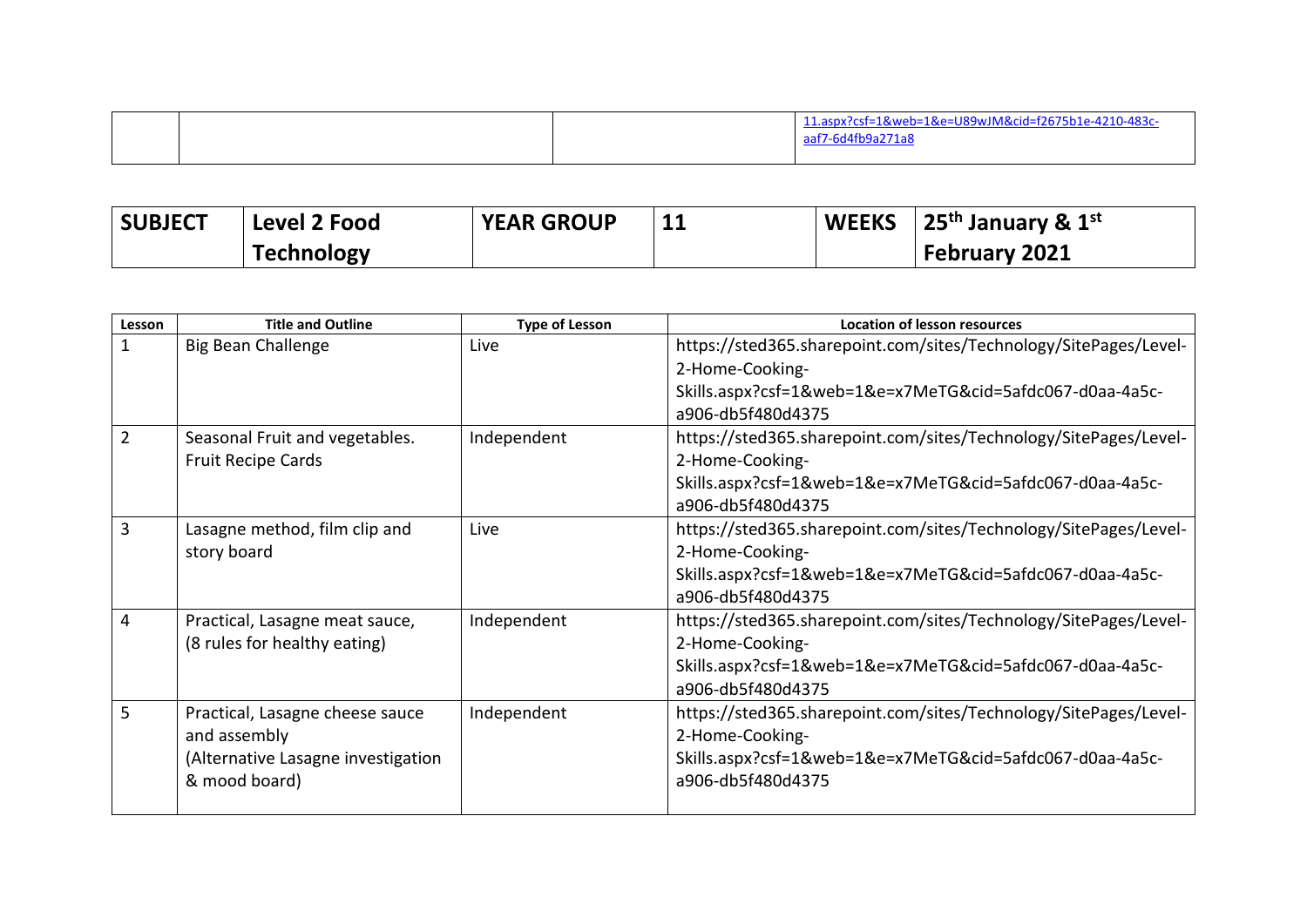| <b>SUBJECT</b> | <b>GCSE Design &amp; Technology</b> | <b>YEAR GROUP</b> | 11 | WEEKS   25 <sup>th</sup> January & |
|----------------|-------------------------------------|-------------------|----|------------------------------------|
|                | (Resistant Materials)               |                   |    | $1st$ February 2021                |

| Lesson | <b>Title and Outline</b>                       | <b>Type of Lesson</b>        | <b>Location of lesson resources</b>         |
|--------|------------------------------------------------|------------------------------|---------------------------------------------|
| 1      | <b>11A RM1</b>                                 | Live (Short introduction)    | Invitation in TEAMS channel                 |
|        | Core theory: 1.3 How energy is generated and   |                              |                                             |
|        | stored                                         | Independent working          | Assignment set (with resources) on Teams    |
|        |                                                |                              |                                             |
| 2/3    | <b>11A RM1</b>                                 | Independent: undertaking NEA | Exemplar work / guidance notes found on 365 |
|        | NEA: $2.2$ – Development of design ideas       | coursework                   | resources >> KS4 >> NEA                     |
|        | (Presentation of models in Student NEA         |                              |                                             |
|        | PowerPoints - accompanied by narration)        |                              | NEA guidance resources posted in Teams      |
| 4      | <b>11A RM1</b>                                 | Independent follow up tasks  | Assignment set in Teams                     |
|        | 1.4 – Modern and smart materials, composite    |                              |                                             |
|        | materials and technical textiles.              | Consolidation of K&U         | Quiz set on Teams                           |
|        | (Summative assessment of K&U for Core content) |                              |                                             |
| 5      | <b>11A RM1</b>                                 | Live                         | Invitation in TEAMS channel                 |
|        | NEA: Continuation of 2.2 - NEA PP slide        | (Review of progress made)    |                                             |
|        | (Annotation of work/evidence produced-         |                              | NEA guidance resources posted in Teams      |
|        | explaining thought process)                    | Independent follow up tasks  |                                             |
|        |                                                |                              | Exemplar work / guidance notes found on 365 |
|        |                                                |                              | resources >> KS4 >> NEA                     |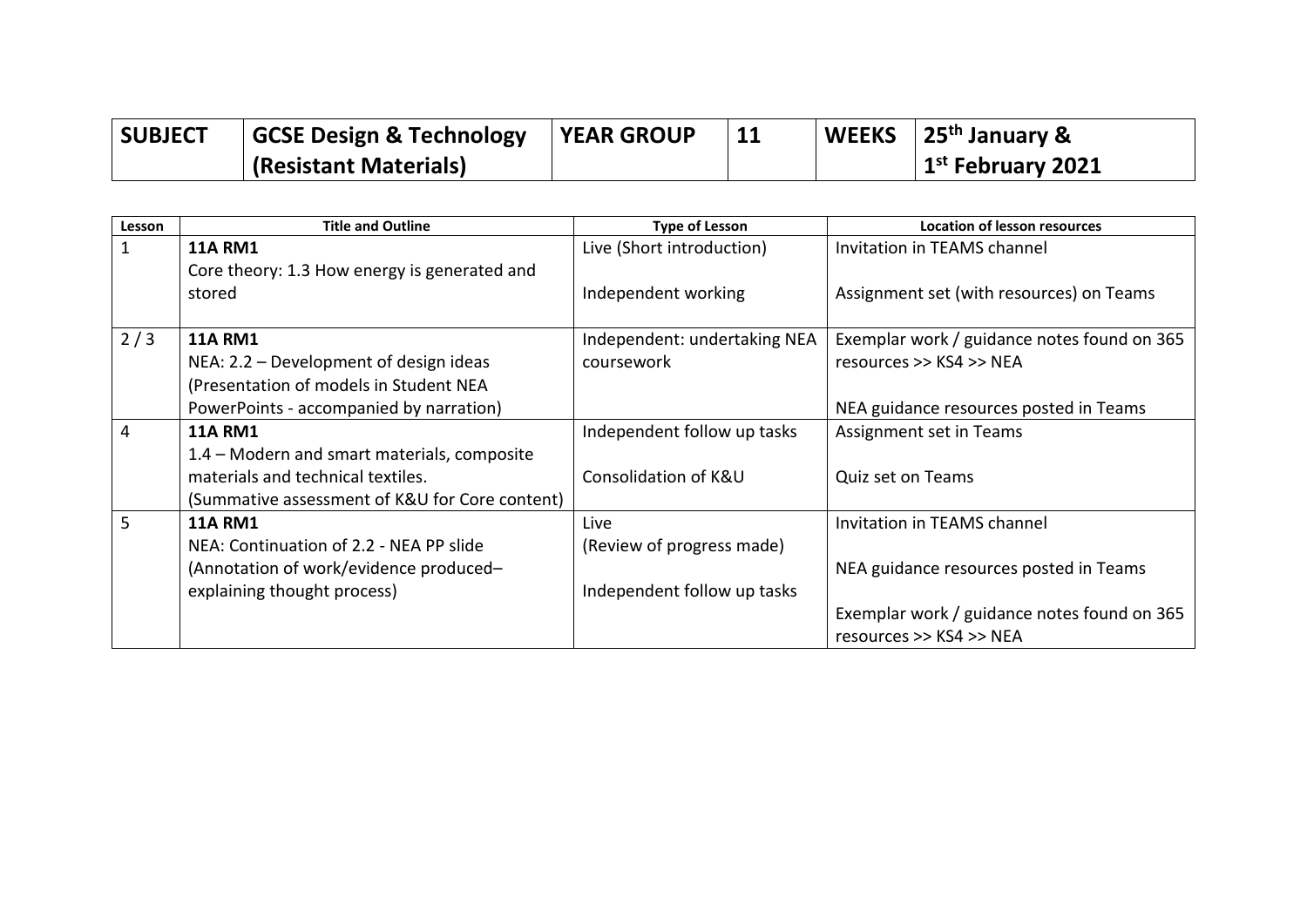| <b>SUBJECT</b> | <b>GCSE Design &amp; Technology</b> | YEAR GROUP   11 | W/C | 25th January & $1st$ |
|----------------|-------------------------------------|-----------------|-----|----------------------|
|                | (Graphics)                          |                 |     | <b>February 2021</b> |

| Lesson                    | <b>Title and Outline</b>                    | <b>Type of Lesson</b>         | <b>Location of lesson resources</b>                   |
|---------------------------|---------------------------------------------|-------------------------------|-------------------------------------------------------|
| WK <sub>B</sub>           | NEA Intervention: Green Pathway             | Independent                   | Link will be emailed out to students and available in |
| Tues 26 <sup>th</sup> Jan | Improved designs inspired by designers and  |                               | Teams Link on Teams to resources in SharePoint.       |
| <b>P1</b>                 | user centred research.                      |                               |                                                       |
| (with SS)                 |                                             |                               | TEAMS invite's to be sent out.                        |
|                           | NEA Intervention: Amber Pathway             | <b>ONLINE</b> / Consolidation |                                                       |
|                           | Review of research                          |                               |                                                       |
|                           | Design Ideas/ Annotation                    |                               | TEAMS invite's to be sent out.                        |
|                           |                                             |                               |                                                       |
|                           | Selected students to work with JMR with     | <b>ONLINE</b> / Consolidation |                                                       |
|                           | targeted intervention (Brief/Specification) |                               |                                                       |
| Wed 27th Jan              | NEA Intervention: Green Pathway             | Independent/flipped           |                                                       |
| P <sub>1</sub>            | Model making – using CAD and papers/        |                               |                                                       |
| (with SS)                 | boards                                      |                               | Link will be emailed out to students and available in |
|                           |                                             |                               | Teams Link on Teams to resources in SharePoint        |
|                           | NEA Intervention: Amber Pathway             | Independent/                  |                                                       |
|                           | Complete Design Ideas                       | Consolidation                 |                                                       |
|                           |                                             |                               |                                                       |
| Wed 27th Jan              | <b>Smart and Modern Materials</b>           | <b>ONLINE</b>                 | Link will be emailed out to students and available in |
| P <sub>2</sub>            |                                             |                               | Teams Link on Teams to resources in SharePoint.       |
| (with JMR)                |                                             |                               |                                                       |
|                           |                                             |                               | TEAMS invite's to be sent out.                        |
|                           |                                             |                               |                                                       |
| WK A                      | NEA Intervention: Green Pathway             | <b>ONLINE</b>                 | TEAMS invite's to be sent out.                        |
| Tues 2 <sup>nd</sup> Feb  | Continue with improved designs and          |                               |                                                       |
| P <sub>3</sub>            | supplementary items. Colour Theory          |                               |                                                       |
| (with SS)                 |                                             |                               |                                                       |
|                           | NEA Intervention: Amber Pathway             |                               |                                                       |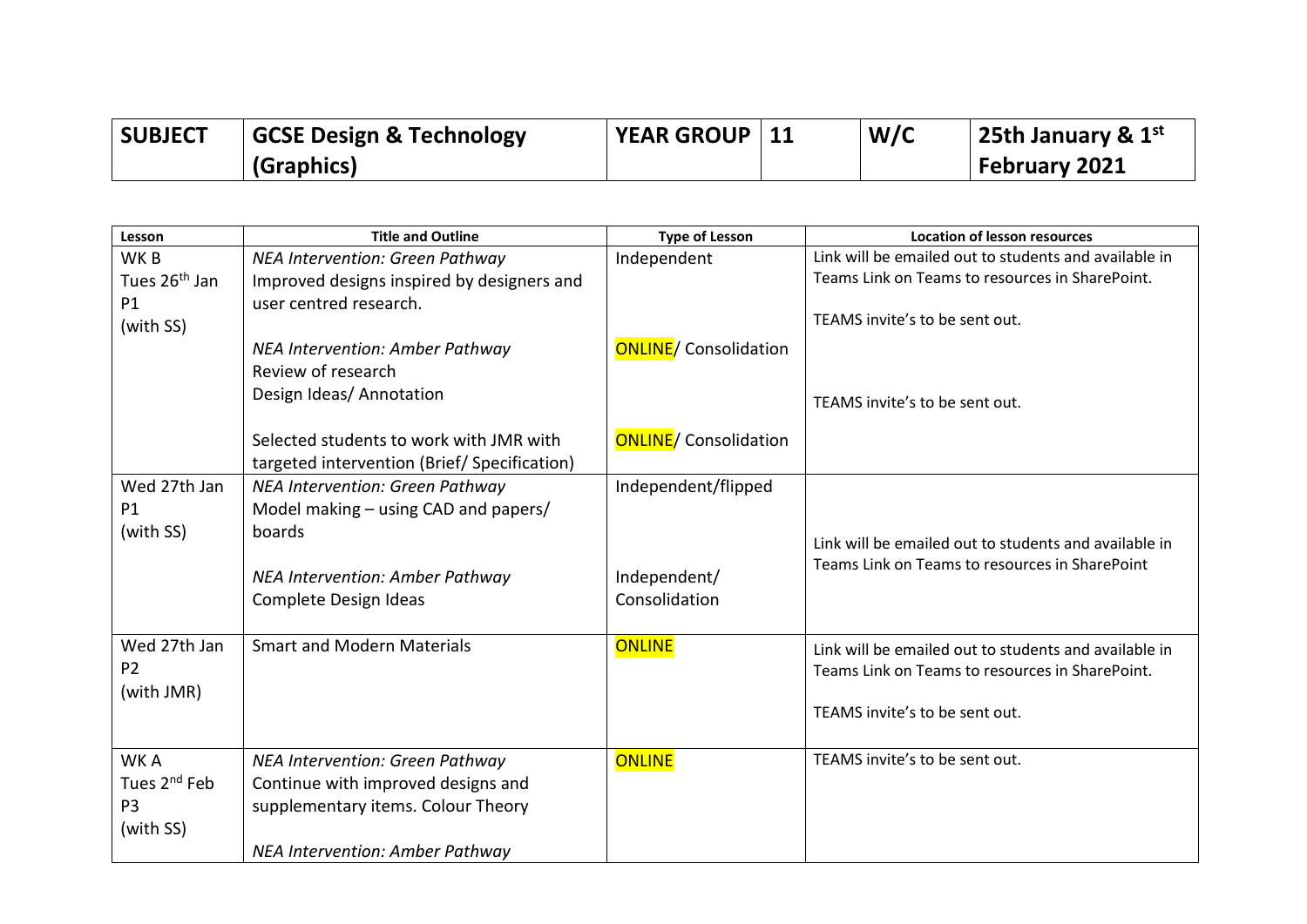|                                                        | Review of design Ideas/ user feedback                                                                                    | Independent/<br>Consolidation | Link will be emailed out to students and available in<br>Teams Link on Teams to resources in SharePoint                                   |
|--------------------------------------------------------|--------------------------------------------------------------------------------------------------------------------------|-------------------------------|-------------------------------------------------------------------------------------------------------------------------------------------|
| Wed 3 <sup>rd</sup> Feb<br>P <sub>2</sub><br>(with SS) | NEA Intervention: Green Pathway<br>Design Complementary Items                                                            | Independent                   | Link will be emailed out to students and available in<br>Teams Link on Teams to resources in SharePoint<br>TEAMS invite's to be sent out. |
|                                                        | NEA Intervention: Amber Pathway<br>Development of chosen Idea.<br>Further research on designers/ user centred<br>design. | ONLINE                        |                                                                                                                                           |

| <b>SUBJECT</b> | <b>RE</b> | <b>YEAR GROUP</b> | 11 | <b>WEEKS</b> | $25th$ Jan 2021 Week B                    |
|----------------|-----------|-------------------|----|--------------|-------------------------------------------|
|                |           |                   |    |              | $^{\prime}$ 1 $^{\rm st}$ Feb 2021 Week A |

**Please note that the units of study in RE have been delivered in a different order depending which class the student belongs to. As a consequence, students will be completing lessons on Good and Evil, Life and Death or Human Rights.**

| Lesson | <b>Title and Outline</b>          | <b>Type of Lesson</b> | <b>Location of lesson resources</b>                                      |
|--------|-----------------------------------|-----------------------|--------------------------------------------------------------------------|
|        | <b>Human Rights (Mrs Farrow's</b> | Live lesson           | See RE Teams page for details. Resources will be included in the         |
|        | class)                            |                       | assignment that is set for this lesson.                                  |
|        | What are the teachings about      |                       | Invitation to live lesson will be sent via the RE Teams page.            |
|        | women in worship?                 |                       | Live lesson will be recorded and posed in the discussion forum after the |
|        | Why are there different about     |                       | lesson.                                                                  |
|        | women in worship?                 |                       |                                                                          |
|        |                                   |                       |                                                                          |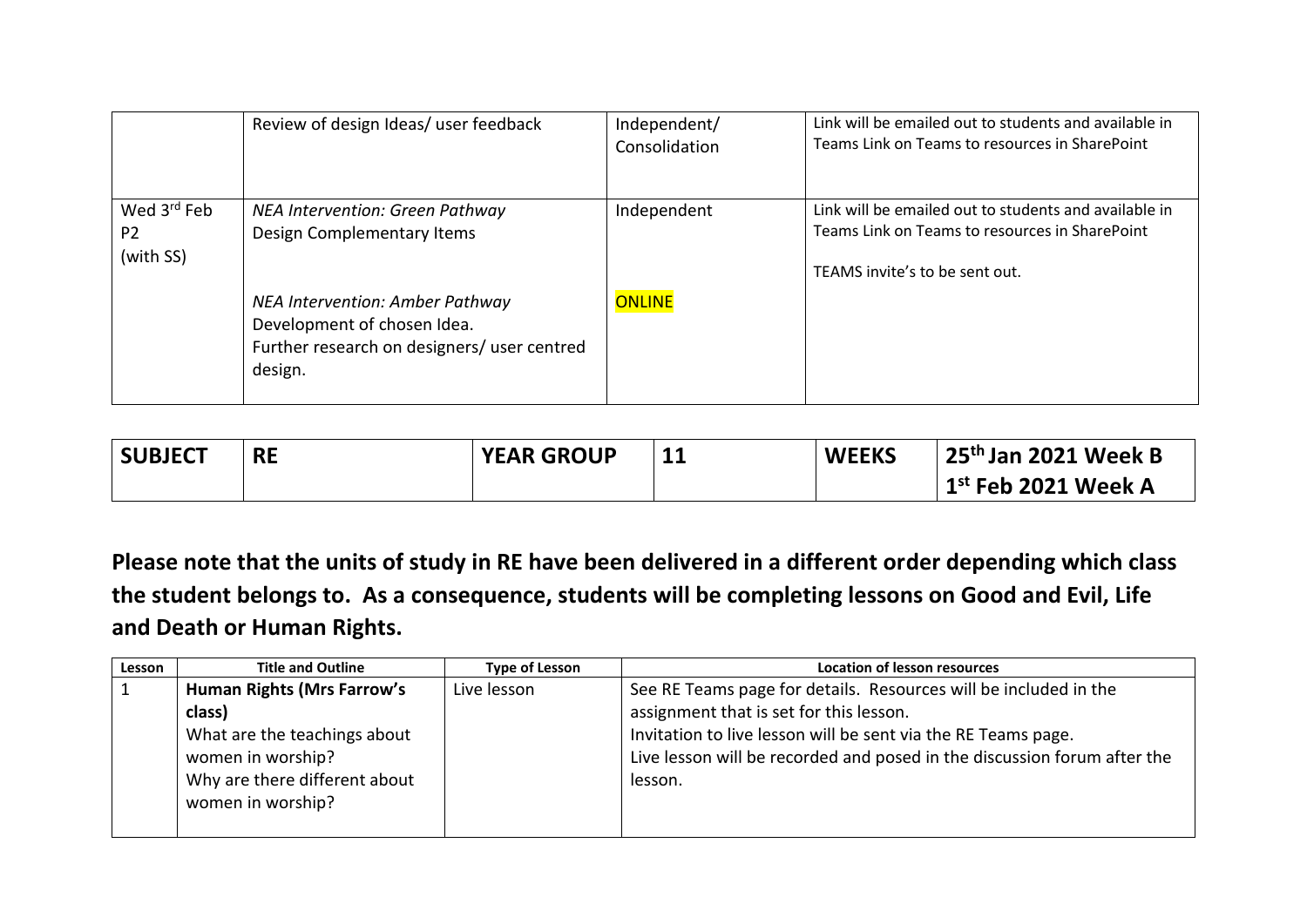|                | Life and Death (Mr Willis' and<br>Mr Hurley's classes)<br>Completion of 'Issues of Life and<br>Death' End of Unit Assessment                                                                          | Independent/flipped<br>learning lesson                                                                              | See RE Teams page for details. EUA will be set as an assignment in<br>Teams for this lesson.                                                                                                                                                                        |
|----------------|-------------------------------------------------------------------------------------------------------------------------------------------------------------------------------------------------------|---------------------------------------------------------------------------------------------------------------------|---------------------------------------------------------------------------------------------------------------------------------------------------------------------------------------------------------------------------------------------------------------------|
|                | Human Rights (Miss Morgan's<br>and Mrs Cannings classes)<br>Do we still have Racism in<br>society today?                                                                                              | Live lesson                                                                                                         | See RE Teams page for details. Resources will be included in the<br>assignment that is set for this lesson.<br>Invitation to live lesson will be sent via the RE Teams page.<br>Live lesson will be recorded and posed in the discussion forum after the<br>lesson. |
| $\overline{2}$ | <b>Human Rights (Mrs Farrow's</b><br>class)<br>What are the Christian and<br>Jewish attitudes to racial<br>prejudice?<br>Can agape and tzedakah make a<br>difference to issues of race and<br>gender? | Live lesson                                                                                                         | See RE Teams page for details. Resources will be included in the<br>assignment that is set for this lesson.<br>Invitation to live lesson will be sent via the RE Teams page.<br>Live lesson will be recorded and posed in the discussion forum after the<br>lesson. |
|                | Human Rights (Mr Willis' and<br>Mr Hurley's classes)<br>An Introduction to Human<br>Rights.<br>Who are Martin Luther King and<br>Malala Yousafzai?                                                    | Live lesson                                                                                                         | See RE Teams page for details. Resources will be included in the<br>assignment that is set for this lesson.<br>Invitation to live lesson will be sent via the RE Teams page.<br>Live lesson will be recorded and posed in the discussion forum after the<br>lesson. |
|                | Human Rights (Miss Morgan's<br>and Mrs Cannings classes)<br>Does money make you happy?<br>Religious attitudes towards the<br>accumulation of wealth.                                                  | Live lesson<br>This lesson may be<br>delivered as an<br>Independent/Flipped<br>Learning lesson for<br>some classes. | See RE Teams page for details. Resources will be included in the<br>assignment that is set for this lesson.<br>Invitation to live lesson will be sent via the RE Teams page.<br>Live lesson will be recorded and posed in the discussion forum after the<br>lesson. |
| 3              | <b>Human Rights (Mrs Farrow's</b><br>class)<br>How rich is the UK?                                                                                                                                    | Independent/flipped<br>learning lesson                                                                              | See RE Teams page for details. Resources will be included in the<br>assignment that is set for this lesson.                                                                                                                                                         |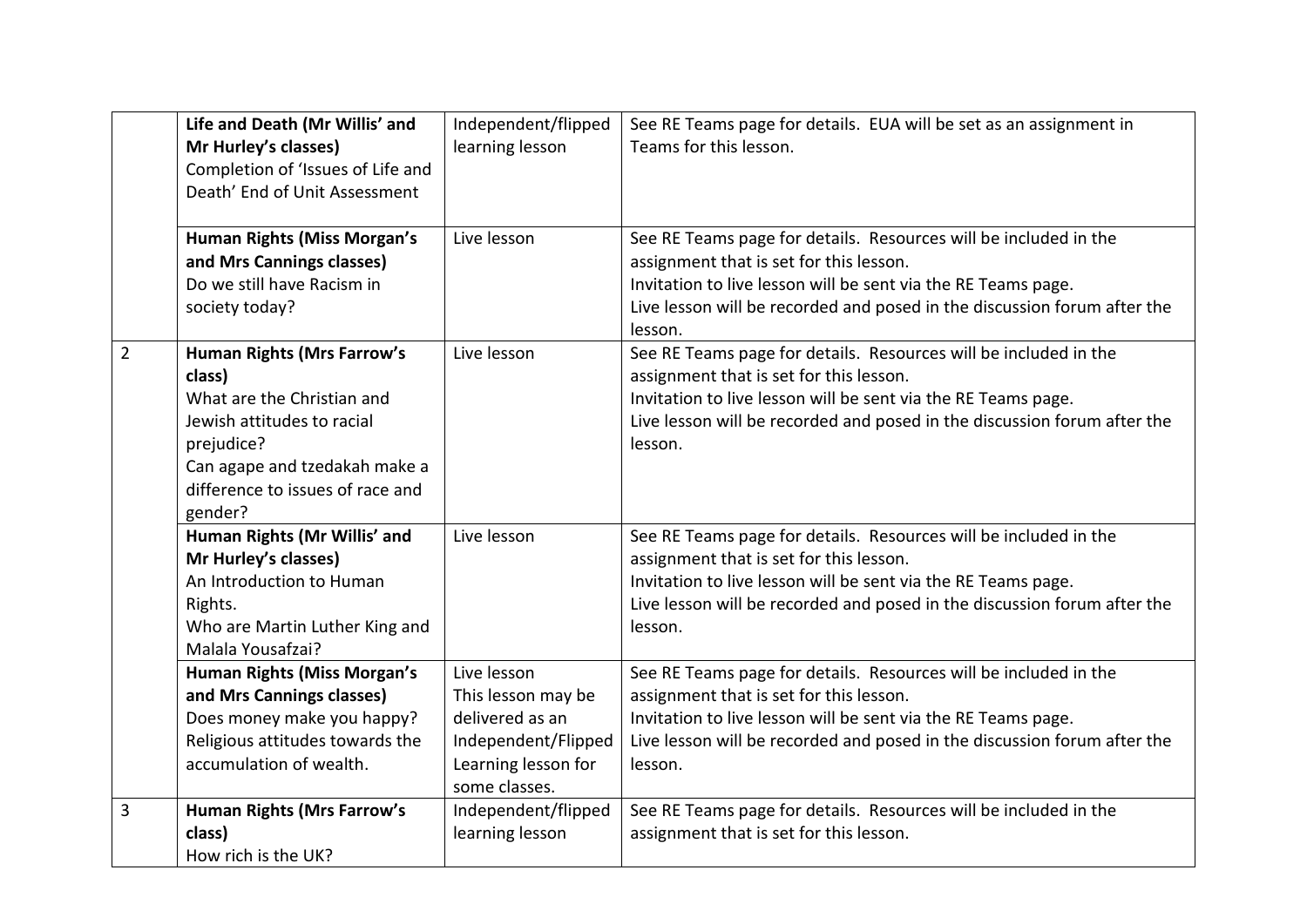|   | How do people earn their<br>money?<br>Can money buy happiness?                                                                                                                                                                                                                                  |                                                                                                                     |                                                                                                                                                                                                                                                                     |
|---|-------------------------------------------------------------------------------------------------------------------------------------------------------------------------------------------------------------------------------------------------------------------------------------------------|---------------------------------------------------------------------------------------------------------------------|---------------------------------------------------------------------------------------------------------------------------------------------------------------------------------------------------------------------------------------------------------------------|
|   | Human Rights (Mr Willis' and<br>Mr Hurley's classes)<br>How would religious believers<br>support human rights?                                                                                                                                                                                  | Independent/flipped<br>learning lesson                                                                              | See RE Teams page for details. Resources will be included in the<br>assignment that is set for this lesson.                                                                                                                                                         |
|   | Human Rights (Miss Morgan's<br>and Mrs Cannings classes)<br>How do religious people help<br>tackle poverty?<br>What is the difference between<br>relative and absolute poverty?                                                                                                                 | Live lesson<br>This lesson may be<br>delivered as an<br>Independent/Flipped<br>Learning lesson for<br>some classes. | See RE Teams page for details. Resources will be included in the<br>assignment that is set for this lesson.<br>Invitation to live lesson will be sent via the RE Teams page.<br>Live lesson will be recorded and posed in the discussion forum after the<br>lesson. |
| 4 | <b>Human Rights (Mrs Farrow's</b><br>class)<br>What is the difference between<br>absolute and relative poverty?<br>What are the different ways<br>these are interpreted by What do<br>Christians teach about wealth and<br>poverty?<br>Who are Christian Aid and can<br>they make a difference? | Live lesson                                                                                                         | See RE Teams page for details. Resources will be included in the<br>assignment that is set for this lesson.<br>Invitation to live lesson will be sent via the RE Teams page.<br>Live lesson will be recorded and posed in the discussion forum after the<br>lesson. |
|   | Human Rights (Mr Willis' and<br>Mr Hurley's classes)<br>Should people always have the<br>right to freedom of speech?                                                                                                                                                                            | Live lesson                                                                                                         | See RE Teams page for details. Resources will be included in the<br>assignment that is set for this lesson.<br>Invitation to live lesson will be sent via the RE Teams page.<br>Live lesson will be recorded and posed in the discussion forum after the<br>lesson. |
|   | Human Rights (Miss Morgan's<br>and Mrs Cannings classes)                                                                                                                                                                                                                                        | Live lesson<br>This lesson may be<br>delivered as an                                                                | See RE Teams page for details. Resources will be included in the<br>assignment that is set for this lesson.<br>Invitation to live lesson will be sent via the RE Teams page.                                                                                        |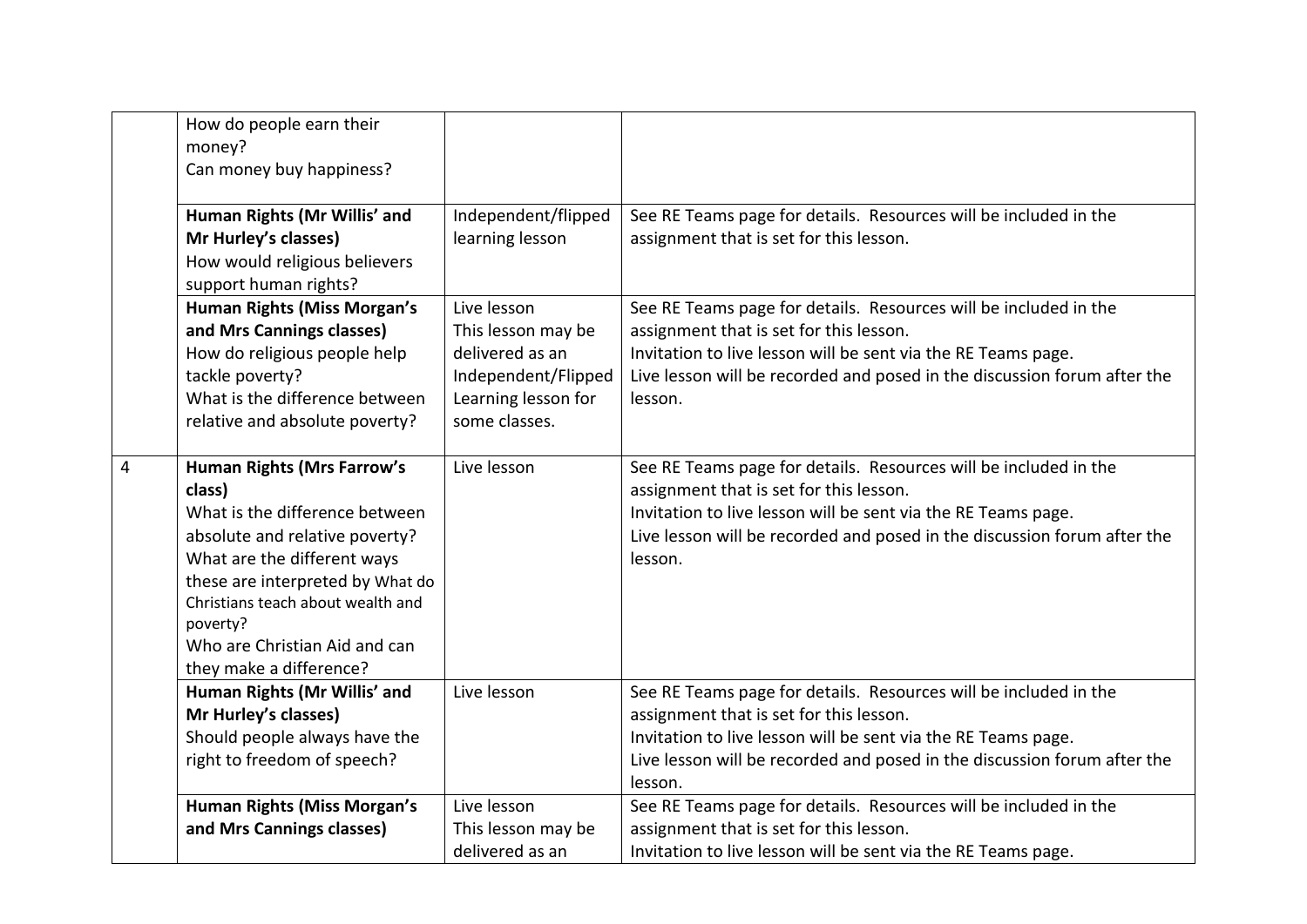|   | What are Jewish attitudes<br>towards wealth and poverty?<br>How do Jews help to tackle<br>poverty in the community<br>around them?                                                                  | Independent/Flipped<br>Learning lesson for<br>some classes.                                                         | Live lesson will be recorded and posed in the discussion forum after the<br>lesson.                                                                                                                                                                                 |
|---|-----------------------------------------------------------------------------------------------------------------------------------------------------------------------------------------------------|---------------------------------------------------------------------------------------------------------------------|---------------------------------------------------------------------------------------------------------------------------------------------------------------------------------------------------------------------------------------------------------------------|
| 5 | <b>Human Rights (Mrs Farrow's</b><br>class)<br>What are Jewish attitudes<br>towards wealth?<br>What are Jewish attitudes<br>towards poverty?<br>Why is human dignity so<br>important?               | Independent/flipped<br>learning lesson                                                                              | See RE Teams page for details. Resources will be included in the<br>assignment that is set for this lesson.                                                                                                                                                         |
|   | Human Rights (Mr Willis' and<br>Mr Hurley's classes)<br>How are people treated for<br>being religious?<br>Are people's religious rights<br>always respected?                                        | Live lesson                                                                                                         | See RE Teams page for details. Resources will be included in the<br>assignment that is set for this lesson.<br>Invitation to live lesson will be sent via the RE Teams page.<br>Live lesson will be recorded and posed in the discussion forum after the<br>lesson. |
|   | <b>Human Rights (Miss Morgan's</b><br>and Mrs Cannings classes)<br>Revision of Issues of Human<br>Rights in preparation for the End<br>of Unit Assessment (to be set as<br>an assignment on Teams). | Live lesson<br>This lesson may be<br>delivered as an<br>Independent/Flipped<br>Learning lesson for<br>some classes. | See RE Teams page for details. Resources will be included in the<br>assignment that is set for this lesson.<br>Invitation to live lesson will be sent via the RE Teams page.<br>Live lesson will be recorded and posed in the discussion forum after the<br>lesson. |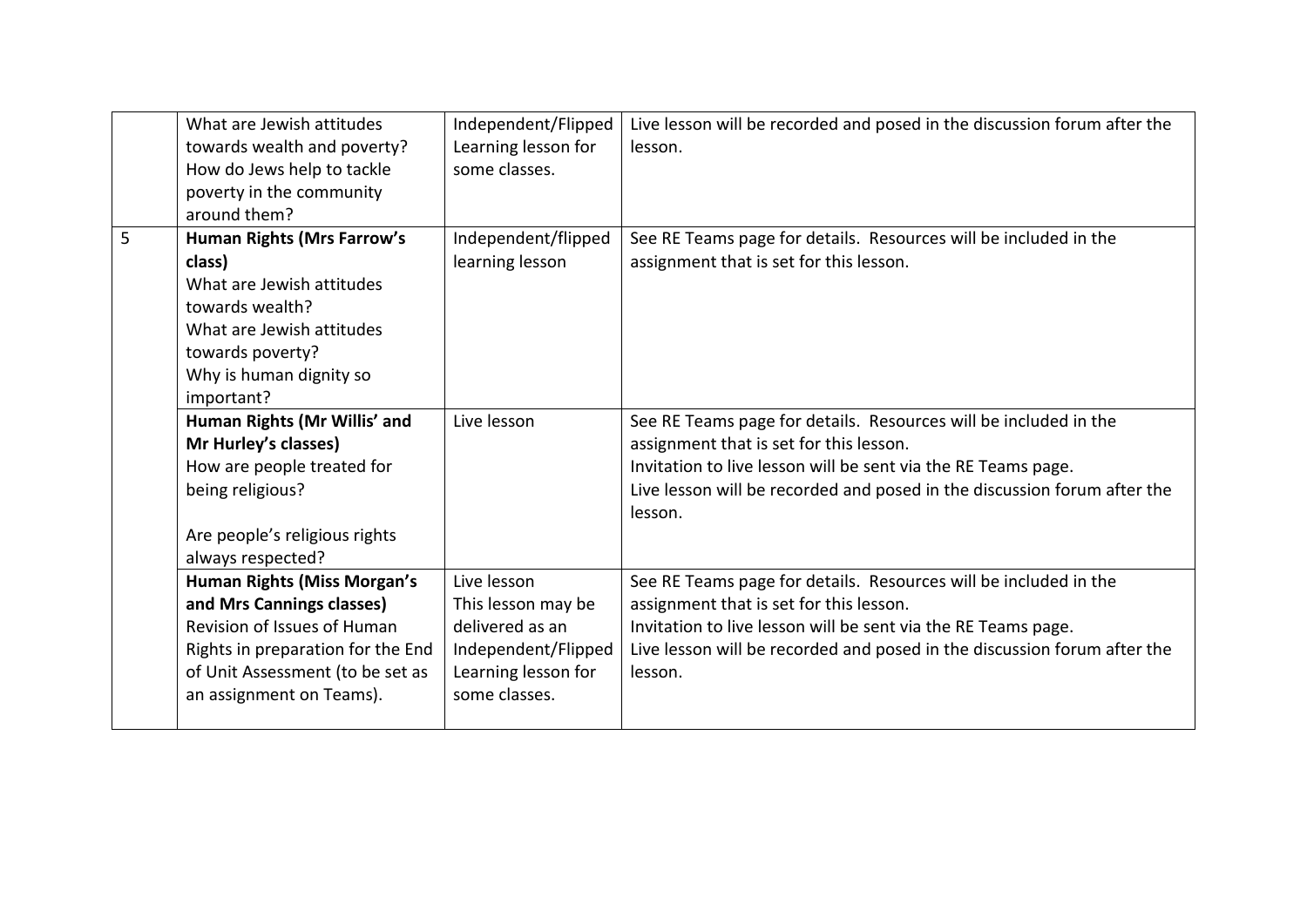| <b>SUBJECT</b> | <b>PF</b> | <b>YEAR GROUP</b> | ᆂᆂ | <b>WEEKS</b> | 25 <sup>th</sup> Jan 2021 Week B |
|----------------|-----------|-------------------|----|--------------|----------------------------------|
|                |           |                   |    |              | $1st$ Feb 2021 Week A            |

During your time at home, it is vital that everyone takes part in some sort of physical activity. This can come in many different ways.

PE challenge this week?

learn to Juggle

<https://www.youtube.com/watch?v=JZmmOdnljG4>

Our advice is that you find the method that suits you and your family.

Reasons why the activity will be so beneficial:

- Reduces the chance of boredom
- Increases your metabolism
- Maintains or improves current level of fitness
- Makes you feel happier
- Improves your mental well being
- Increases your motivation
- Increases concentration

Different ideas that you could do as individuals or as a family.

- 1) Go for a walk
- 2) Go for a bike ride

3) Joe wicks is doing a 30- minute Fitness sessions Monday, Wednesday and Friday at 9am. This is on his you tube channel 'The body coach'

4) Just dance is a great way to perform some daily exercise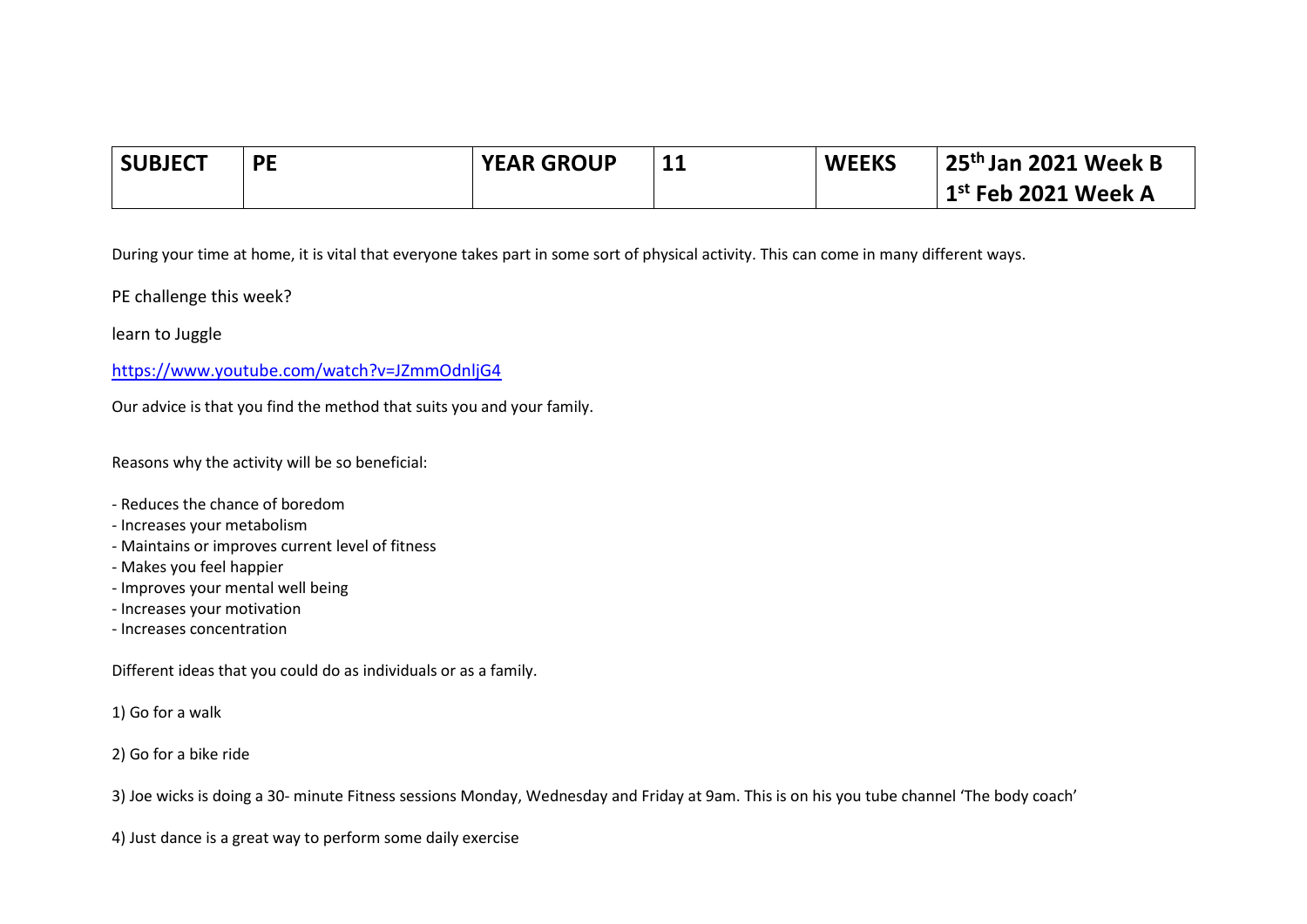5) SKY TV do a fit in 5 every day

6) Fitness apps- there are many fitness Apps that give a daily routine. These can be, Whole body, Cardio Vascular, Yoga, and many more

7) [www.nhs.uk-](http://www.nhs.uk-/) have a daily 10minute workouts.

8)Build gradually up to completing 5km- <https://www.nhs.uk/live-well/exercise/couch-to-5k-week-by-week/>

9) Oti Mubuse dance routines- [https://www.youtube.com/channel/UC58aowNEXHHnflR\\_5YTtP4g](https://www.youtube.com/channel/UC58aowNEXHHnflR_5YTtP4g)

These are just ideas, and I'm sure you can find many different methods to keep active.

As a PE department we are really keen to see what you are doing for your physical activity. We have set up a spreadsheet for each year group on the PE SharePoint page, where we would like you to record your activities.

<https://sted365.sharepoint.com/teams/PE/Covid%20lessons/Forms/AllItems.aspx>

Good luck and Enjoy

PE team

| <b>SUBJECT</b> | <b>OCR Sport</b> | <b>YEAR GROUP</b> | <b>11</b> | <b>WEEKS</b> | 25 <sup>th</sup> Jan 2021 Week B     |
|----------------|------------------|-------------------|-----------|--------------|--------------------------------------|
|                |                  |                   |           |              | $\mid$ 1 $^{\rm st}$ Feb 2021 Week A |

| Lesson | <b>Title and Outline</b>             | <b>Type of Lesson</b> | Location of lesson resources                  |
|--------|--------------------------------------|-----------------------|-----------------------------------------------|
|        | Thursday 28 <sup>th</sup> Jan        | Live Lesson           | Share point - Physical Education - OCR Level  |
|        | Live Lesson 10.10am                  |                       | 2 – RO52 Developing Sports Skills             |
|        | RO52 Developing Sports Skills:       |                       |                                               |
|        | Introduction to Learning Objective 4 |                       | Different practice methods and types of skill |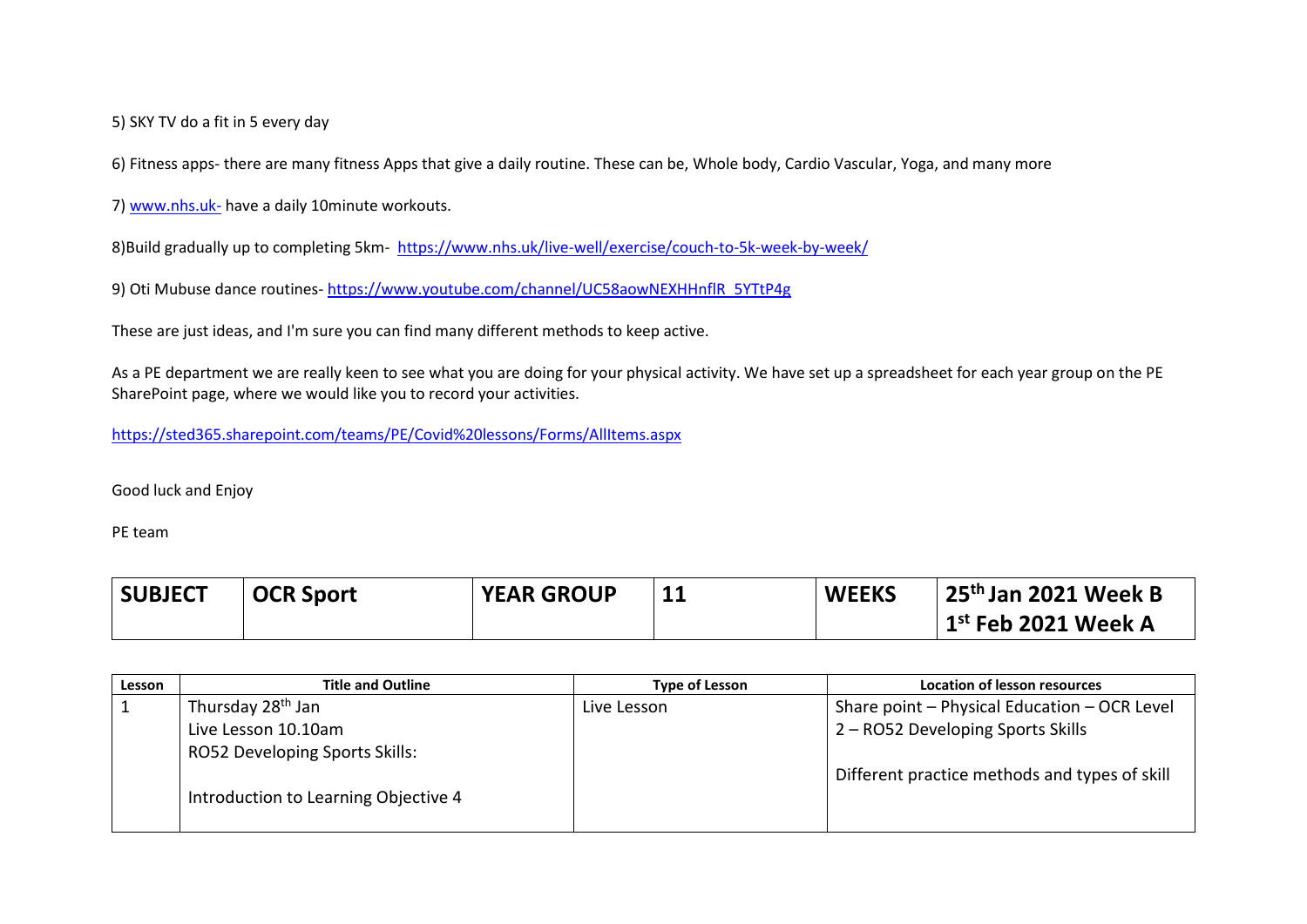| $\overline{2}$ | Friday 29 <sup>th</sup> Jan<br>RO52 - Developing Sports Skills:<br>LO <sub>4</sub>         | Independent lesson          | Guidance for work will be set in live lesson on<br>28 <sup>th</sup> Jan. If you miss lesson, it will be recorded<br>and added to Teams. Contact teacher for<br>more info.                                                              |
|----------------|--------------------------------------------------------------------------------------------|-----------------------------|----------------------------------------------------------------------------------------------------------------------------------------------------------------------------------------------------------------------------------------|
| 3              | Tues 1st Jan 10.10am<br>Live Lesson<br>RO52 - Developing Sports Skills:<br>LO <sub>4</sub> | Live Lesson                 | Strengths and weaknesses of your skills in<br>your chosen sport and creating drills to<br>improve these.                                                                                                                               |
| 4              | Weds 3rd Jan<br>RO52 - Developing Sports Skills:<br>LO <sub>4</sub>                        | Independent lesson          | Choose two weaknesses that you wish to<br>improve. For each of them you need 2 skills<br>practices. Plan them and describe them.<br>(Further guidance will be given in Live lesson<br>on Tues 1 <sup>st</sup> )                        |
| 5              | Fri 5 <sup>th</sup> Jan<br>RO52 - Developing Sports Skills:<br>LO <sub>4</sub>             | <b>Consolidation lesson</b> | Consolidate all work from independent<br>lessons. Recap tasks this week and add<br>greater detail and depth to your descriptions.<br>Further guidance will be given out via Teams<br>chat and in live lesson on Tues 1 <sup>st</sup> ) |

| <b>SUBJECT</b> | <b>GCSE PE</b> | <b>YEAR GROUP</b> | -14 | <b>WEEKS</b> | 25 <sup>th</sup> Jan 2021 Week B |
|----------------|----------------|-------------------|-----|--------------|----------------------------------|
|                |                |                   |     |              | $1st$ Feb 2021 Week A            |

| Lesson           | <b>Title and Outline</b>                  | Type of Lesson   | Location of lesson resources |
|------------------|-------------------------------------------|------------------|------------------------------|
|                  | Sport psychology                          | Independent work | Assignment set on Teams with |
| 28 <sup>th</sup> | Introduction and classification of skills |                  | podcast and tasks.           |
| Jan              |                                           |                  |                              |
|                  |                                           |                  |                              |
|                  |                                           |                  |                              |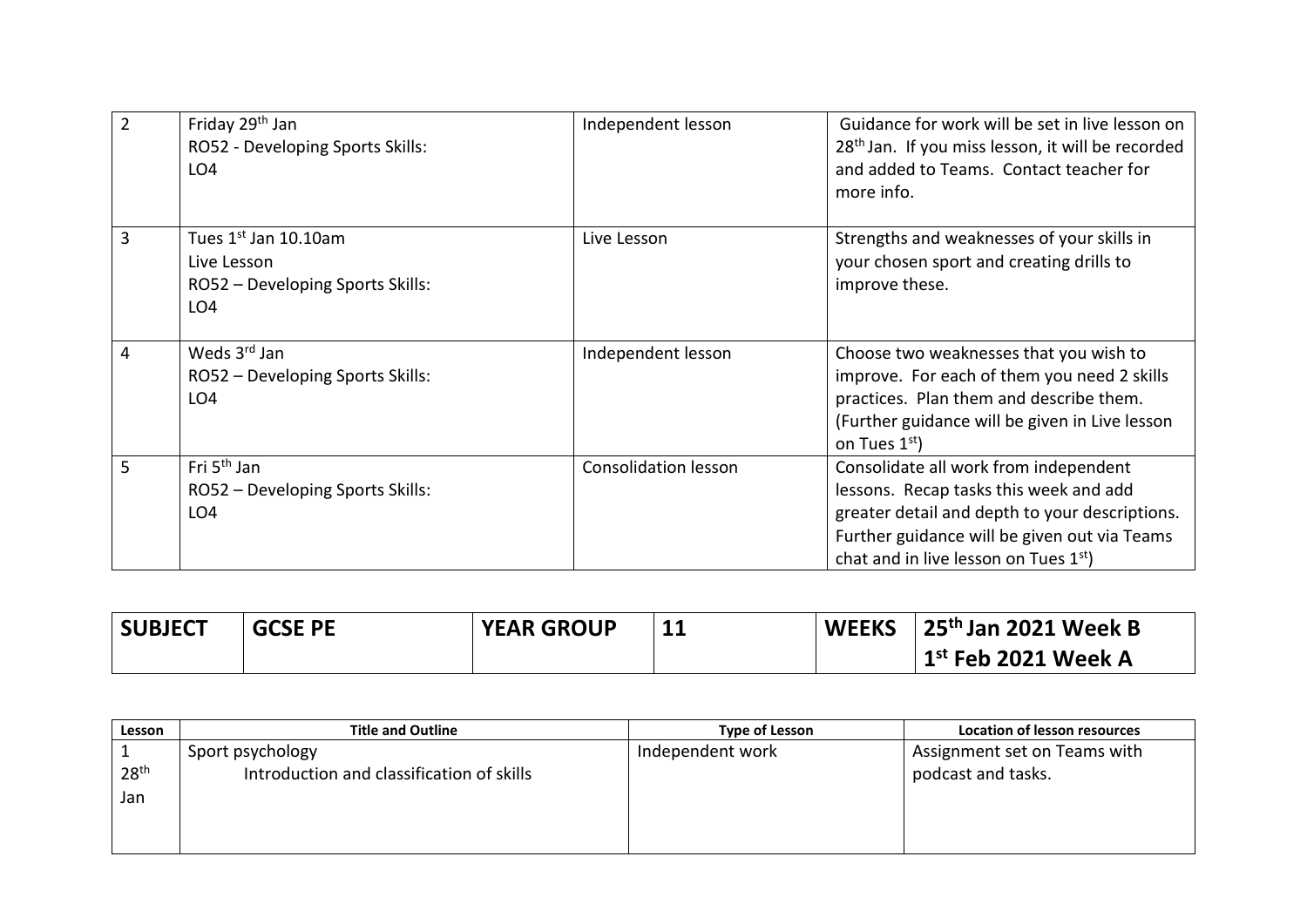|                  | Sport Psychology                                  | Live lesson on teams | Teams                        |
|------------------|---------------------------------------------------|----------------------|------------------------------|
| 29 <sup>th</sup> | Finish classification of skills and consolidation |                      |                              |
| Jan              | work                                              |                      |                              |
|                  |                                                   |                      |                              |
|                  |                                                   |                      |                              |
| 3                | Sport psychology                                  | Independent work     | Assignment set on Teams with |
| 2 <sub>nd</sub>  | Types of practice – fixed, variable, massed,      |                      | podcast and tasks.           |
| Feb              | distributed                                       |                      |                              |
|                  |                                                   |                      |                              |
| 4                | Sport psychology                                  | Live lesson on teams | Teams                        |
| 4 <sup>th</sup>  | Consolidation of types of practice and exam       |                      |                              |
| Feb              | questions                                         |                      |                              |
| 5.               | Sport Psychology                                  | Independent work     | Assignment set on Teams with |
| 5 <sup>th</sup>  | Goal setting - Benefits of goal setting and SMART |                      | podcast and tasks.           |
| Feb              | Targets                                           |                      |                              |

| <b>SUBJECT</b> | <b>Business Mr</b> | <b>YEAR GROUP</b> | 11 | <b>WEEKS</b> | 25 <sup>th</sup> Jan 2021 Week B     |
|----------------|--------------------|-------------------|----|--------------|--------------------------------------|
|                | Kilpatrick 11 Opt3 |                   |    |              | $\mid$ 1 $^{\rm st}$ Feb 2021 Week A |

| Lesson | <b>Title and Outline</b>                                                  | <b>Type of Lesson</b> | <b>Location of lesson resources</b> |
|--------|---------------------------------------------------------------------------|-----------------------|-------------------------------------|
|        | Working with suppliers $-$ the use of just in time<br>(JIT) stock control | Live lesson           | Meeting via Teams                   |
| າ      | Bar gate stock graphs and just in time                                    | Practice questions    | Assignment section on Teams         |
| 3      | The role of procurement                                                   | Live lesson           | Meeting via Teams                   |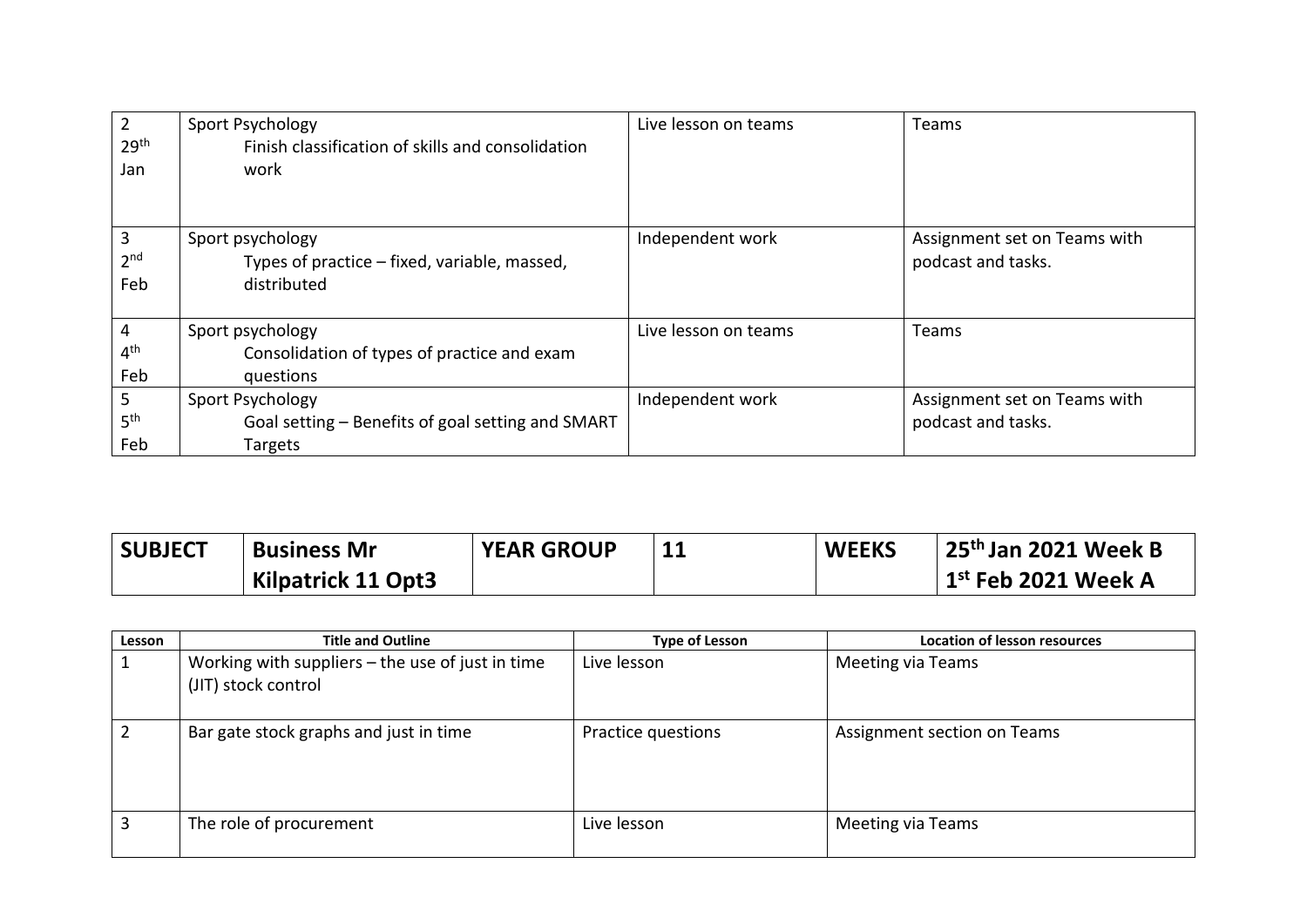| 4 | Logistics | Live lesson                           | Meeting via Teams          |
|---|-----------|---------------------------------------|----------------------------|
|   | Quality   | Independent research/Flip<br>learning | <b>Assignment on Teams</b> |

| <b>SUBJECT</b> | <b>Business</b>              | <b>YEAR GROUP</b> | <b>WEEKS</b> | 25 <sup>th</sup> Jan 2021 Week B |
|----------------|------------------------------|-------------------|--------------|----------------------------------|
|                | <b>Mr Lenarduzzi 11aBus1</b> |                   |              | $1st$ Feb 2021 Week A            |

| Lesson         | <b>Title and Outline</b>                                                  | <b>Type of Lesson</b>                    | <b>Location of lesson resources</b> |
|----------------|---------------------------------------------------------------------------|------------------------------------------|-------------------------------------|
| 1              | Working with suppliers $-$ the use of just in time<br>(JIT) stock control | Live lesson                              | <b>Meeting via Teams</b>            |
| $\overline{2}$ | Bar gate stock graphs and just in time                                    | Independent work - practice<br>questions | Class Teams site                    |
| 3              | The role of procurement                                                   | Independent work                         | Class Teams site                    |
| 4              | Logistics                                                                 | Live lesson                              | <b>Meeting via Teams</b>            |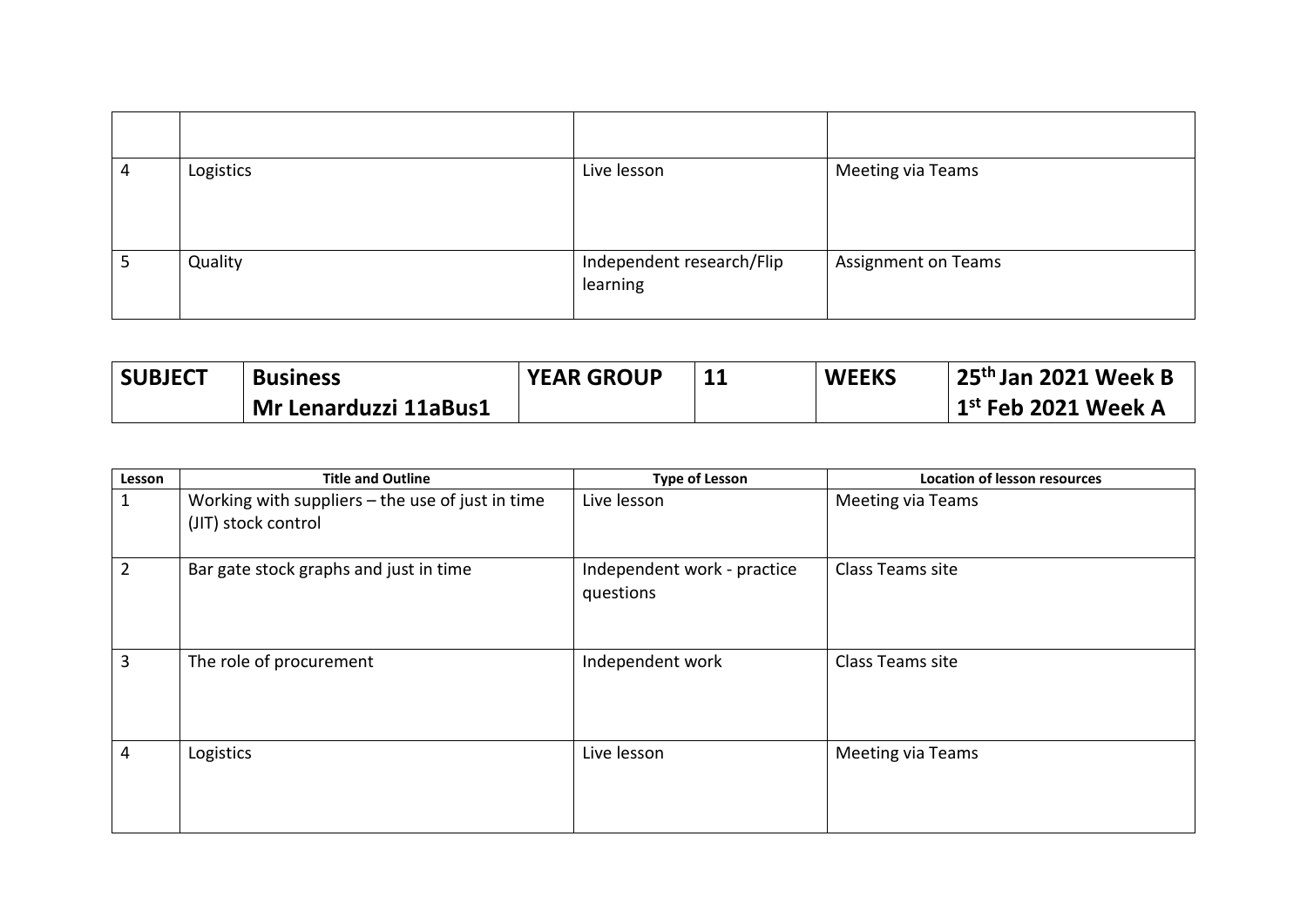| Quality | Independent research/Flipped   Class Teams site |  |
|---------|-------------------------------------------------|--|
|         | learning                                        |  |
|         |                                                 |  |

| <b>SUBJECT</b> | <b>Business Mr El YAuti   YEAR GROUP</b> |  | <b>WEEKS</b> | 25 <sup>th</sup> Jan 2021 Week B |
|----------------|------------------------------------------|--|--------------|----------------------------------|
|                |                                          |  |              | $1st$ Feb 2021 Week A            |

| Lesson         | <b>Title and Outline</b>                           | <b>Type of Lesson</b>     | <b>Location of lesson resources</b> |
|----------------|----------------------------------------------------|---------------------------|-------------------------------------|
| $\mathbf{1}$   | Thursday 28 <sup>th</sup> January                  | Live lesson               | <b>Meeting via Teams</b>            |
|                | Working with suppliers $-$ the use of just in time |                           |                                     |
|                | (JIT) stock control                                |                           |                                     |
|                |                                                    |                           |                                     |
| $\overline{2}$ | Friday 29 <sup>th</sup> January                    | Independent research/Flip | Work will be posted on teams        |
|                | The role of procurement                            | learning                  |                                     |
|                |                                                    |                           |                                     |
|                |                                                    |                           |                                     |
| 3              | Tuesday 2 <sup>nd</sup> February                   | Live lesson               | <b>Meeting via Teams</b>            |
|                | The role of procurement                            |                           |                                     |
|                |                                                    |                           |                                     |
|                |                                                    |                           |                                     |
| 4              | Wednesday 3rd February                             | Independent research/Flip | Work will be posted on teams        |
|                | Logistics                                          | learning                  |                                     |
|                |                                                    |                           |                                     |
|                |                                                    |                           |                                     |
| 5              | Friday 5 <sup>th</sup> February                    | Independent research/Flip | Work will be posted on teams        |
|                | Quality                                            | learning                  |                                     |
|                |                                                    |                           |                                     |
|                |                                                    |                           |                                     |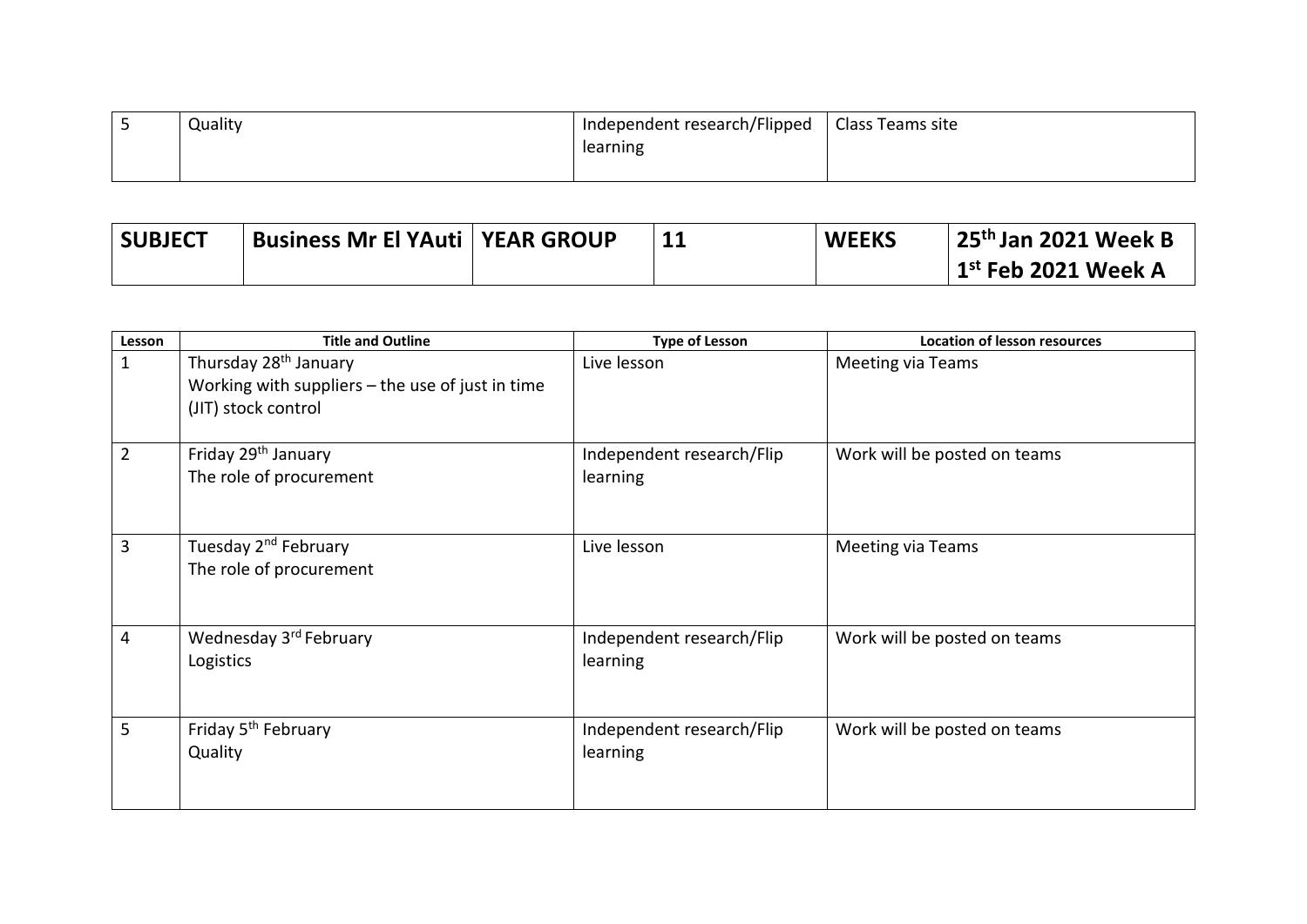| <b>SUBJECT</b> | Art | <b>YEAR GROUP</b> |                   | <b>WEEKS</b> | 25 <sup>th</sup> Jan 2021 Week B |
|----------------|-----|-------------------|-------------------|--------------|----------------------------------|
|                |     |                   | <b>Mrs Morris</b> |              | $1st$ Feb 2021 Week A            |

| Lesson         | <b>Title and Outline</b>                                                                                                   | <b>Type of Lesson</b>                             | <b>Location of lesson resources</b>        |
|----------------|----------------------------------------------------------------------------------------------------------------------------|---------------------------------------------------|--------------------------------------------|
| 1              | Review the PowerPoint introduced in last lesson<br>start work on the next stage of your grid work on<br><b>Collections</b> | Independent task introduced<br>during live lesson | Supporting resources on Teams              |
| $\overline{2}$ | Mixed media squares task on theme of<br>collections                                                                        | Independent task introduced<br>during live lesson | Supporting resources on Teams              |
| 3              | Mixed media squares task on theme of<br>collections                                                                        | Independent task introduced<br>during live lesson | Supporting resources on Teams              |
| 4              | Mixed media squares task on theme of<br>collections                                                                        | Independent task introduced<br>during live lesson | Supporting resources on Teams              |
| 5              | Review and feedback on grid task, introduce 3-D<br>cube task                                                               | Live Lesson                                       | Students will be invited to join on TEAMS. |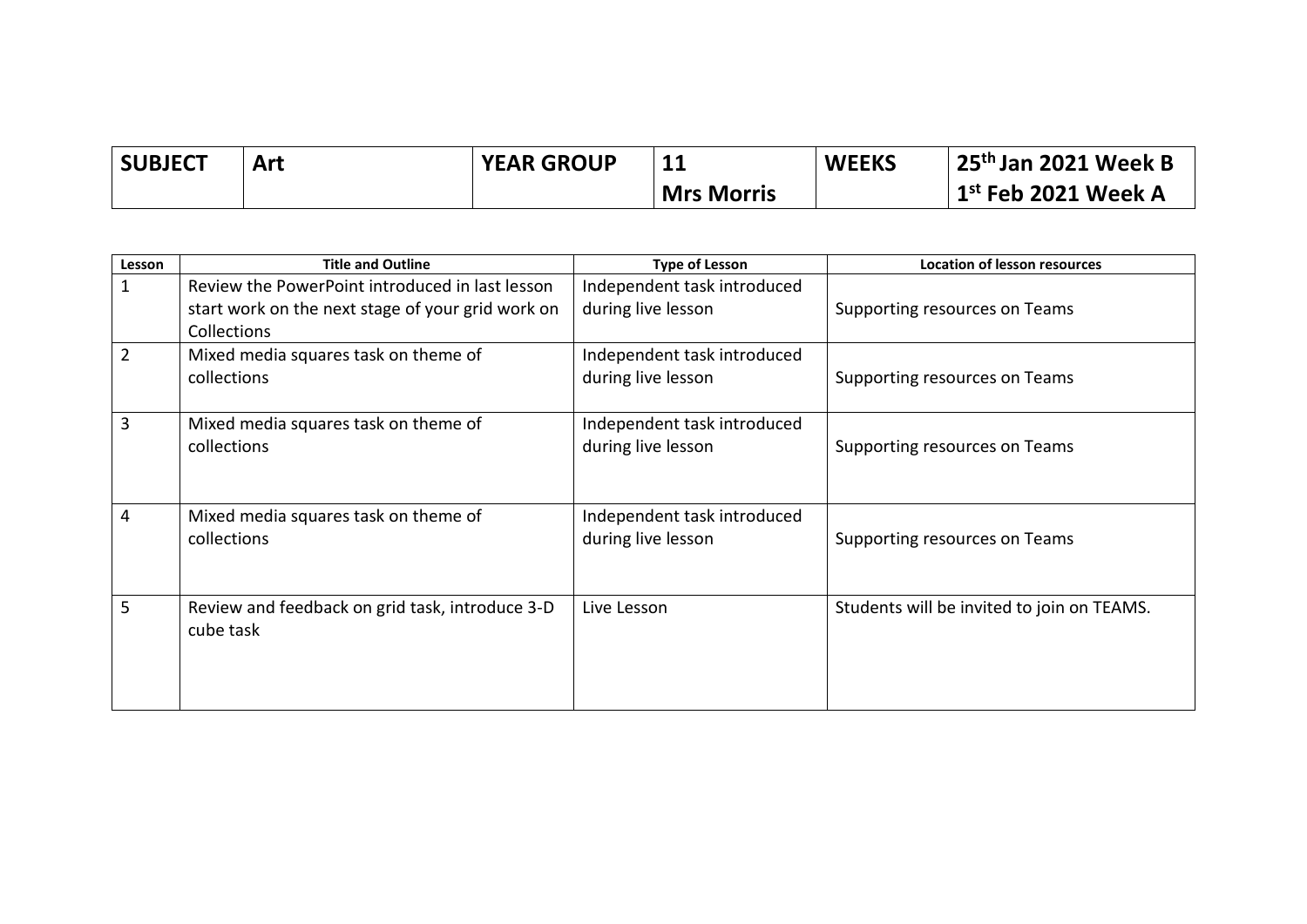| <b>SUBJECT</b> | Art | <b>YEAR GROUP</b> |                   | <b>WEEKS</b> | $\frac{1}{2}$ 25 <sup>th</sup> Jan 2021 Week B |
|----------------|-----|-------------------|-------------------|--------------|------------------------------------------------|
|                |     |                   | <b>Miss Biggs</b> |              | $\,$ 1 $^{\rm st}$ Feb 2021 Week A             |

| Lesson | <b>Title and Outline</b>                      | <b>Type of Lesson</b>                             | <b>Location of lesson resources</b>        |
|--------|-----------------------------------------------|---------------------------------------------------|--------------------------------------------|
| 1      | Introduction of CUBE task                     | Live lesson 11 MB                                 | Students will be invited to join on TEAMS. |
| 2      | Mixed media cube task on theme of collections | Independent task introduced<br>during live lesson | Supporting resources on Teams              |
| 3      | Mixed media cube task on theme of collections | Independent task introduced<br>during live lesson | Supporting resources on Teams              |
| 4      | Mixed media cube task on theme of collections | Independent task introduced<br>during live lesson | Supporting resources on Teams              |
| 5      | Review and feedback on grid task              | Live Lesson                                       | Students will be invited to join on TEAMS. |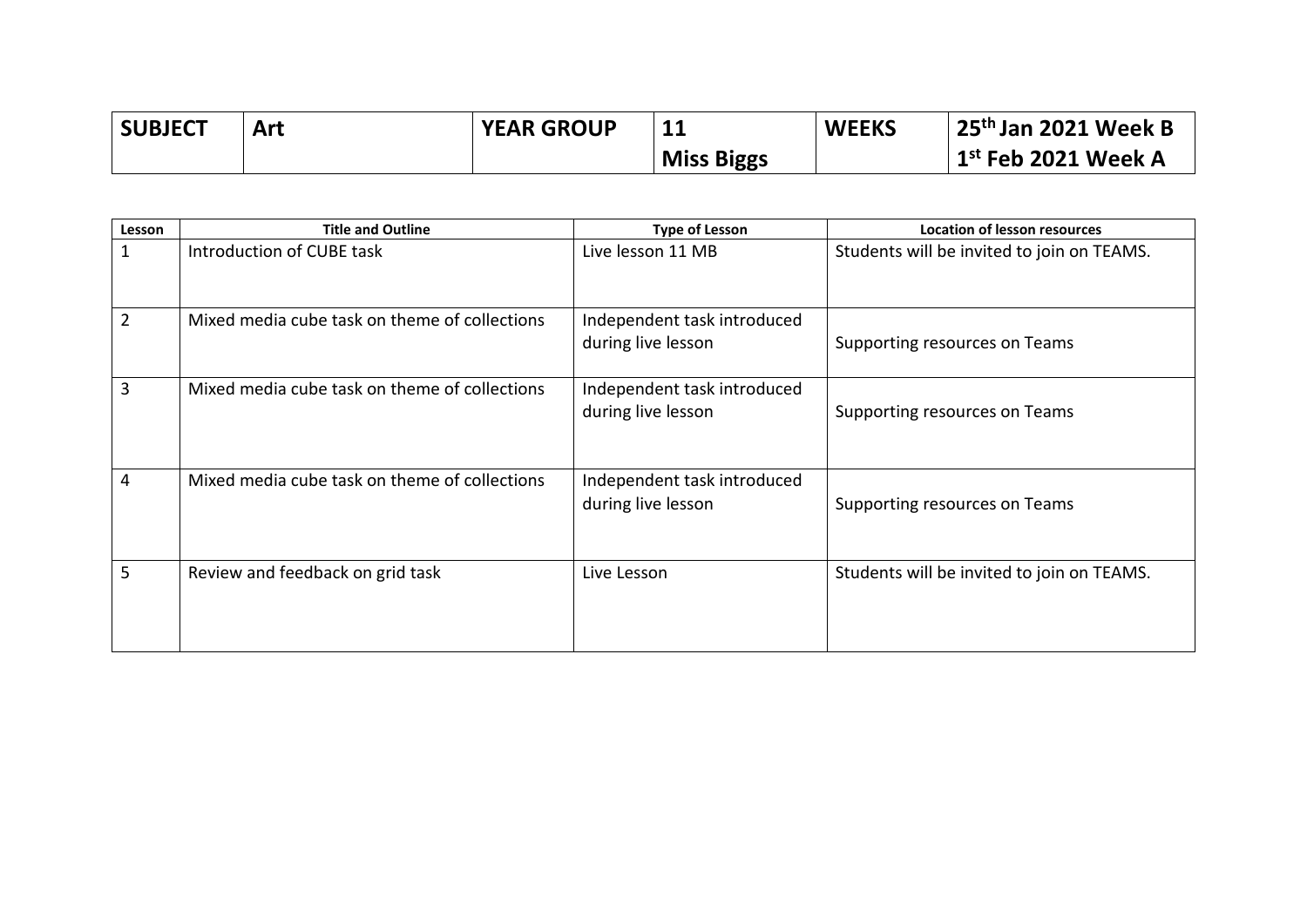| <b>SUBJECT</b> | <b>GCSE Music</b> | <b>YEAR GROUP</b> | <b>WEEKS</b> | 25 <sup>th</sup> Jan 2021 Week B |
|----------------|-------------------|-------------------|--------------|----------------------------------|
|                |                   |                   |              | $1st$ Feb 2021 Week A            |

| Lesson         | <b>Title and Outline</b>           | <b>Type of Lesson</b>     | <b>Location of lesson resources</b> |
|----------------|------------------------------------|---------------------------|-------------------------------------|
| 1              | Performance lesson                 | Online activity via Teams | Online via Teams                    |
| $\overline{2}$ | Bach Brandenburg Set Work Analysis | Online activity via Teams | Online via Teams                    |
| 3              | Bach Brandenburg Set Work Check In | Live lesson               | Live via Teams                      |
| 4              | Bach Brandenburg Set Work Analysis | Online activity via Teams | Online via Teams                    |
| 5              | Bach Brandeburg Set Work Essay     | Online activity via Teams | Online via Teams                    |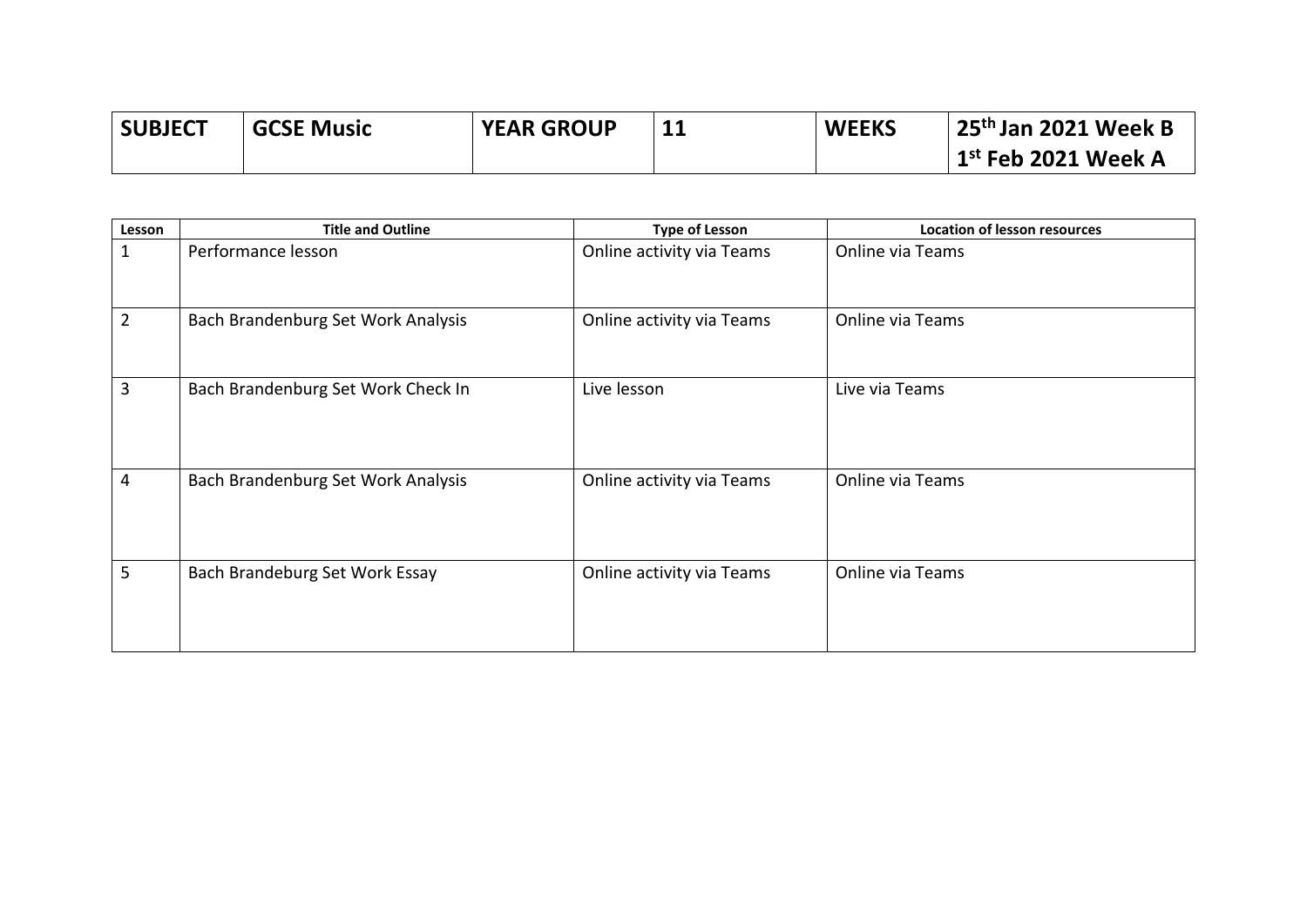| <b>SUBJECT</b> | <b>BTEC Music</b> | <b>YEAR GROUP</b> | <b>WEEKS</b> | 25 <sup>th</sup> Jan 2021 Week B |
|----------------|-------------------|-------------------|--------------|----------------------------------|
|                |                   |                   |              | $^{\prime}$ 1st Feb 2021 Week A  |

| Lesson | <b>Title and Outline</b>                               | <b>Type of Lesson</b>  | <b>Location of lesson resources</b> |
|--------|--------------------------------------------------------|------------------------|-------------------------------------|
| 1      | Composing and music product - working on<br>coursework | Independent coursework | Microsoft Teams                     |
| 2      | Composing and music product - working on<br>coursework | Live lesson            | Microsoft Teams                     |
| 3      | Composing and music product - working on<br>coursework | Independent coursework | Microsoft Teams                     |
| 4      | Composing and music product - working on<br>coursework | Live lesson            | Microsoft Teams                     |
| 5      | Composing and music product - working on<br>coursework | Independent coursework | Microsoft Teams                     |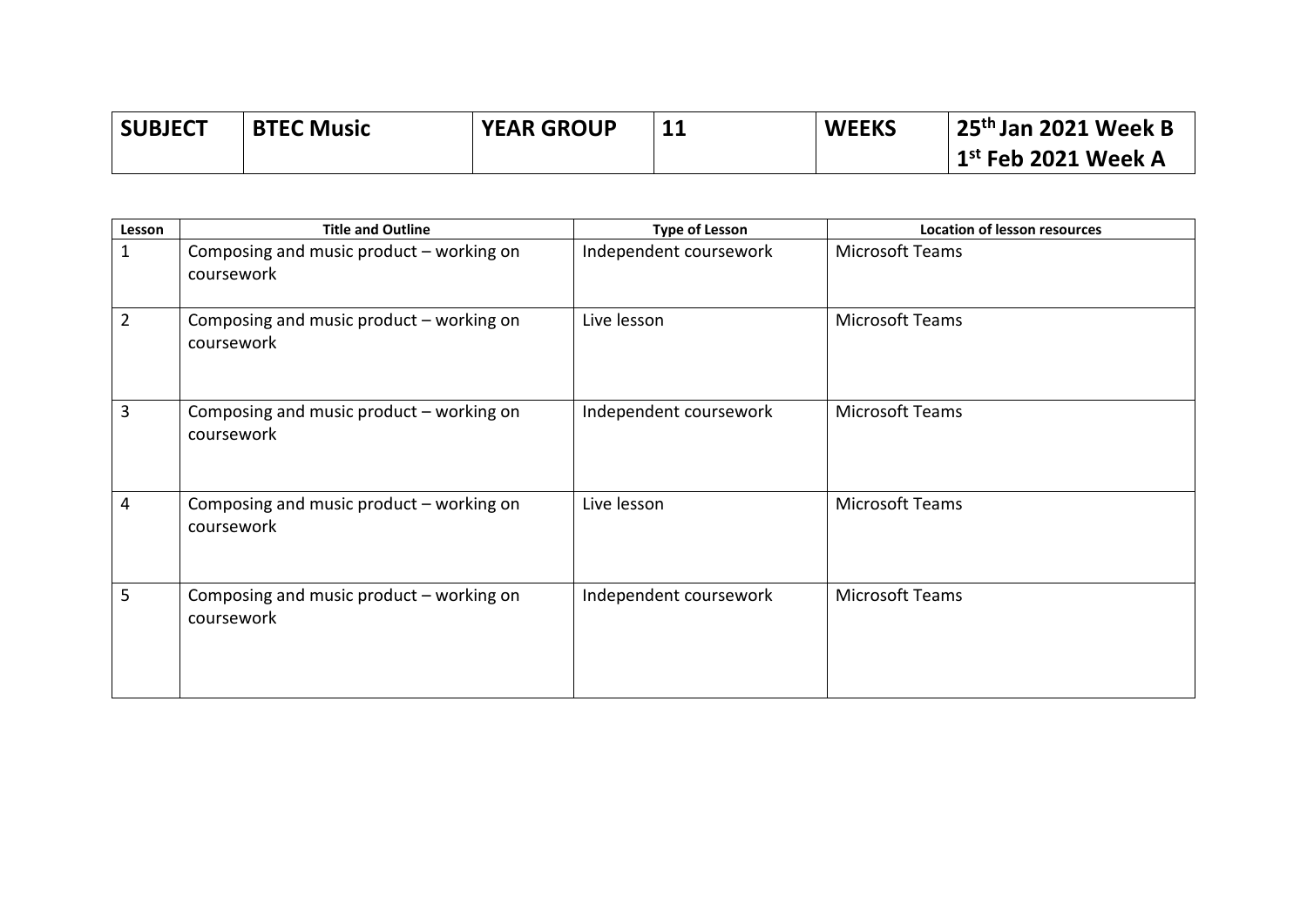| <b>SUBJECT</b> | <b>Drama</b> | <b>YEAR GROUP</b> | <b>WEEKS</b> | $\frac{1}{2}$ 25 <sup>th</sup> Jan 2021 Week B |
|----------------|--------------|-------------------|--------------|------------------------------------------------|
|                |              |                   |              | $1st$ Feb 2021 Week A                          |

| Lesson                                 | <b>Title and Outline</b>                                                                   | <b>Type of Lesson</b> | <b>Location of lesson resources</b> |
|----------------------------------------|--------------------------------------------------------------------------------------------|-----------------------|-------------------------------------|
| 1 Thurs B<br>$28th$ Jan<br>p.2         | <b>Blood Brothers Character and Plot LK</b>                                                | Live                  | Invite Teams Yr11 Drama             |
| 2 Fri B<br>29 <sup>th</sup> Jan<br>P.5 | <b>Blood Brothers</b> Researching different styles of<br>stage and applying it to the text | Independent / Flipped | Class Materials: Teams Yr11 Drama   |
| 3 Tues A<br>$2nd$ Feb<br>P.2           | <b>Blood Brothers</b> Character development,<br>relationships and proxemics                | Live                  | Invite Teams Yr11 Drama             |
| 4 Wed A<br>3rd Feb<br>p.3              | <b>Blood Brothers</b> Semiotics. Using lighting and<br>sound to create impact.             | Independent/ Flipped  | Class Materials: Teams Yr11 Drama   |
| 5 Fri A<br>5 <sup>th</sup> Feb<br>p.4  | <b>Blood Brothers</b> Creating a mood board for a<br>specific design features              | Live                  | Invite Teams Yr11 Drama Assignment  |